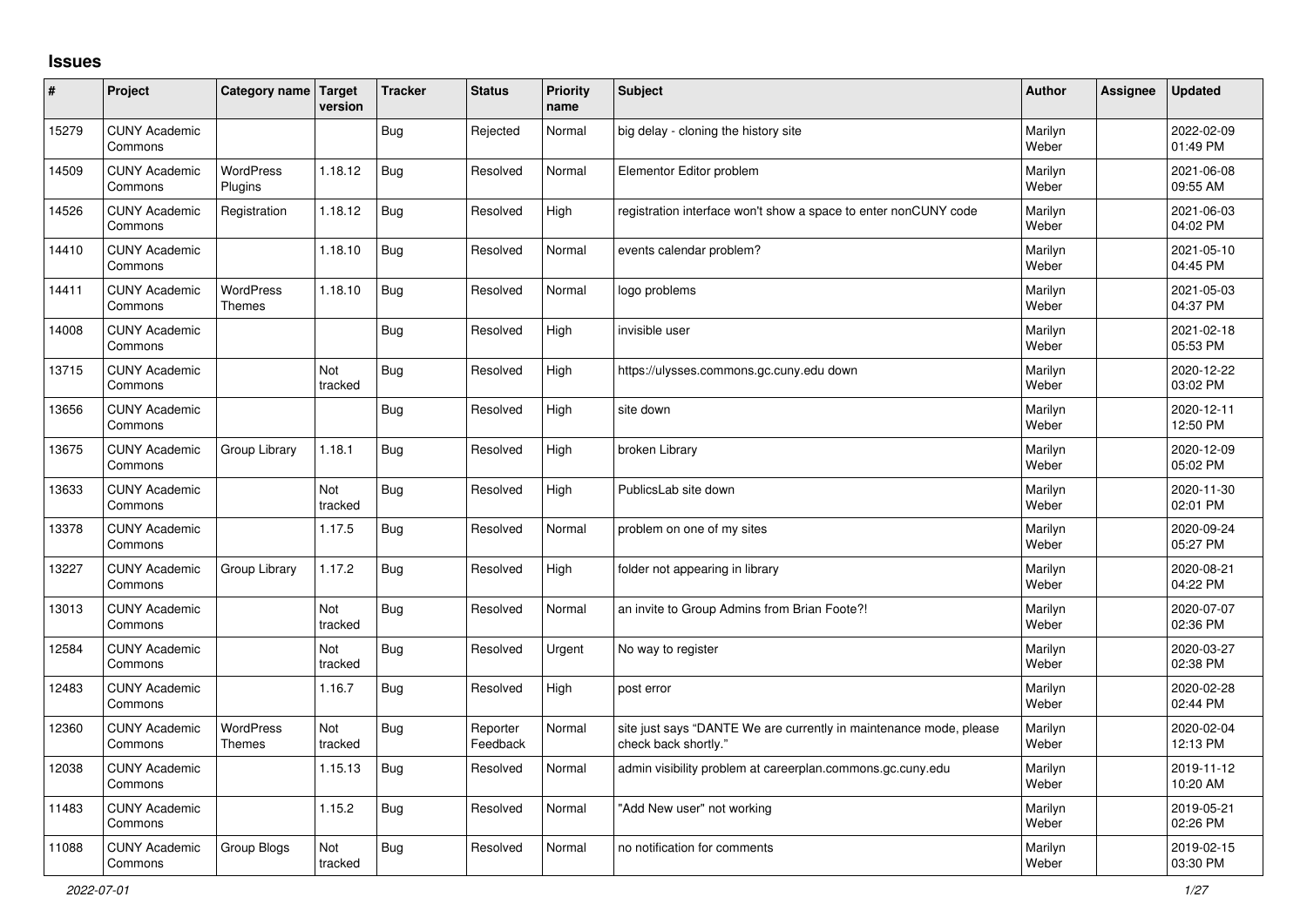| #     | Project                         | Category name              | Target<br>version | <b>Tracker</b> | <b>Status</b> | <b>Priority</b><br>name | <b>Subject</b>                                       | <b>Author</b>    | Assignee | <b>Updated</b>         |
|-------|---------------------------------|----------------------------|-------------------|----------------|---------------|-------------------------|------------------------------------------------------|------------------|----------|------------------------|
| 10810 | <b>CUNY Academic</b><br>Commons | <b>WordPress</b><br>(misc) | 1.14.2            | <b>Bug</b>     | Resolved      | Normal                  | Sites set as public are becoming private             | Marilyn<br>Weber |          | 2018-12-11<br>10:15 AM |
| 10772 | <b>CUNY Academic</b><br>Commons | Groups (misc)              | 1.14.2            | Bug            | Resolved      | Normal                  | can't create groups                                  | Marilyn<br>Weber |          | 2018-12-04<br>10:42 AM |
| 10537 | <b>CUNY Academic</b><br>Commons |                            | Not<br>tracked    | <b>Bug</b>     | Resolved      | Normal                  | jpegs not showing                                    | Marilyn<br>Weber |          | 2018-10-23<br>10:51 AM |
| 10562 | <b>CUNY Academic</b><br>Commons |                            |                   | <b>Bug</b>     | Rejected      | Normal                  | Commons is down                                      | Marilyn<br>Weber |          | 2018-10-23<br>10:49 AM |
| 10361 | <b>CUNY Academic</b><br>Commons | Group Forums               | 1.13.10           | <b>Bug</b>     | Resolved      | Normal                  | forum post pending oddity                            | Marilyn<br>Weber |          | 2018-09-25<br>10:45 AM |
| 10260 | <b>CUNY Academic</b><br>Commons |                            |                   | Bug            | Rejected      | Normal                  | bad activation email                                 | Marilyn<br>Weber |          | 2018-08-30<br>01:25 PM |
| 10101 | <b>CUNY Academic</b><br>Commons |                            | 1.13.7            | <b>Bug</b>     | Resolved      | Normal                  | URL changes within Manage section of groups          | Marilyn<br>Weber |          | 2018-08-03<br>01:54 PM |
| 10035 | <b>CUNY Academic</b><br>Commons |                            | Not<br>tracked    | <b>Bug</b>     | Resolved      | Normal                  | Reconnecting user to site                            | Marilyn<br>Weber |          | 2018-07-23<br>11:55 AM |
| 9992  | <b>CUNY Academic</b><br>Commons |                            | 1.13.6            | Bug            | Resolved      | Normal                  | ACERT website down again                             | Marilyn<br>Weber |          | 2018-07-10<br>12:15 PM |
| 9919  | <b>CUNY Academic</b><br>Commons |                            | Not<br>tracked    | <b>Bug</b>     | Resolved      | Normal                  | admin of https://sphcurriculum.commons.gc.cuny.edu   | Marilyn<br>Weber |          | 2018-06-12<br>09:37 PM |
| 9470  | <b>CUNY Academic</b><br>Commons |                            |                   | <b>Bug</b>     | Resolved      | Normal                  | Users not appearing via "Add New"                    | Marilyn<br>Weber |          | 2018-03-22<br>07:44 PM |
| 9330  | <b>CUNY Academic</b><br>Commons | WordPress<br>Plugins       | 1.12.10           | <b>Bug</b>     | Resolved      | Normal                  | part 2 of problems with the Leaflet plug -in         | Marilyn<br>Weber |          | 2018-03-04<br>05:58 PM |
| 9282  | <b>CUNY Academic</b><br>Commons | Group Forums               | 1.12.9            | <b>Bug</b>     | Resolved      | Normal                  | 'Forum ID is missing" error?                         | Marilyn<br>Weber |          | 2018-02-27<br>10:32 AM |
| 9276  | <b>CUNY Academic</b><br>Commons |                            |                   | <b>Bug</b>     | Resolved      | High                    | problem adding a member to a group - wrong username? | Marilyn<br>Weber |          | 2018-02-25<br>12:47 PM |
| 9130  | <b>CUNY Academic</b><br>Commons | Homepage<br>Slides         | Not<br>tracked    | Bug            | Resolved      | Normal                  | too many redirects                                   | Marilyn<br>Weber |          | 2018-01-29<br>10:27 AM |
| 9062  | <b>CUNY Academic</b><br>Commons |                            | Not<br>tracked    | <b>Bug</b>     | Resolved      | Normal                  | re-add me as admin of https://commons.gc.cuny.edu/   | Marilyn<br>Weber |          | 2018-01-08<br>12:03 PM |
| 8937  | <b>CUNY Academic</b><br>Commons |                            | Not<br>tracked    | <b>Bug</b>     | Resolved      | Normal                  | videos gone                                          | Marilyn<br>Weber |          | 2017-12-01<br>11:27 AM |
| 7226  | <b>CUNY Academic</b><br>Commons | Registration               | Not<br>tracked    | Bug            | Abandoned     | Normal                  | Community college student cannot register?           | Marilyn<br>Weber |          | 2017-11-15<br>01:55 PM |
| 6106  | <b>CUNY Academic</b><br>Commons | Server                     | Not<br>tracked    | Bug            | Resolved      | Normal                  | 504 error                                            | Marilyn<br>Weber |          | 2017-11-15<br>01:55 PM |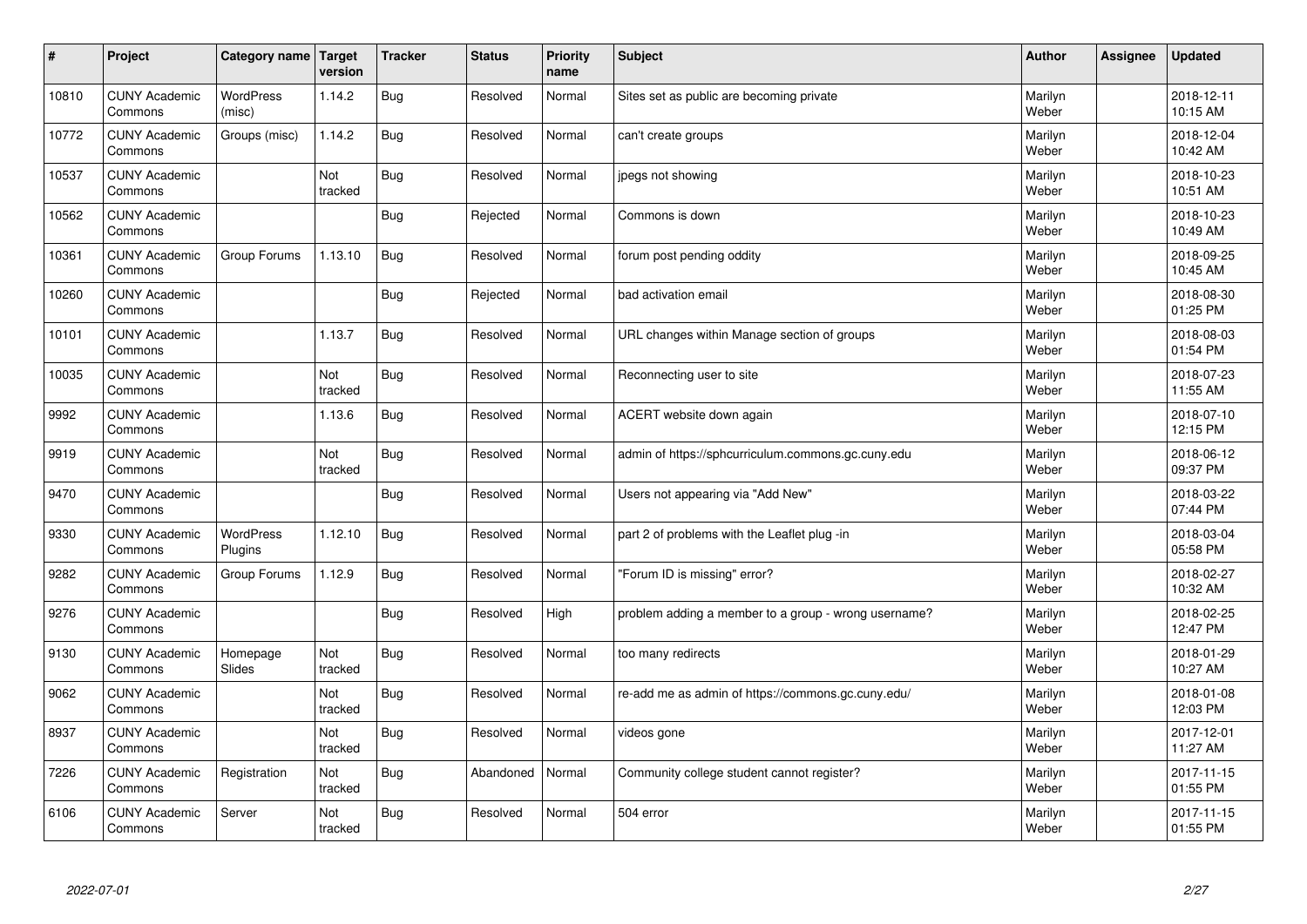| $\sharp$ | Project                         | Category name                     | Target<br>version | <b>Tracker</b> | <b>Status</b> | <b>Priority</b><br>name | <b>Subject</b>                                                                          | <b>Author</b>    | Assignee | <b>Updated</b>         |
|----------|---------------------------------|-----------------------------------|-------------------|----------------|---------------|-------------------------|-----------------------------------------------------------------------------------------|------------------|----------|------------------------|
| 7770     | <b>CUNY Academic</b><br>Commons | <b>WordPress</b><br>Plugins       | Not<br>tracked    | Bug            | Abandoned     | Normal                  | Timeline.js problem                                                                     | Marilyn<br>Weber |          | 2017-11-15<br>01:43 PM |
| 8098     | <b>CUNY Academic</b><br>Commons | Public Portfolio                  | Not<br>tracked    | Bug            | Abandoned     | Normal                  | Widget in profile not working                                                           | Marilyn<br>Weber |          | 2017-11-15<br>01:28 PM |
| 8259     | <b>CUNY Academic</b><br>Commons |                                   | Not<br>tracked    | <b>Bug</b>     | Resolved      | Normal                  | missing dashboard                                                                       | Marilyn<br>Weber |          | 2017-11-15<br>01:28 PM |
| 8661     | <b>CUNY Academic</b><br>Commons | Group Blogs                       | Not<br>tracked    | <b>Bug</b>     | Resolved      | Normal                  | new group, old site, can't link?                                                        | Marilyn<br>Weber |          | 2017-11-15<br>01:26 PM |
| 8721     | <b>CUNY Academic</b><br>Commons | <b>WordPress</b><br>Plugins       | 1.11.13           | <b>Bug</b>     | Resolved      | Normal                  | more problems with Events calendar                                                      | Marilyn<br>Weber |          | 2017-09-21<br>10:35 AM |
| 8638     | <b>CUNY Academic</b><br>Commons | Group Blogs                       | 1.11.11           | Bug            | Resolved      | Normal                  | members not syncing from group to site                                                  | Marilyn<br>Weber |          | 2017-09-01<br>03:50 PM |
| 8552     | <b>CUNY Academic</b><br>Commons | <b>WordPress</b><br>Plugins       | 1.11.10           | <b>Bug</b>     | Resolved      | Normal                  | Events Calendar problem                                                                 | Marilyn<br>Weber |          | 2017-08-18<br>04:36 PM |
| 8125     | <b>CUNY Academic</b><br>Commons | <b>WordPress</b><br><b>Themes</b> | 1.10.19           | <b>Bug</b>     | Resolved      | High                    | careerplan admin page failing to load with "currently unable to handle<br>this request" | Marilyn<br>Weber |          | 2017-07-13<br>12:54 PM |
| 7995     | <b>CUNY Academic</b><br>Commons | Domain<br>Mapping                 | Not<br>tracked    | Bug            | Resolved      | Urgent                  | http://on.socialpaper.gc.cuny.edu down?                                                 | Marilyn<br>Weber |          | 2017-04-21<br>11:07 AM |
| 7994     | <b>CUNY Academic</b><br>Commons | <b>WordPress</b><br>(misc)        | 1.10.17           | <b>Bug</b>     | Resolved      | Urgent                  | Comments not appearing                                                                  | Marilyn<br>Weber |          | 2017-04-20<br>11:16 AM |
| 7767     | <b>CUNY Academic</b><br>Commons |                                   | Not<br>tracked    | Bug            | Resolved      | Normal                  | Site loading problems                                                                   | Marilyn<br>Weber |          | 2017-03-21<br>09:57 PM |
| 7803     | <b>CUNY Academic</b><br>Commons |                                   |                   | Bug            | Resolved      | Normal                  | user email change                                                                       | Marilyn<br>Weber |          | 2017-03-16<br>11:58 AM |
| 7337     | <b>CUNY Academic</b><br>Commons | Membership                        | Not<br>tracked    | <b>Bug</b>     | Resolved      | Normal                  | User with new email                                                                     | Marilyn<br>Weber |          | 2017-01-06<br>11:05 AM |
| 6800     | <b>CUNY Academic</b><br>Commons |                                   |                   | <b>Bug</b>     | Rejected      | Immediate               | Is something going on?                                                                  | Marilyn<br>Weber |          | 2016-11-18<br>04:40 PM |
| 6575     | <b>CUNY Academic</b><br>Commons | Groups (misc)                     |                   | <b>Bug</b>     | Rejected      | Normal                  | No papers link for the group "social paper"                                             | Marilyn<br>Weber |          | 2016-11-02<br>10:39 PM |
| 6313     | <b>CUNY Academic</b><br>Commons | Groups (misc)                     |                   | <b>Bug</b>     | Duplicate     | Normal                  | group member no longer in group, can't rejoin.                                          | Marilyn<br>Weber |          | 2016-10-14<br>09:27 PM |
| 6039     | <b>CUNY Academic</b><br>Commons | Membership                        | 1.9.28            | <b>Bug</b>     | Resolved      | High                    | User cannot change her email                                                            | Marilyn<br>Weber |          | 2016-09-19<br>03:03 PM |
| 5435     | <b>CUNY Academic</b><br>Commons |                                   | Not<br>tracked    | Bug            | Resolved      | Urgent                  | Can't see the dashboard                                                                 | Marilyn<br>Weber |          | 2016-04-12<br>11:33 AM |
| 5059     | <b>CUNY Academic</b><br>Commons |                                   | Not<br>tracked    | Bug            | Resolved      | Normal                  | Instagram embed?                                                                        | Marilyn<br>Weber |          | 2016-01-26<br>12:05 AM |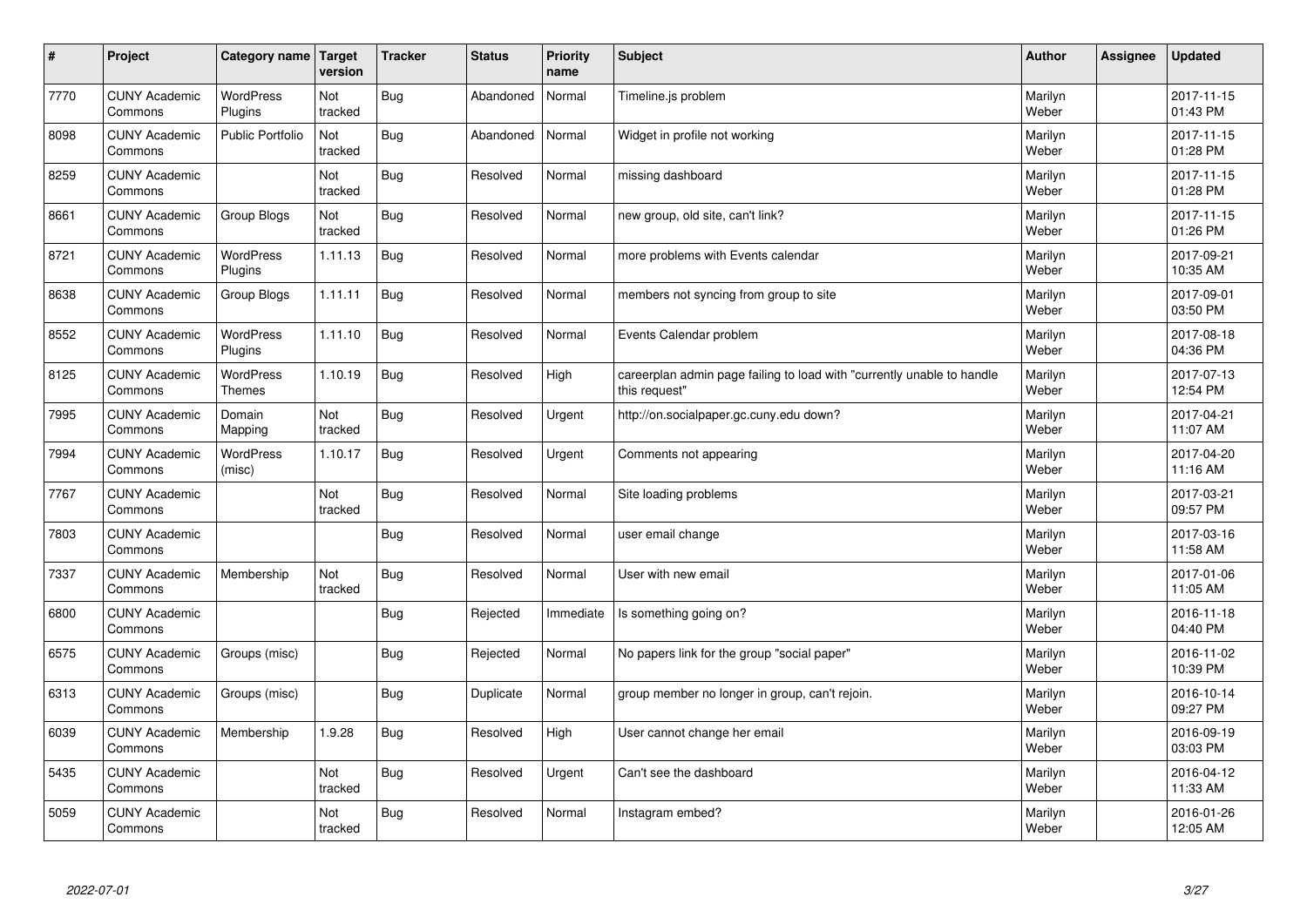| $\vert$ # | Project                         | Category name Target          | version           | <b>Tracker</b> | <b>Status</b>        | <b>Priority</b><br>name | Subject                                                        | <b>Author</b>    | Assignee | <b>Updated</b>         |
|-----------|---------------------------------|-------------------------------|-------------------|----------------|----------------------|-------------------------|----------------------------------------------------------------|------------------|----------|------------------------|
| 4881      | <b>CUNY Academic</b><br>Commons | ZenDesk                       | Not<br>tracked    | Bug            | Resolved             | Normal                  | ZenDesk emails not being sent                                  | Marilyn<br>Weber |          | 2015-12-07<br>01:34 AM |
| 4012      | <b>CUNY Academic</b><br>Commons |                               | 1.7.20            | Bug            | Resolved             | Normal                  | Two users reporting same Forbidden 403 error message.          | Marilyn<br>Weber |          | 2015-05-01<br>08:13 PM |
| 4013      | <b>CUNY Academic</b><br>Commons |                               |                   | Bug            | Duplicate            | Normal                  | Math question?                                                 | Marilyn<br>Weber |          | 2015-04-22<br>04:05 PM |
| 3674      | <b>CUNY Academic</b><br>Commons |                               |                   | Bug            | Rejected             | Normal                  | CBox pagination issue with the Wiki                            | Marilyn<br>Weber |          | 2014-11-20<br>05:03 PM |
| 3673      | <b>CUNY Academic</b><br>Commons |                               |                   | Bug            | Rejected             | Normal                  | CBox pagination issue with the Wiki                            | Marilyn<br>Weber |          | 2014-11-20<br>04:08 PM |
| 3620      | <b>CUNY Academic</b><br>Commons | Groups (misc)                 | Not<br>tracked    | <b>Bug</b>     | Resolved             | Normal                  | admins of The Group for Group Admins                           | Marilyn<br>Weber |          | 2014-11-03<br>08:38 AM |
| 13912     | <b>CUNY Academic</b><br>Commons |                               | Not<br>tracked    | Feature        | Hold                 | Low                     | posting "missed schedule"                                      | Marilyn<br>Weber |          | 2021-02-23<br>10:46 AM |
| 5992      | <b>CUNY Academic</b><br>Commons | Email<br><b>Notifications</b> | Future<br>release | Feature        | <b>New</b>           | Normal                  | Changing the From line of autogenerated blog emails            | Marilyn<br>Weber |          | 2018-09-27<br>05:19 PM |
| 7608      | <b>CUNY Academic</b><br>Commons | Registration                  | Not<br>tracked    | Feature        | Resolved             | Normal                  | create an account                                              | Marilyn<br>Weber |          | 2017-02-15<br>10:45 PM |
| 7607      | <b>CUNY Academic</b><br>Commons | WordPress<br>(misc)           | Not<br>tracked    | Feature        | Resolved             | Normal                  | mp4 files                                                      | Marilyn<br>Weber |          | 2017-02-15<br>07:37 PM |
| 5199      | <b>CUNY Academic</b><br>Commons | Social Paper                  | Future<br>release | Feature        | New                  | Normal                  | add tables to the SP editor                                    | Marilyn<br>Weber |          | 2016-10-24<br>11:27 AM |
| 5205      | <b>CUNY Academic</b><br>Commons | Social Paper                  | Future<br>release | Feature        | <b>New</b>           | Normal                  | Social Paper folders                                           | Marilyn<br>Weber |          | 2016-02-11<br>10:24 PM |
| 15169     | <b>CUNY Academic</b><br>Commons |                               | 2.0.3             | Support        | Reporter<br>Feedback | Normal                  | new Prelude website zipfiles for custom theme and other files. | Marilyn<br>Weber |          | 2022-06-29<br>11:32 AM |
| 15655     | <b>CUNY Academic</b><br>Commons |                               | 2.0.3             | Support        | Reporter<br>Feedback | Normal                  | Event Aggregator plugin?                                       | Marilyn<br>Weber |          | 2022-06-29<br>11:32 AM |
| 16099     | <b>CUNY Academic</b><br>Commons |                               |                   | Support        | Reporter<br>Feedback | Normal                  | request for Newsletter Glue                                    | Marilyn<br>Weber |          | 2022-05-13<br>12:14 PM |
| 14891     | <b>CUNY Academic</b><br>Commons |                               | Not<br>tracked    | Support        | Resolved             | Normal                  | changing site template after creation?                         | Marilyn<br>Weber |          | 2022-04-27<br>04:58 PM |
| 14850     | <b>CUNY Academic</b><br>Commons |                               |                   | Support        | Abandoned            | Normal                  | brooklyn waterfront site "connection not secure"               | Marilyn<br>Weber |          | 2022-04-27<br>04:56 PM |
| 14711     | <b>CUNY Academic</b><br>Commons |                               |                   | Support        | Rejected             | Normal                  | Custom Facebook Feed plugin problem                            | Marilyn<br>Weber |          | 2022-04-27<br>04:29 PM |
| 15685     | <b>CUNY Academic</b><br>Commons |                               |                   | Support        | <b>New</b>           | High                    | problem with chrome?                                           | Marilyn<br>Weber |          | 2022-04-25<br>03:40 PM |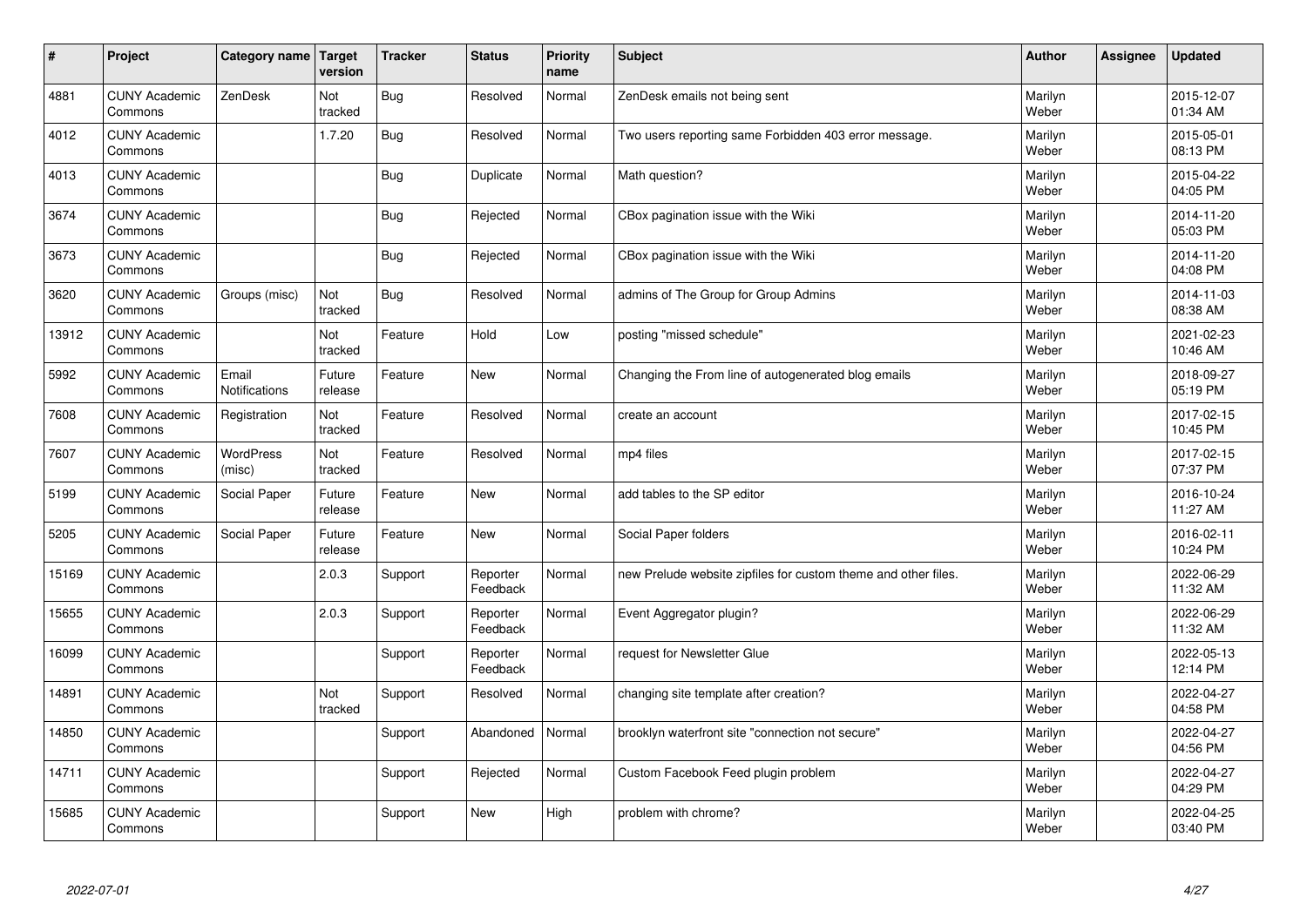| #     | Project                         | Category name   Target     | version        | <b>Tracker</b> | <b>Status</b>        | <b>Priority</b><br>name | <b>Subject</b>                                                  | <b>Author</b>    | Assignee | <b>Updated</b>         |
|-------|---------------------------------|----------------------------|----------------|----------------|----------------------|-------------------------|-----------------------------------------------------------------|------------------|----------|------------------------|
| 15816 | <b>CUNY Academic</b><br>Commons |                            | Not<br>tracked | Support        | <b>New</b>           | Normal                  | slow loading at SPS                                             | Marilyn<br>Weber |          | 2022-04-05<br>01:26 PM |
| 15686 | <b>CUNY Academic</b><br>Commons | ZenDesk                    | Not<br>tracked | Support        | Resolved             | Low                     | ZenDesk introducing "triggers"                                  | Marilyn<br>Weber |          | 2022-03-22<br>09:37 AM |
| 15565 | <b>CUNY Academic</b><br>Commons |                            |                | Support        | <b>New</b>           | Normal                  | Events - send updates to an email listserv                      | Marilyn<br>Weber |          | 2022-03-10<br>01:06 PM |
| 15370 | <b>CUNY Academic</b><br>Commons |                            |                | Support        | Reporter<br>Feedback | Normal                  | All-in-One Event Calendar?                                      | Marilyn<br>Weber |          | 2022-02-17<br>11:03 AM |
| 15269 | <b>CUNY Academic</b><br>Commons | Redmine                    | Not<br>tracked | Support        | Resolved             | Normal                  | Segal Theater sites                                             | Marilyn<br>Weber |          | 2022-02-07<br>04:11 PM |
| 15266 | <b>CUNY Academic</b><br>Commons |                            |                | Support        | Resolved             | Normal                  | Just an appreciation                                            | Marilyn<br>Weber |          | 2022-02-07<br>10:42 AM |
| 15260 | <b>CUNY Academic</b><br>Commons |                            |                | Support        | Reporter<br>Feedback | Normal                  | Diacritical markings   European Stages                          | Marilyn<br>Weber |          | 2022-02-04<br>08:16 AM |
| 15120 | <b>CUNY Academic</b><br>Commons |                            |                | Support        | Resolved             | Normal                  | embed Zoom recordings in a post?                                | Marilyn<br>Weber |          | 2021-12-29<br>08:15 AM |
| 15045 | <b>CUNY Academic</b><br>Commons |                            |                | Support        | <b>New</b>           | Normal                  | no result for KCeL in the search box on the commons             | Marilyn<br>Weber |          | 2021-12-10<br>11:29 AM |
| 14973 | <b>CUNY Academic</b><br>Commons |                            |                | Support        | Resolved             | Normal                  | <b>Mail Poet</b>                                                | Marilyn<br>Weber |          | 2021-12-06<br>10:20 AM |
| 15022 | <b>CUNY Academic</b><br>Commons |                            |                | Support        | Rejected             | High                    | ArabStages                                                      | Marilyn<br>Weber |          | 2021-12-06<br>10:16 AM |
| 15025 | <b>CUNY Academic</b><br>Commons |                            |                | Support        | Duplicate            | Normal                  | emails for all the papers on the commons that have been changed | Marilyn<br>Weber |          | 2021-12-02<br>11:57 AM |
| 14972 | <b>CUNY Academic</b><br>Commons |                            |                | Support        | Rejected             | Normal                  | Mailchimp plugin                                                | Marilyn<br>Weber |          | 2021-11-17<br>02:13 PM |
| 14911 | <b>CUNY Academic</b><br>Commons | WordPress<br><b>Themes</b> | Not<br>tracked | Support        | <b>New</b>           | Normal                  | Twentytwentyone theme                                           | Marilyn<br>Weber |          | 2021-10-28<br>10:37 AM |
| 14900 | <b>CUNY Academic</b><br>Commons |                            | Not<br>tracked | Support        | Reporter<br>Feedback | Normal                  | previous theme?                                                 | Marilyn<br>Weber |          | 2021-10-25<br>10:31 AM |
| 14813 | <b>CUNY Academic</b><br>Commons |                            | Not<br>tracked | Support        | Resolved             | Normal                  | raise the file size limit                                       | Marilyn<br>Weber |          | 2021-09-30<br>12:02 PM |
| 14812 | <b>CUNY Academic</b><br>Commons |                            | Not<br>tracked | Support        | Resolved             | Normal                  | Custom Sidebars and Wordpress 5.6                               | Marilyn<br>Weber |          | 2021-09-30<br>10:43 AM |
| 14799 | <b>CUNY Academic</b><br>Commons |                            | 1.18.19        | Support        | Resolved             | High                    | install the official Classic Widgets?                           | Marilyn<br>Weber |          | 2021-09-22<br>02:17 PM |
| 14784 | <b>CUNY Academic</b><br>Commons |                            |                | Support        | Reporter<br>Feedback | Normal                  | User report of logo problem when using Customizer theme         | Marilyn<br>Weber |          | 2021-09-17<br>10:25 AM |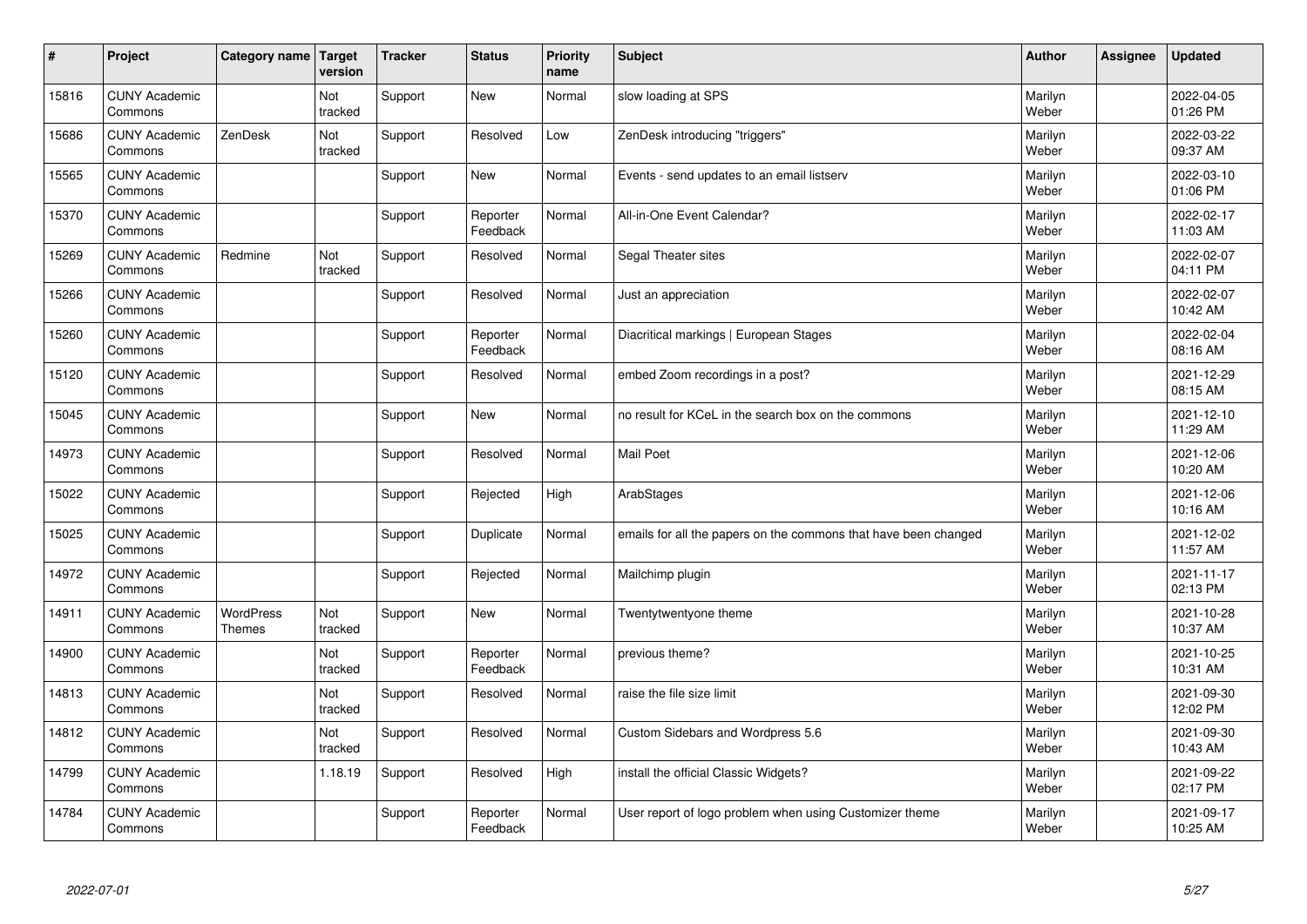| $\sharp$ | Project                         | Category name   Target      | version        | <b>Tracker</b> | <b>Status</b>        | <b>Priority</b><br>name | <b>Subject</b>                            | <b>Author</b>    | Assignee | <b>Updated</b>         |
|----------|---------------------------------|-----------------------------|----------------|----------------|----------------------|-------------------------|-------------------------------------------|------------------|----------|------------------------|
| 14389    | <b>CUNY Academic</b><br>Commons |                             |                | Support        | Abandoned            | Normal                  | WebflowIO?                                | Marilyn<br>Weber |          | 2021-09-14<br>10:45 AM |
| 14148    | <b>CUNY Academic</b><br>Commons |                             |                | Support        | Abandoned            | Normal                  | post notification problem                 | Marilyn<br>Weber |          | 2021-09-14<br>10:43 AM |
| 13596    | <b>CUNY Academic</b><br>Commons |                             |                | Support        | Abandoned            | Normal                  | invited as Author but show as Contributor | Marilyn<br>Weber |          | 2021-09-14<br>10:41 AM |
| 13584    | <b>CUNY Academic</b><br>Commons |                             |                | Support        | Abandoned            | Normal                  | Graphy theme question                     | Marilyn<br>Weber |          | 2021-09-14<br>10:41 AM |
| 14718    | <b>CUNY Academic</b><br>Commons |                             | Not<br>tracked | Support        | Resolved             | Normal                  | User wants to recover deleted account     | Marilyn<br>Weber |          | 2021-08-30<br>02:46 PM |
| 14625    | <b>CUNY Academic</b><br>Commons |                             | Not<br>tracked | Support        | Rejected             | Normal                  | image won't appear in slideshow.          | Marilyn<br>Weber |          | 2021-07-27<br>10:33 AM |
| 14606    | <b>CUNY Academic</b><br>Commons | <b>WordPress</b><br>(misc)  | Not<br>tracked | Support        | Rejected             | Normal                  | calendar wrong month                      | Marilyn<br>Weber |          | 2021-07-23<br>12:11 PM |
| 14594    | <b>CUNY Academic</b><br>Commons |                             | Not<br>tracked | Support        | Resolved             | Normal                  | Administration email verification?        | Marilyn<br>Weber |          | 2021-07-12<br>11:40 AM |
| 14534    | <b>CUNY Academic</b><br>Commons | <b>WordPress</b><br>Plugins | 1.18.12        | Support        | Resolved             | Normal                  | Share This Image plugin?                  | Marilyn<br>Weber |          | 2021-06-08<br>11:50 AM |
| 14378    | <b>CUNY Academic</b><br>Commons |                             | Not<br>tracked | Support        | Resolved             | Normal                  | PPTX files unfetchable                    | Marilyn<br>Weber |          | 2021-05-11<br>11:25 AM |
| 14398    | <b>CUNY Academic</b><br>Commons |                             | Not<br>tracked | Support        | Reporter<br>Feedback | Normal                  | Events plug-in notification problem       | Marilyn<br>Weber |          | 2021-05-11<br>11:21 AM |
| 14404    | <b>CUNY Academic</b><br>Commons |                             | Not<br>tracked | Support        | Resolved             | Normal                  | blocked IP of user?                       | Marilyn<br>Weber |          | 2021-05-10<br>01:00 PM |
| 14369    | <b>CUNY Academic</b><br>Commons | WordPress -<br>Media        | Not<br>tracked | Support        | Resolved             | Normal                  | renewed problem with ppsx files           | Marilyn<br>Weber |          | 2021-04-27<br>12:44 PM |
| 14360    | <b>CUNY Academic</b><br>Commons |                             |                | Support        | Rejected             | Normal                  | danielgerouldarchives.org?                | Marilyn<br>Weber |          | 2021-04-27<br>10:42 AM |
| 14270    | <b>CUNY Academic</b><br>Commons | <b>WordPress</b><br>Themes  | 1.18.8         | Support        | Resolved             | Normal                  | grid theme?                               | Marilyn<br>Weber |          | 2021-04-13<br>11:20 AM |
| 14246    | <b>CUNY Academic</b><br>Commons |                             | 1.18.8         | Support        | Resolved             | Normal                  | "Weekly jQuery Migrate Status Update"     | Marilyn<br>Weber |          | 2021-04-13<br>11:08 AM |
| 14242    | <b>CUNY Academic</b><br>Commons |                             |                | Support        | Resolved             | Normal                  | LAILAC site missing content               | Marilyn<br>Weber |          | 2021-03-27<br>08:40 AM |
| 14074    | <b>CUNY Academic</b><br>Commons | <b>WordPress</b><br>(misc)  | Not<br>tracked | Support        | Reporter<br>Feedback | Normal                  | page password protection problem          | Marilyn<br>Weber |          | 2021-03-02<br>11:03 AM |
| 13916    | <b>CUNY Academic</b><br>Commons |                             |                | Support        | Rejected             | Normal                  | <b>Custom Sidebars</b>                    | Marilyn<br>Weber |          | 2021-02-23<br>10:45 AM |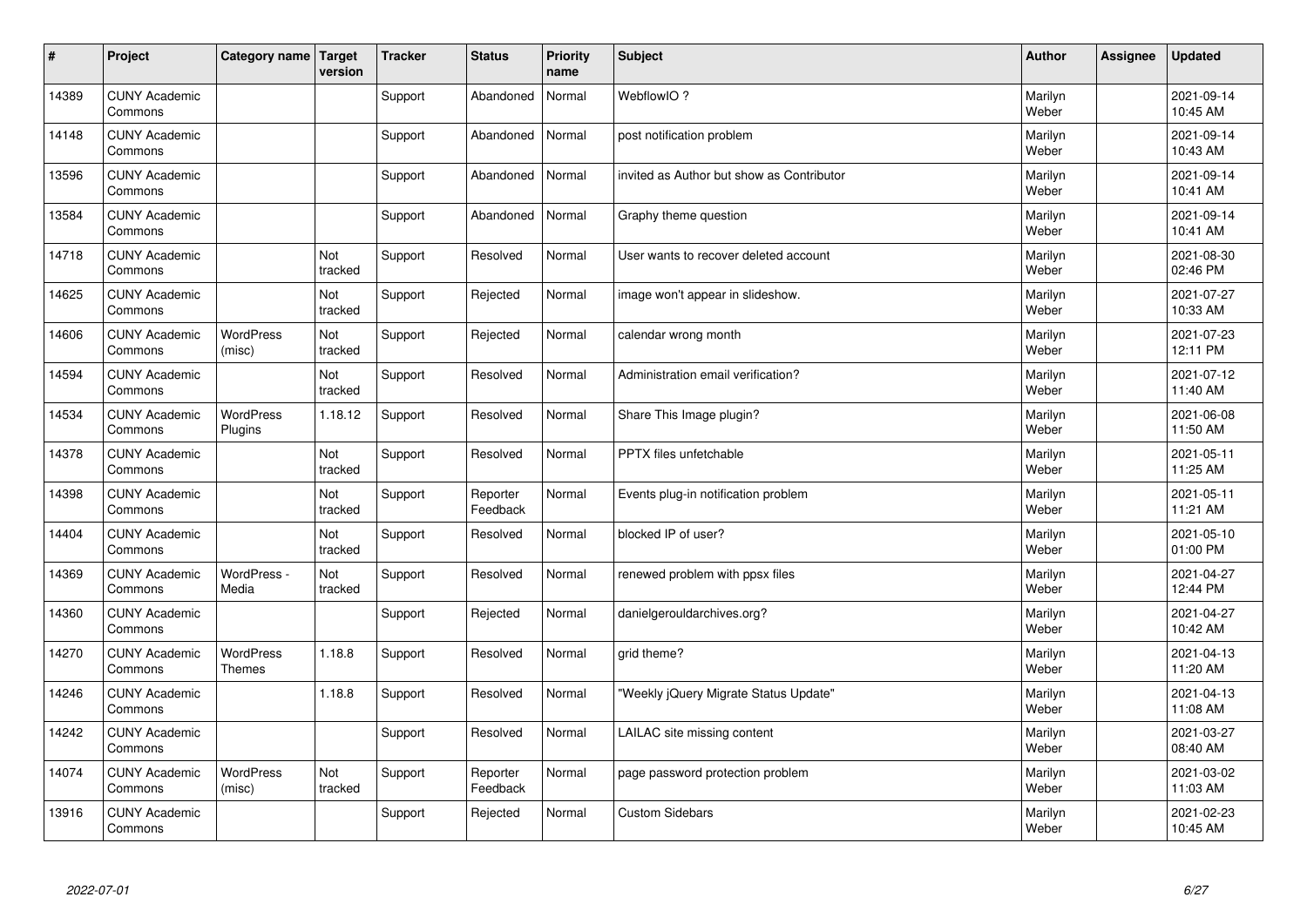| #     | Project                         | Category name Target              | version        | <b>Tracker</b> | <b>Status</b>        | <b>Priority</b><br>name | <b>Subject</b>                               | <b>Author</b>    | Assignee | <b>Updated</b>         |
|-------|---------------------------------|-----------------------------------|----------------|----------------|----------------------|-------------------------|----------------------------------------------|------------------|----------|------------------------|
| 14016 | <b>CUNY Academic</b><br>Commons |                                   |                | Support        | Rejected             | Normal                  | PDFs not downloading                         | Marilyn<br>Weber |          | 2021-02-22<br>11:00 AM |
| 13975 | <b>CUNY Academic</b><br>Commons | Social Paper                      | Not<br>tracked | Support        | Reporter<br>Feedback | Normal                  | can't approve comments on Social Paper paper | Marilyn<br>Weber |          | 2021-02-12<br>09:33 AM |
| 13935 | <b>CUNY Academic</b><br>Commons | <b>WordPress</b><br>Plugins       | 1.18.4         | Support        | Resolved             | Low                     | Add Users sidebar widget not working         | Marilyn<br>Weber |          | 2021-02-09<br>11:05 AM |
| 13944 | <b>CUNY Academic</b><br>Commons | <b>WordPress</b><br>Plugins       | 1.18.4         | Support        | Resolved             | Normal                  | 3D FlipBook request                          | Marilyn<br>Weber |          | 2021-02-09<br>11:05 AM |
| 13958 | <b>CUNY Academic</b><br>Commons |                                   | 1.18.4         | Support        | Resolved             | Normal                  | calendar widget problem                      | Marilyn<br>Weber |          | 2021-02-09<br>11:05 AM |
| 13918 | <b>CUNY Academic</b><br>Commons |                                   | Not<br>tracked | Support        | Rejected             | Normal                  | MailPoet Newsletters Premium plugin          | Marilyn<br>Weber |          | 2021-02-09<br>11:01 AM |
| 11976 | <b>CUNY Academic</b><br>Commons | <b>WordPress</b><br><b>Themes</b> | Not<br>tracked | Support        | Resolved             | Normal                  | ColorMag request                             | Marilyn<br>Weber |          | 2021-02-01<br>10:25 AM |
| 13741 | <b>CUNY Academic</b><br>Commons | WordPress<br>Plugins              | 1.18.3         | Support        | Resolved             | Normal                  | Ensemble Video Plugin                        | Marilyn<br>Weber |          | 2021-01-26<br>04:43 PM |
| 13826 | <b>CUNY Academic</b><br>Commons |                                   |                | Support        | Resolved             | Normal                  | January 14th                                 | Marilyn<br>Weber |          | 2021-01-26<br>04:26 PM |
| 13846 | <b>CUNY Academic</b><br>Commons | WordPress<br>Plugins              | 1.18.3         | Support        | Resolved             | Normal                  | Yoast SEO plugin problem                     | Marilyn<br>Weber |          | 2021-01-19<br>05:34 PM |
| 13783 | <b>CUNY Academic</b><br>Commons |                                   | 1.18.2         | Support        | Resolved             | Normal                  | new CUNY OneSearch url                       | Marilyn<br>Weber |          | 2021-01-14<br>04:53 PM |
| 13738 | <b>CUNY Academic</b><br>Commons |                                   | 1.18.1         | Support        | Resolved             | Normal                  | theme requests from a non-CUY person         | Marilyn<br>Weber |          | 2020-12-23<br>11:34 AM |
| 13710 | <b>CUNY Academic</b><br>Commons |                                   | Not<br>tracked | Support        | Resolved             | Normal                  | small change to Hosting Partner Handbook     | Marilyn<br>Weber |          | 2020-12-16<br>04:29 PM |
| 13637 | <b>CUNY Academic</b><br>Commons |                                   |                | Support        | Abandoned            | Normal                  | All-in-One Migration plugin request          | Marilyn<br>Weber |          | 2020-12-08<br>10:46 AM |
| 13512 | <b>CUNY Academic</b><br>Commons | <b>WordPress</b><br><b>Themes</b> | 1.17.7         | Support        | Resolved             | Normal                  | theme update                                 | Marilyn<br>Weber |          | 2020-11-16<br>04:46 PM |
| 13541 | <b>CUNY Academic</b><br>Commons |                                   | Not<br>tracked | Support        | Resolved             | Normal                  | add a page template to OER site.             | Marilyn<br>Weber |          | 2020-11-11<br>11:12 AM |
| 13288 | <b>CUNY Academic</b><br>Commons |                                   |                | Support        | Abandoned            | Normal                  | log in problems on iPhone 6                  | Marilyn<br>Weber |          | 2020-10-27<br>10:26 AM |
| 13441 | <b>CUNY Academic</b><br>Commons |                                   | 1.17.5         | Support        | Resolved             | Normal                  | ongoing user problems with daily digests     | Marilyn<br>Weber |          | 2020-10-13<br>10:02 AM |
| 13201 | <b>CUNY Academic</b><br>Commons |                                   |                | Support        | Rejected             | Low                     | PDF embedder                                 | Marilyn<br>Weber |          | 2020-09-29<br>11:37 AM |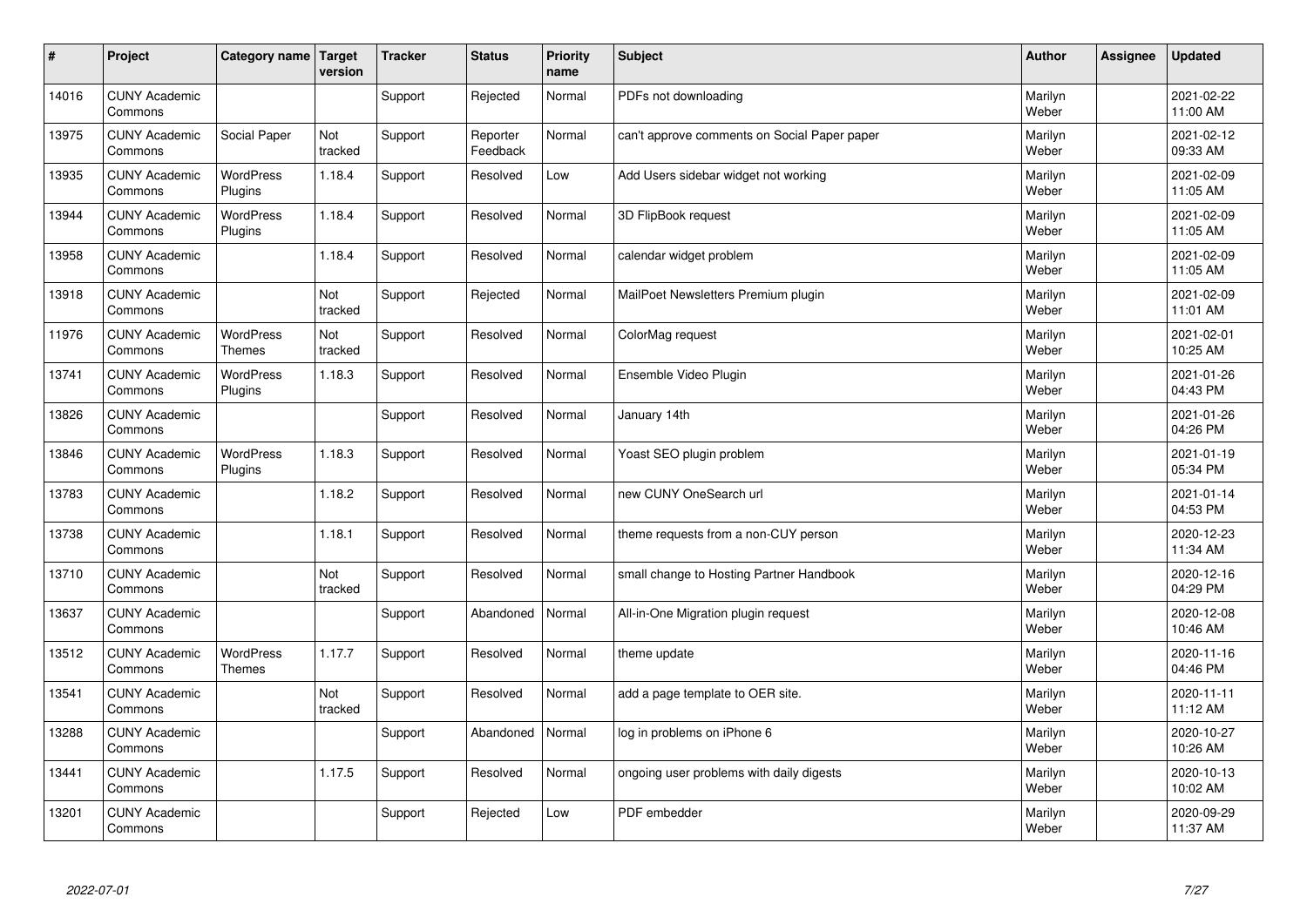| $\sharp$ | Project                         | Category name   Target            | version        | <b>Tracker</b> | <b>Status</b>        | <b>Priority</b><br>name | <b>Subject</b>                                                       | <b>Author</b>    | <b>Assignee</b> | <b>Updated</b>         |
|----------|---------------------------------|-----------------------------------|----------------|----------------|----------------------|-------------------------|----------------------------------------------------------------------|------------------|-----------------|------------------------|
| 13169    | <b>CUNY Academic</b><br>Commons |                                   | 1.17.4         | Support        | Rejected             | Normal                  | footer logo image has no alt-text                                    | Marilyn<br>Weber |                 | 2020-09-22<br>10:18 AM |
| 13295    | <b>CUNY Academic</b><br>Commons |                                   | Not<br>tracked | Support        | Resolved             | Normal                  | can't find new user                                                  | Marilyn<br>Weber |                 | 2020-09-08<br>10:18 AM |
| 13255    | <b>CUNY Academic</b><br>Commons |                                   | Not<br>tracked | Support        | Reporter<br>Feedback | Normal                  | Accessibility problems                                               | Marilyn<br>Weber |                 | 2020-09-01<br>05:48 PM |
| 13184    | <b>CUNY Academic</b><br>Commons | <b>WordPress</b><br>Plugins       | 1.17.2         | Support        | Resolved             | Normal                  | google translate plugin                                              | Marilyn<br>Weber |                 | 2020-08-25<br>11:36 AM |
| 13185    | <b>CUNY Academic</b><br>Commons | <b>WordPress</b><br><b>Themes</b> | 1.17.2         | Support        | Resolved             | Normal                  | Less theme?                                                          | Marilyn<br>Weber |                 | 2020-08-25<br>11:26 AM |
| 13160    | <b>CUNY Academic</b><br>Commons |                                   |                | Support        | Rejected             | Normal                  | site not working on iphone                                           | Marilyn<br>Weber |                 | 2020-08-25<br>10:58 AM |
| 13121    | <b>CUNY Academic</b><br>Commons |                                   |                | Support        | Rejected             | Normal                  | embed a DropBox Paper file                                           | Marilyn<br>Weber |                 | 2020-08-25<br>10:56 AM |
| 13217    | <b>CUNY Academic</b><br>Commons |                                   |                | Support        | Rejected             | Normal                  | upload recordings of our past webinars?                              | Marilyn<br>Weber |                 | 2020-08-25<br>07:56 AM |
| 13134    | <b>CUNY Academic</b><br>Commons | Site cloning                      | 1.17.1         | Support        | Resolved             | Normal                  | New site (a clone) point to old dashboard                            | Marilyn<br>Weber |                 | 2020-08-12<br>03:22 PM |
| 13173    | <b>CUNY Academic</b><br>Commons | Group Library                     | 1.17.1         | Support        | Resolved             | High                    | all uploads to the library are silent                                | Marilyn<br>Weber |                 | 2020-08-10<br>04:12 PM |
| 13138    | <b>CUNY Academic</b><br>Commons | Group Library                     | Not<br>tracked | Support        | Resolved             | Normal                  | moving Library contents for Steve Brier                              | Marilyn<br>Weber |                 | 2020-08-03<br>04:00 PM |
| 13091    | <b>CUNY Academic</b><br>Commons |                                   | 1.17.0         | Support        | Resolved             | Normal                  | problem with latex (math equations)                                  | Marilyn<br>Weber |                 | 2020-07-28<br>11:09 AM |
| 13065    | <b>CUNY Academic</b><br>Commons |                                   | Not<br>tracked | Support        | Resolved             | Normal                  | can't invite new user to group                                       | Marilyn<br>Weber |                 | 2020-07-22<br>04:24 PM |
| 13016    | <b>CUNY Academic</b><br>Commons | Shortcodes and<br>embeds          | 1.16.15        | Support        | Resolved             | Normal                  | possible to run code examples, like in Jupyter Notebooks?            | Marilyn<br>Weber |                 | 2020-07-16<br>11:52 AM |
| 13034    | <b>CUNY Academic</b><br>Commons |                                   | Not<br>tracked | Support        | Reporter<br>Feedback | Normal                  | a site is asking people to join the Commons to get a download        | Marilyn<br>Weber |                 | 2020-07-12<br>07:23 AM |
| 12986    | <b>CUNY Academic</b><br>Commons |                                   |                | Support        | Rejected             | Normal                  | Someone is trying to create accounts using random CUNY entity emails | Marilyn<br>Weber |                 | 2020-07-02<br>09:47 PM |
| 12777    | <b>CUNY Academic</b><br>Commons |                                   | 1.16.14        | Support        | Resolved             | Normal                  | request to include custom javascript into a Commons-hosted site      | Marilyn<br>Weber |                 | 2020-06-16<br>04:03 PM |
| 12676    | <b>CUNY Academic</b><br>Commons | <b>WordPress</b><br>Plugins       | 1.16.10        | Support        | Resolved             | Normal                  | request for Require Post Category plug-in                            | Marilyn<br>Weber |                 | 2020-04-28<br>11:03 AM |
| 12515    | <b>CUNY Academic</b><br>Commons | cuny.is                           | 1.16.7         | Support        | Resolved             | Normal                  | AJAX actions on cuny is admin page are failing                       | Marilyn<br>Weber |                 | 2020-03-10<br>11:57 AM |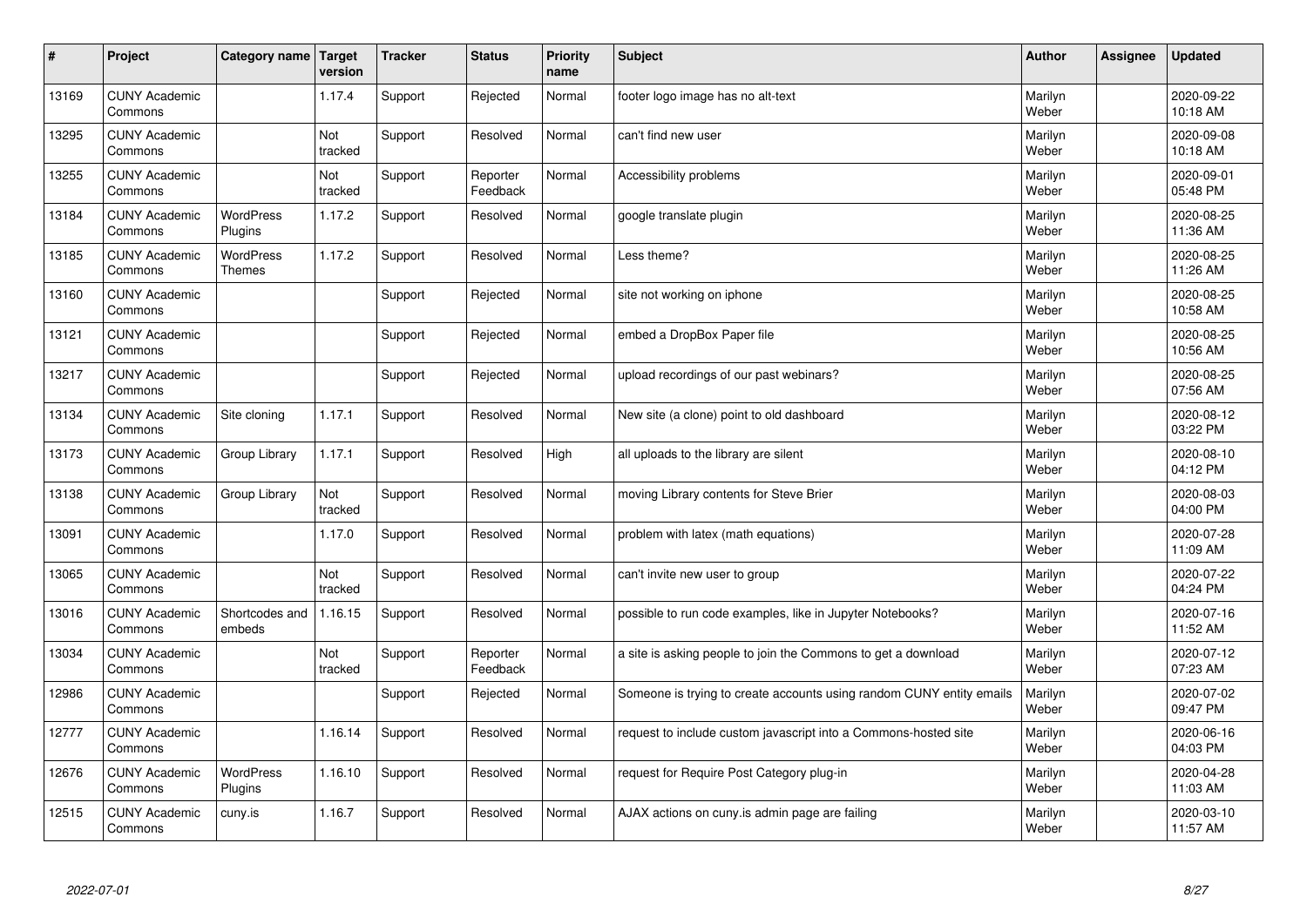| #     | Project                         | Category name                | Target<br>version | <b>Tracker</b> | <b>Status</b>        | <b>Priority</b><br>name | <b>Subject</b>                                                                       | <b>Author</b>    | Assignee | <b>Updated</b>         |
|-------|---------------------------------|------------------------------|-------------------|----------------|----------------------|-------------------------|--------------------------------------------------------------------------------------|------------------|----------|------------------------|
| 12393 | <b>CUNY Academic</b><br>Commons | <b>WordPress</b><br>(misc)   |                   | Support        | Resolved             | High                    | size limit for files                                                                 | Marilyn<br>Weber |          | 2020-02-18<br>10:13 AM |
| 10059 | <b>CUNY Academic</b><br>Commons | <b>WordPress</b><br>Themes   | Not<br>tracked    | Support        | Resolved             | Normal                  | Magazine Premium theme for new site                                                  | Marilyn<br>Weber |          | 2020-02-17<br>03:39 PM |
| 11912 | <b>CUNY Academic</b><br>Commons |                              |                   | Support        | Resolved             | Normal                  | influence search results?                                                            | Marilyn<br>Weber |          | 2020-02-11<br>10:51 AM |
| 12352 | <b>CUNY Academic</b><br>Commons |                              | Not<br>tracked    | Support        | <b>New</b>           | Normal                  | "posts list" page builder block option                                               | Marilyn<br>Weber |          | 2020-02-03<br>01:29 PM |
| 12350 | <b>CUNY Academic</b><br>Commons | <b>Blogs</b><br>(BuddyPress) | Not<br>tracked    | Support        | Reporter<br>Feedback | Normal                  | URL creation problem                                                                 | Marilyn<br>Weber |          | 2020-02-03<br>11:27 AM |
| 12205 | <b>CUNY Academic</b><br>Commons |                              |                   | Support        | Rejected             | Normal                  | possible update to the 2019 theme?                                                   | Marilyn<br>Weber |          | 2020-01-14<br>12:08 PM |
| 12137 | <b>CUNY Academic</b><br>Commons | <b>WordPress</b><br>Themes   | Not<br>tracked    | Support        | Resolved             | Normal                  | media player problem                                                                 | Marilyn<br>Weber |          | 2019-12-12<br>08:52 PM |
| 12190 | <b>CUNY Academic</b><br>Commons | <b>Blogs</b><br>(BuddyPress) | Not<br>tracked    | Support        | Resolved             | Normal                  | Site avatar in directory is not what user expects                                    | Marilyn<br>Weber |          | 2019-12-12<br>08:51 PM |
| 12156 | <b>CUNY Academic</b><br>Commons | <b>Blogs</b><br>(BuddyPress) | Not<br>tracked    | Support        | Resolved             | Normal                  | My Sites list (Commons Profile or Sites directory) doesn't match toolbar<br>dropdown | Marilyn<br>Weber |          | 2019-12-11<br>10:20 AM |
| 12176 | <b>CUNY Academic</b><br>Commons |                              | Not<br>tracked    | Support        | Resolved             | Normal                  | Mp4s?                                                                                | Marilyn<br>Weber |          | 2019-12-05<br>11:04 AM |
| 11977 | <b>CUNY Academic</b><br>Commons |                              | Not<br>tracked    | Support        | Resolved             | Normal                  | please remove me from many sites                                                     | Marilyn<br>Weber |          | 2019-11-21<br>01:05 PM |
| 11907 | <b>CUNY Academic</b><br>Commons | <b>Public Portfolio</b>      | 1.15.13           | Support        | Resolved             | Normal                  | more publications problems (in profile)                                              | Marilyn<br>Weber |          | 2019-11-04<br>11:16 AM |
| 11915 | <b>CUNY Academic</b><br>Commons |                              | Not<br>tracked    | Support        | Resolved             | Normal                  | User not in list                                                                     | Marilyn<br>Weber |          | 2019-10-28<br>10:13 AM |
| 11961 | <b>CUNY Academic</b><br>Commons | Membership                   | Not<br>tracked    | Support        | Resolved             | Normal                  | switch email for student user                                                        | Marilyn<br>Weber |          | 2019-10-09<br>01:56 PM |
| 11832 | <b>CUNY Academic</b><br>Commons | <b>WordPress</b><br>Plugins  | 1.15.11           | Support        | Resolved             | Normal                  | Yoast SEO premium for sexgenlab.org                                                  | Marilyn<br>Weber |          | 2019-10-08<br>11:22 AM |
| 11811 | <b>CUNY Academic</b><br>Commons |                              | Not<br>tracked    | Support        | Duplicate            | Normal                  | Content of Publications widget on profile page being erased on save                  | Marilyn<br>Weber |          | 2019-10-08<br>11:16 AM |
| 11922 | <b>CUNY Academic</b><br>Commons | Membership                   | Not<br>tracked    | Support        | Resolved             | Normal                  | https://commons.gc.cuny.edu/members/cunyhealthequity/                                | Marilyn<br>Weber |          | 2019-10-02<br>04:05 PM |
| 11519 | <b>CUNY Academic</b><br>Commons |                              | Not<br>tracked    | Support        | Assigned             | Normal                  | comment option not appearing                                                         | Marilyn<br>Weber |          | 2019-09-24<br>10:28 AM |
| 11848 | <b>CUNY Academic</b><br>Commons |                              | Not<br>tracked    | Support        | Hold                 | Normal                  | a Dean of Faculty wants to share a large file                                        | Marilyn<br>Weber |          | 2019-09-24<br>08:44 AM |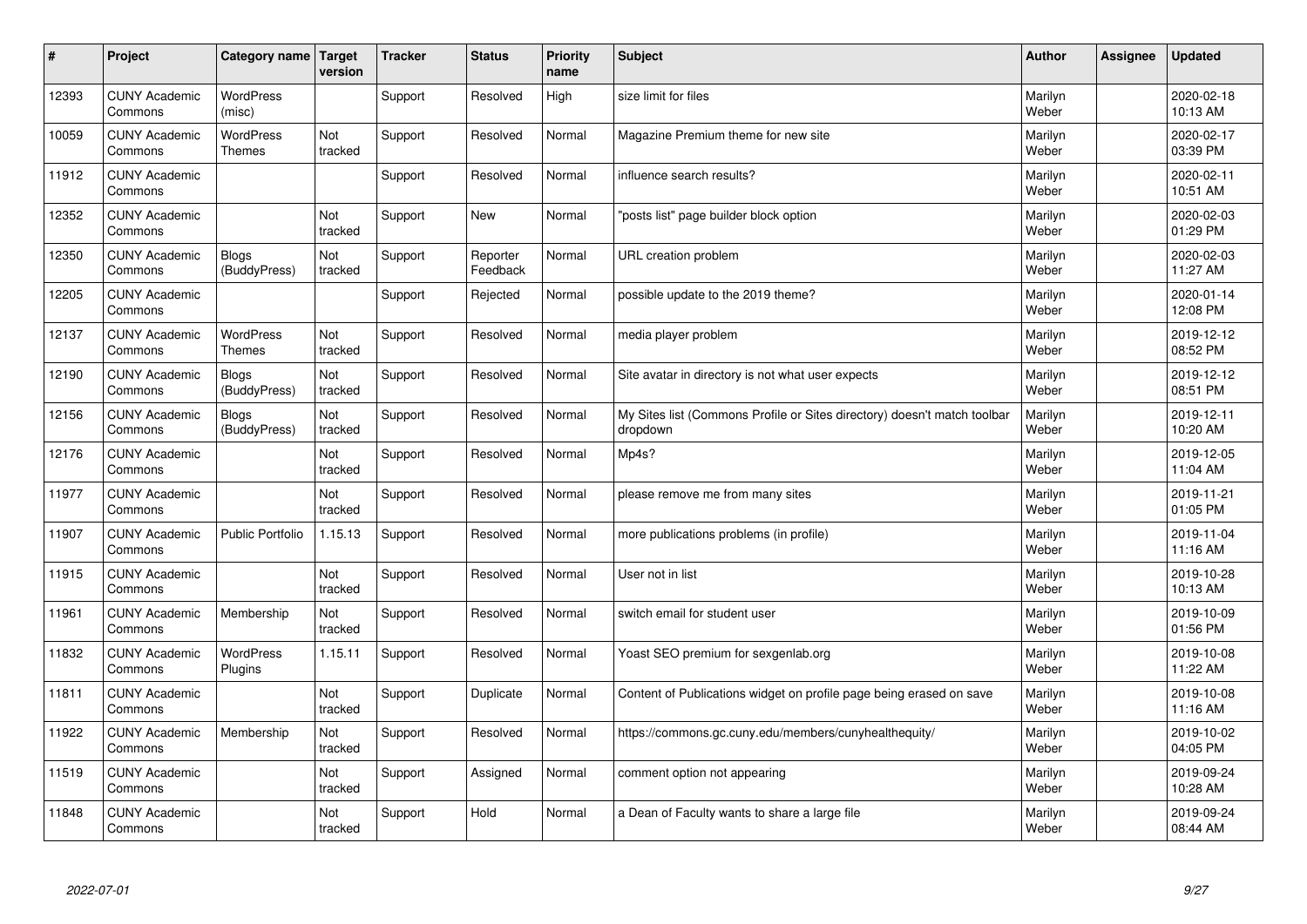| $\vert$ # | Project                         | Category name               | Target<br>version | <b>Tracker</b> | <b>Status</b>        | <b>Priority</b><br>name | <b>Subject</b>                                                                                         | <b>Author</b>    | Assignee | <b>Updated</b>         |
|-----------|---------------------------------|-----------------------------|-------------------|----------------|----------------------|-------------------------|--------------------------------------------------------------------------------------------------------|------------------|----------|------------------------|
| 11896     | <b>CUNY Academic</b><br>Commons |                             | Not<br>tracked    | Support        | Resolved             | Normal                  | https://thenurseswritingproject.commons.gc.cuny.edu                                                    | Marilyn<br>Weber |          | 2019-09-24<br>08:09 AM |
| 10273     | <b>CUNY Academic</b><br>Commons | Registration                | Not<br>tracked    | Support        | Reporter<br>Feedback | Normal                  | users combining CF and campus address                                                                  | Marilyn<br>Weber |          | 2019-09-18<br>10:58 AM |
| 11225     | <b>CUNY Academic</b><br>Commons |                             | Not<br>tracked    | Support        | Resolved             | Normal                  | bulk upload?                                                                                           | Marilyn<br>Weber |          | 2019-09-18<br>10:31 AM |
| 11813     | <b>CUNY Academic</b><br>Commons | <b>WordPress</b><br>Plugins | 1.15.9            | Support        | Resolved             | Normal                  | 'Change Password Protected Message" plugin requests                                                    | Marilyn<br>Weber |          | 2019-09-10<br>05:57 PM |
| 11787     | <b>CUNY Academic</b><br>Commons |                             | Not<br>tracked    | Support        | Reporter<br>Feedback | Normal                  | automated comments notifications on ZenDesk                                                            | Marilyn<br>Weber |          | 2019-08-26<br>06:18 PM |
| 11771     | <b>CUNY Academic</b><br>Commons |                             | Not<br>tracked    | Support        | Reporter<br>Feedback | Normal                  | post displays in sections                                                                              | Marilyn<br>Weber |          | 2019-08-20<br>10:34 AM |
| 11665     | <b>CUNY Academic</b><br>Commons |                             |                   | Support        | Resolved             | Immediate               | "My Groups" conflating two groups                                                                      | Marilyn<br>Weber |          | 2019-07-24<br>10:43 PM |
| 11650     | <b>CUNY Academic</b><br>Commons |                             | Not<br>tracked    | Support        | Resolved             | Normal                  | https://commons.gc.cuny.edu/groups/introduction-to-literary-studies-engl<br>ish-252-at-hunter-college/ | Marilyn<br>Weber |          | 2019-07-18<br>02:28 PM |
| 11647     | <b>CUNY Academic</b><br>Commons |                             | 1.15.6            | Support        | Resolved             | Normal                  | <b>Tribulant Newsletters update</b>                                                                    | Marilyn<br>Weber |          | 2019-07-18<br>02:27 PM |
| 11609     | <b>CUNY Academic</b><br>Commons |                             | 1.15.5            | Support        | Resolved             | Normal                  | Mixed Content flag                                                                                     | Marilyn<br>Weber |          | 2019-06-27<br>06:54 PM |
| 10838     | <b>CUNY Academic</b><br>Commons |                             | 1.15.3            | Support        | Rejected             | Normal                  | two plugin/theme requests from a digital fellow                                                        | Marilyn<br>Weber |          | 2019-06-11<br>10:31 AM |
| 11516     | <b>CUNY Academic</b><br>Commons | Membership                  | Not<br>tracked    | Support        | Resolved             | Normal                  | request for email change                                                                               | Marilyn<br>Weber |          | 2019-06-04<br>01:48 PM |
| 11509     | <b>CUNY Academic</b><br>Commons |                             | Not<br>tracked    | Support        | Reporter<br>Feedback | Normal                  | deleted Page causing a Menu problem?                                                                   | Marilyn<br>Weber |          | 2019-06-04<br>09:54 AM |
| 11002     | <b>CUNY Academic</b><br>Commons |                             | Not<br>tracked    | Support        | Resolved             | Normal                  | open link in a new tab not working                                                                     | Marilyn<br>Weber |          | 2019-06-03<br>07:57 PM |
| 10986     | <b>CUNY Academic</b><br>Commons |                             | Not<br>tracked    | Support        | Resolved             | Normal                  | PDF embedder provoking error                                                                           | Marilyn<br>Weber |          | 2019-03-29<br>04:28 PM |
| 11267     | <b>CUNY Academic</b><br>Commons |                             |                   | Support        | Rejected             | Normal                  | signing up with a nonCUNY signup code from the Register page                                           | Marilyn<br>Weber |          | 2019-03-26<br>03:00 PM |
| 11233     | <b>CUNY Academic</b><br>Commons |                             | 1.14.9            | Support        | Resolved             | Normal                  | Hotjar ?                                                                                               | Marilyn<br>Weber |          | 2019-03-26<br>12:10 PM |
| 11147     | <b>CUNY Academic</b><br>Commons | Membership                  | Not<br>tracked    | Support        | Resolved             | Normal                  | employee email change                                                                                  | Marilyn<br>Weber |          | 2019-03-12<br>03:58 PM |
| 11217     | <b>CUNY Academic</b><br>Commons | Membership                  | Not<br>tracked    | Support        | Resolved             | Normal                  | Another email update                                                                                   | Marilyn<br>Weber |          | 2019-03-12<br>03:37 PM |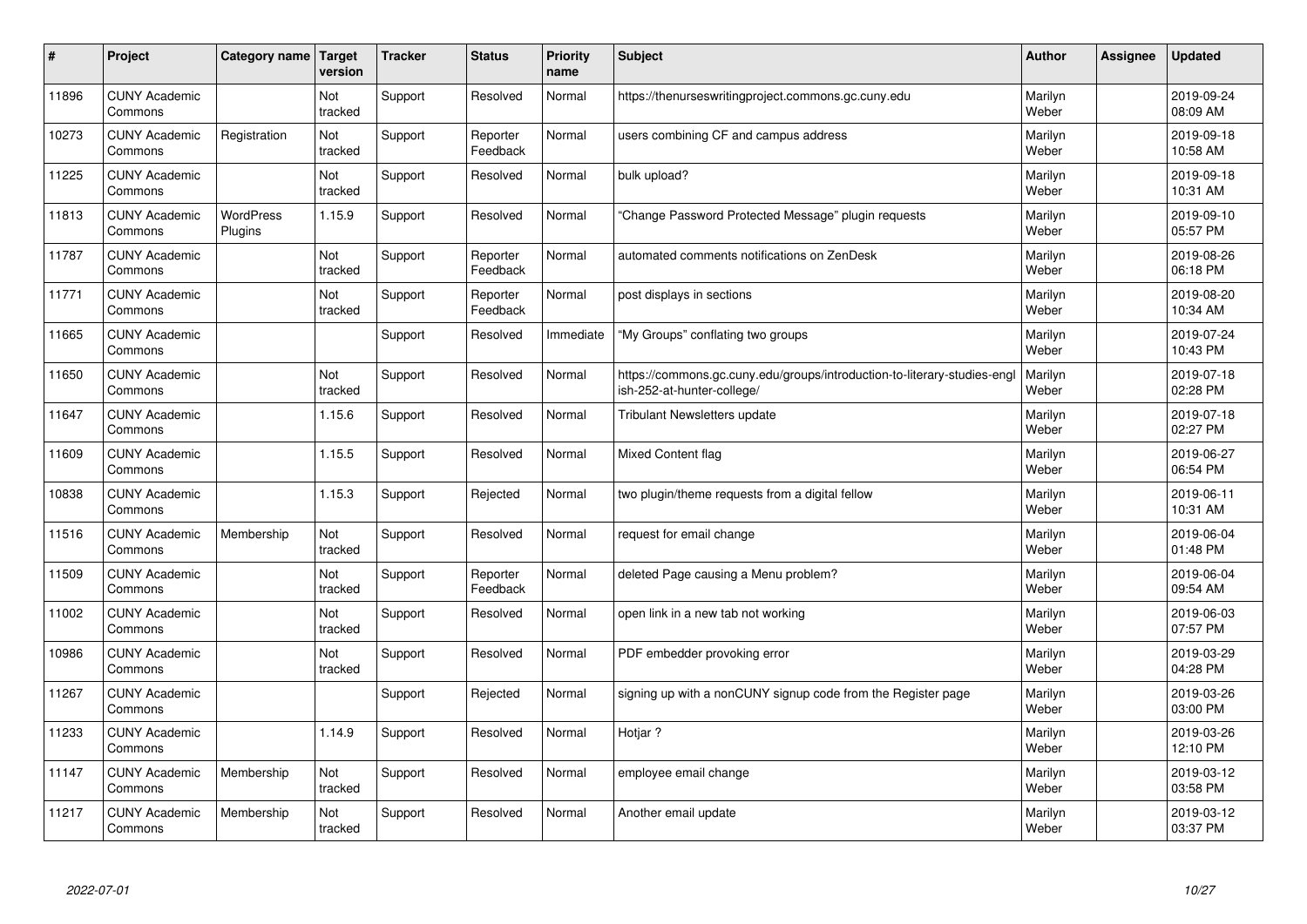| $\sharp$ | Project                         | Category name              | Target<br>version | <b>Tracker</b> | <b>Status</b> | <b>Priority</b><br>name | <b>Subject</b>                                       | <b>Author</b>    | Assignee | <b>Updated</b>         |
|----------|---------------------------------|----------------------------|-------------------|----------------|---------------|-------------------------|------------------------------------------------------|------------------|----------|------------------------|
| 11211    | <b>CUNY Academic</b><br>Commons | <b>WordPress</b><br>Themes | 1.14.8            | Support        | Resolved      | Normal                  | user needs to edit the HTML coding                   | Marilyn<br>Weber |          | 2019-03-12<br>11:20 AM |
| 11210    | <b>CUNY Academic</b><br>Commons | Membership                 | Not<br>tracked    | Support        | Resolved      | Normal                  | Please change the email                              | Marilyn<br>Weber |          | 2019-03-11<br>04:16 PM |
| 11198    | <b>CUNY Academic</b><br>Commons |                            | Not<br>tracked    | Support        | Resolved      | Normal                  | former CUNY employee                                 | Marilyn<br>Weber |          | 2019-03-07<br>02:21 PM |
| 11091    | <b>CUNY Academic</b><br>Commons | <b>BuddyPress</b><br>Docs  | 1.14.7            | Support        | Resolved      | Normal                  | word limit for comments on a group doc?              | Marilyn<br>Weber |          | 2019-02-26<br>02:04 PM |
| 11127    | <b>CUNY Academic</b><br>Commons | Membership                 | Not<br>tracked    | Support        | Resolved      | Normal                  | user with new campus affiliation                     | Marilyn<br>Weber |          | 2019-02-19<br>02:09 PM |
| 8481     | <b>CUNY Academic</b><br>Commons | Membership                 | Not<br>tracked    | Support        | Resolved      | Normal                  | admin of http://swipanalytic.org/organizers/         | Marilyn<br>Weber |          | 2019-02-19<br>01:58 PM |
| 10941    | <b>CUNY Academic</b><br>Commons | Membership                 | Not<br>tracked    | Support        | Resolved      | Normal                  | update user email                                    | Marilyn<br>Weber |          | 2019-02-13<br>02:24 PM |
| 11031    | <b>CUNY Academic</b><br>Commons |                            | Not<br>tracked    | Support        | Resolved      | Normal                  | new group with seemingly old topics                  | Marilyn<br>Weber |          | 2019-02-11<br>12:17 PM |
| 11017    | <b>CUNY Academic</b><br>Commons |                            | Not<br>tracked    | Support        | Resolved      | Normal                  | site didn't save?                                    | Marilyn<br>Weber |          | 2019-01-25<br>03:47 PM |
| 11006    | <b>CUNY Academic</b><br>Commons | Groups (misc)              | 1.14.6            | Support        | Resolved      | Normal                  | removing members from a group isn't working          | Marilyn<br>Weber |          | 2019-01-24<br>03:18 PM |
| 11003    | <b>CUNY Academic</b><br>Commons |                            | Not<br>tracked    | Support        | Resolved      | Normal                  | user email change                                    | Marilyn<br>Weber |          | 2019-01-24<br>02:50 PM |
| 10910    | <b>CUNY Academic</b><br>Commons | Membership                 | Not<br>tracked    | Support        | Resolved      | Normal                  | request to be an admin to a prof's site              | Marilyn<br>Weber |          | 2019-01-04<br>10:45 AM |
| 10850    | <b>CUNY Academic</b><br>Commons |                            |                   | Support        | Rejected      | Normal                  | Gravity form being resent                            | Marilyn<br>Weber |          | 2018-12-20<br>10:18 PM |
| 10820    | <b>CUNY Academic</b><br>Commons |                            | Not<br>tracked    | Support        | Resolved      | Normal                  | retrieve deleted pages/posts                         | Marilyn<br>Weber |          | 2018-12-13<br>06:33 PM |
| 10571    | <b>CUNY Academic</b><br>Commons |                            | Not<br>tracked    | Support        | Abandoned     | Normal                  | newsletter queue problem                             | Marilyn<br>Weber |          | 2018-12-10<br>03:58 PM |
| 10440    | <b>CUNY Academic</b><br>Commons |                            | Not<br>tracked    | Support        | Resolved      | Normal                  | Acert post problem                                   | Marilyn<br>Weber |          | 2018-12-10<br>03:57 PM |
| 10298    | <b>CUNY Academic</b><br>Commons |                            | Not<br>tracked    | Support        | Resolved      | Normal                  | RSS feed to itunes problem                           | Marilyn<br>Weber |          | 2018-12-10<br>03:57 PM |
| 10257    | <b>CUNY Academic</b><br>Commons | Membership                 | Not<br>tracked    | Support        | Resolved      | Normal                  | change the email from @login.cuny.edu to campu email | Marilyn<br>Weber |          | 2018-12-10<br>03:55 PM |
| 10133    | <b>CUNY Academic</b><br>Commons | <b>WordPress</b><br>(misc) | Not<br>tracked    | Support        | Resolved      | Normal                  | two Commons sites to be migrated elsewhere           | Marilyn<br>Weber |          | 2018-12-10<br>03:54 PM |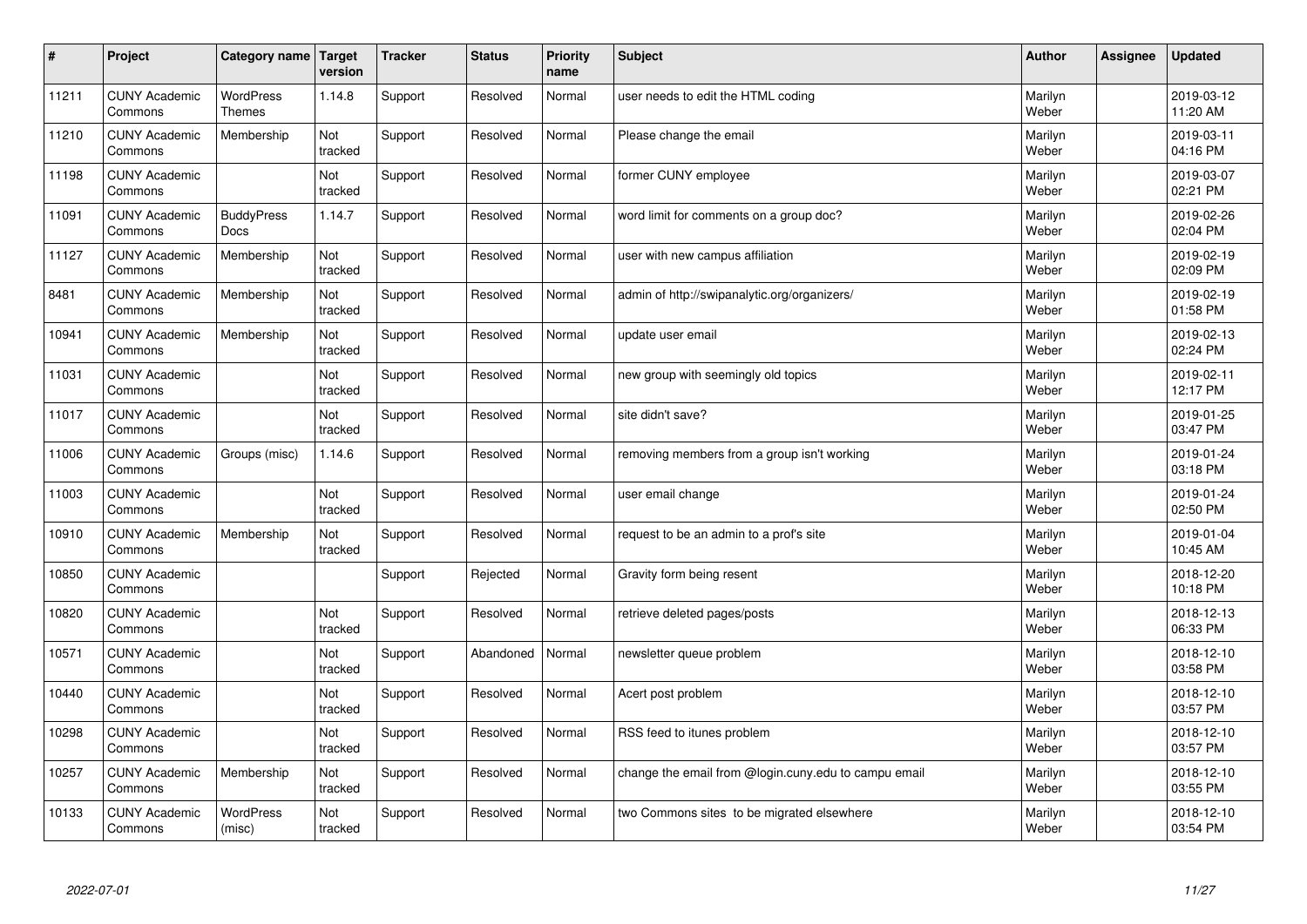| $\vert$ # | Project                         | Category name               | Target<br>version | <b>Tracker</b> | <b>Status</b>        | <b>Priority</b><br>name | <b>Subject</b>                                          | <b>Author</b>    | Assignee | <b>Updated</b>         |
|-----------|---------------------------------|-----------------------------|-------------------|----------------|----------------------|-------------------------|---------------------------------------------------------|------------------|----------|------------------------|
| 9889      | <b>CUNY Academic</b><br>Commons |                             | Not<br>tracked    | Support        | Resolved             | Normal                  | remove comments from activity feed?                     | Marilyn<br>Weber |          | 2018-12-10<br>03:53 PM |
| 9779      | <b>CUNY Academic</b><br>Commons | Membership                  | Not<br>tracked    | Support        | Resolved             | Normal                  | user not sure if she is registered.                     | Marilyn<br>Weber |          | 2018-12-10<br>03:53 PM |
| 9726      | <b>CUNY Academic</b><br>Commons | <b>WordPress</b><br>Plugins | Not<br>tracked    | Support        | Abandoned            | Normal                  | technical error on Contact page                         | Marilyn<br>Weber |          | 2018-12-10<br>03:53 PM |
| 8978      | <b>CUNY Academic</b><br>Commons | Groups (misc)               | Not<br>tracked    | Support        | Resolved             | Normal                  | removing old groups                                     | Marilyn<br>Weber |          | 2018-12-10<br>03:52 PM |
| 10657     | <b>CUNY Academic</b><br>Commons |                             | Not<br>tracked    | Support        | Reporter<br>Feedback | Normal                  | child theme problems                                    | Marilyn<br>Weber |          | 2018-11-08<br>01:19 PM |
| 10606     | <b>CUNY Academic</b><br>Commons | cdev.gc.cuny.ed<br>u        | Not<br>tracked    | Support        | Resolved             | Normal                  | problems with testing environment                       | Marilyn<br>Weber |          | 2018-11-02<br>10:27 AM |
| 9886      | <b>CUNY Academic</b><br>Commons | cuny.is                     | Not<br>tracked    | Support        | Resolved             | Normal                  | cuny.is SSL                                             | Marilyn<br>Weber |          | 2018-10-26<br>02:07 PM |
| 10387     | <b>CUNY Academic</b><br>Commons | Membership                  | Not<br>tracked    | Support        | Resolved             | Normal                  | remove user page                                        | Marilyn<br>Weber |          | 2018-09-28<br>02:26 PM |
| 10240     | <b>CUNY Academic</b><br>Commons | <b>WordPress</b><br>Plugins | 1.13.8            | Support        | Resolved             | Normal                  | require-featured-image plug-in request                  | Marilyn<br>Weber |          | 2018-08-29<br>05:15 PM |
| 10239     | <b>CUNY Academic</b><br>Commons |                             | Not<br>tracked    | Support        | Resolved             | Normal                  | musicroombooking.commons.gc.cuny.edu                    | Marilyn<br>Weber |          | 2018-08-29<br>03:06 PM |
| 10066     | <b>CUNY Academic</b><br>Commons | Membership                  | Not<br>tracked    | Support        | Resolved             | Normal                  | add me as an admin to https://pkms.commons.gc.cuny.edu/ | Marilyn<br>Weber |          | 2018-07-26<br>11:54 AM |
| 9996      | <b>CUNY Academic</b><br>Commons | Membership                  | Not<br>tracked    | Support        | Rejected             | Normal                  | user email change request                               | Marilyn<br>Weber |          | 2018-07-16<br>10:49 AM |
| 10006     | <b>CUNY Academic</b><br>Commons | Membership                  | Not<br>tracked    | Support        | Resolved             | Normal                  | another email change request                            | Marilyn<br>Weber |          | 2018-07-13<br>12:36 PM |
| 9955      | <b>CUNY Academic</b><br>Commons | WordPress<br>Plugins        | 1.13.4            | Support        | Rejected             | Normal                  | docx converter plugin?                                  | Marilyn<br>Weber |          | 2018-06-26<br>11:39 AM |
| 9888      | <b>CUNY Academic</b><br>Commons | <b>WordPress</b><br>Plugins | 1.13.3            | Support        | Resolved             | Normal                  | Business directory Plug-in request                      | Marilyn<br>Weber |          | 2018-06-12<br>11:52 AM |
| 9885      | <b>CUNY Academic</b><br>Commons |                             |                   | Support        | Rejected             | Normal                  | Publications field problem                              | Marilyn<br>Weber |          | 2018-06-06<br>01:18 PM |
| 9834      | <b>CUNY Academic</b><br>Commons |                             |                   | Support        | Duplicate            | Normal                  | add a "like" function                                   | Marilyn<br>Weber |          | 2018-05-25<br>10:38 AM |
| 9780      | <b>CUNY Academic</b><br>Commons |                             | Not<br>tracked    | Support        | Resolved             | Normal                  | remove the phone number on this profile?                | Marilyn<br>Weber |          | 2018-05-15<br>10:35 AM |
| 9767      | <b>CUNY Academic</b><br>Commons | Registration                | Not<br>tracked    | Support        | Resolved             | Normal                  | user deleted account but now needs one                  | Marilyn<br>Weber |          | 2018-05-11<br>02:39 PM |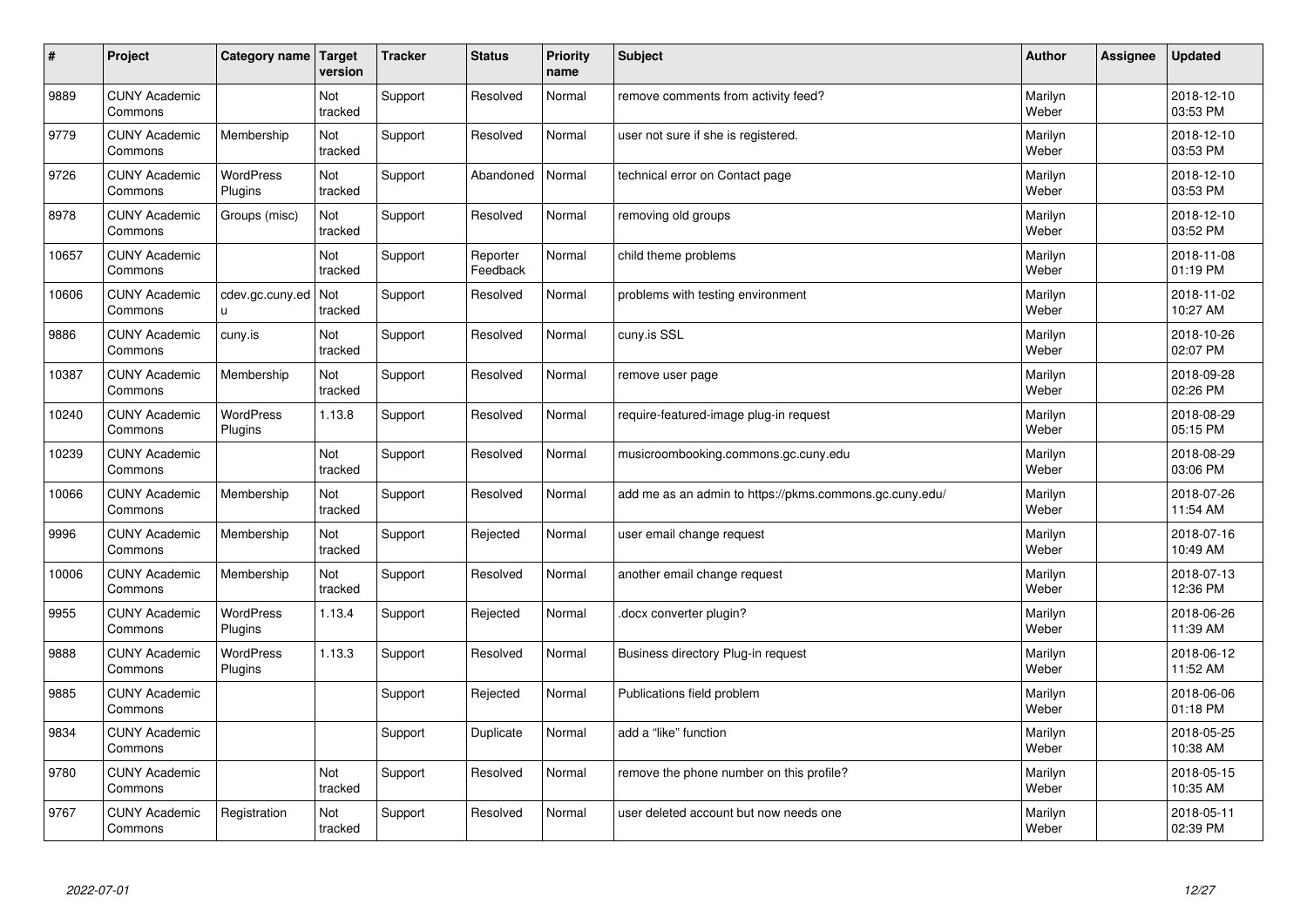| $\sharp$ | Project                         | Category name   Target            | version        | <b>Tracker</b> | <b>Status</b> | <b>Priority</b><br>name | <b>Subject</b>                                  | <b>Author</b>    | <b>Assignee</b> | <b>Updated</b>         |
|----------|---------------------------------|-----------------------------------|----------------|----------------|---------------|-------------------------|-------------------------------------------------|------------------|-----------------|------------------------|
| 8941     | <b>CUNY Academic</b><br>Commons | <b>WordPress</b><br><b>Themes</b> | 1.13.1         | Support        | Resolved      | Normal                  | Theme request: ColorNews                        | Marilyn<br>Weber |                 | 2018-05-08<br>10:42 AM |
| 9725     | <b>CUNY Academic</b><br>Commons |                                   | Not<br>tracked | Support        | Resolved      | Normal                  | problems with deleting a site                   | Marilyn<br>Weber |                 | 2018-05-07<br>10:24 PM |
| 8446     | <b>CUNY Academic</b><br>Commons | <b>WordPress</b><br>Plugins       | 1.11.14        | Support        | Resolved      | Normal                  | request for multiple accordion menu plugins     | Marilyn<br>Weber |                 | 2018-05-07<br>09:57 PM |
| 9684     | <b>CUNY Academic</b><br>Commons |                                   |                | Support        | Rejected      | Normal                  | SEO cleanup for newlaborforum.cuny.edu          | Marilyn<br>Weber |                 | 2018-04-30<br>10:29 AM |
| 9587     | <b>CUNY Academic</b><br>Commons |                                   |                | Support        | Rejected      | Normal                  | possible request for the "PDF Poster" plugin    | Marilyn<br>Weber |                 | 2018-04-24<br>10:52 AM |
| 9604     | <b>CUNY Academic</b><br>Commons |                                   | Not<br>tracked | Support        | Resolved      | Normal                  | (Marilyn) can only log into cdev as teststudent | Marilyn<br>Weber |                 | 2018-04-21<br>10:20 AM |
| 9355     | <b>CUNY Academic</b><br>Commons |                                   | Not<br>tracked | Support        | Resolved      | Normal                  | 14gb of video?                                  | Marilyn<br>Weber |                 | 2018-03-13<br>11:56 AM |
| 9223     | <b>CUNY Academic</b><br>Commons |                                   | Not<br>tracked | Support        | Resolved      | Normal                  | moving wordpress sites                          | Marilyn<br>Weber |                 | 2018-02-18<br>08:44 PM |
| 9131     | <b>CUNY Academic</b><br>Commons |                                   |                | Support        | Resolved      | Normal                  | webrecorder.io via Firefox                      | Marilyn<br>Weber |                 | 2018-01-29<br>11:11 AM |
| 9133     | <b>CUNY Academic</b><br>Commons |                                   |                | Support        | Duplicate     | Normal                  | webrecorder.io                                  | Marilyn<br>Weber |                 | 2018-01-29<br>10:34 AM |
| 9087     | <b>CUNY Academic</b><br>Commons | <b>WordPress</b><br>Plugins       | 1.12.7         | Support        | Resolved      | Normal                  | request for WP Social Sharing                   | Marilyn<br>Weber |                 | 2018-01-23<br>11:17 AM |
| 9026     | <b>CUNY Academic</b><br>Commons | <b>WordPress</b><br>Plugins       | 1.12.6         | Support        | Resolved      | Normal                  | plugin request from Carlos Guevara              | Marilyn<br>Weber |                 | 2018-01-03<br>09:33 AM |
| 9033     | <b>CUNY Academic</b><br>Commons |                                   |                | Support        | Rejected      | Normal                  | Site search terms                               | Marilyn<br>Weber |                 | 2017-12-22<br>01:10 PM |
| 9004     | <b>CUNY Academic</b><br>Commons | Membership                        | Not<br>tracked | Support        | Resolved      | Normal                  | email change request                            | Marilyn<br>Weber |                 | 2017-12-14<br>12:27 PM |
| 8893     | <b>CUNY Academic</b><br>Commons | Social Paper                      | 1.12.1         | Support        | Resolved      | Normal                  | Social paper won't connect to group?            | Marilyn<br>Weber |                 | 2017-12-11<br>01:16 PM |
| 8908     | <b>CUNY Academic</b><br>Commons | WordPress<br>Plugins              | 1.12.2         | Support        | Resolved      | Normal                  | Plugin request from Steve Brier                 | Marilyn<br>Weber |                 | 2017-11-27<br>11:39 AM |
| 7836     | <b>CUNY Academic</b><br>Commons | Social Paper                      | Not<br>tracked | Support        | Resolved      | Normal                  | missing Social Paper                            | Marilyn<br>Weber |                 | 2017-11-15<br>01:31 PM |
| 8308     | <b>CUNY Academic</b><br>Commons | WordPress<br>Plugins              | Not<br>tracked | Support        | Resolved      | Normal                  | WP Migration plugin                             | Marilyn<br>Weber |                 | 2017-11-15<br>01:27 PM |
| 8566     | <b>CUNY Academic</b><br>Commons | Membership                        | Not<br>tracked | Support        | Resolved      | Normal                  | user email change                               | Marilyn<br>Weber |                 | 2017-11-15<br>01:27 PM |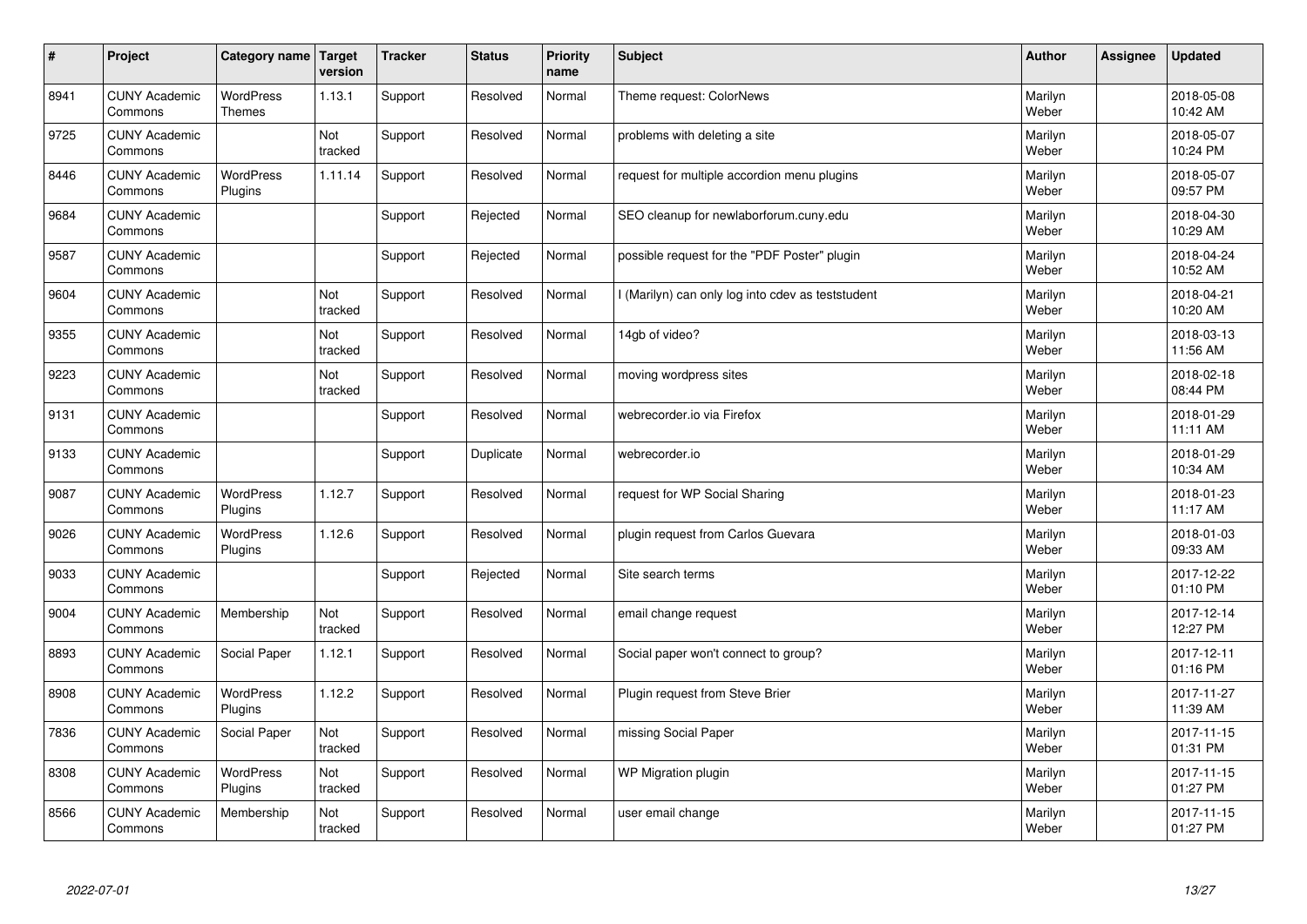| $\sharp$ | Project                         | Category name               | Target<br>version | <b>Tracker</b> | <b>Status</b> | <b>Priority</b><br>name | <b>Subject</b>                                              | <b>Author</b>    | <b>Assignee</b> | <b>Updated</b>         |
|----------|---------------------------------|-----------------------------|-------------------|----------------|---------------|-------------------------|-------------------------------------------------------------|------------------|-----------------|------------------------|
| 8882     | <b>CUNY Academic</b><br>Commons |                             | Not<br>tracked    | Support        | Resolved      | Normal                  | question about search engines                               | Marilyn<br>Weber |                 | 2017-11-01<br>03:26 PM |
| 8873     | <b>CUNY Academic</b><br>Commons |                             | Not<br>tracked    | Support        | Resolved      | Normal                  | maximum file upload size?                                   | Marilyn<br>Weber |                 | 2017-10-30<br>11:23 AM |
| 8855     | <b>CUNY Academic</b><br>Commons |                             | Not<br>tracked    | Support        | Resolved      | Normal                  | another email change request                                | Marilyn<br>Weber |                 | 2017-10-25<br>10:55 AM |
| 8848     | <b>CUNY Academic</b><br>Commons |                             | Not<br>tracked    | Support        | Resolved      | Normal                  | email change request                                        | Marilyn<br>Weber |                 | 2017-10-24<br>11:19 AM |
| 8464     | <b>CUNY Academic</b><br>Commons |                             | Not<br>tracked    | Support        | Resolved      | Normal                  | WP UI                                                       | Marilyn<br>Weber |                 | 2017-10-11<br>11:23 AM |
| 8768     | <b>CUNY Academic</b><br>Commons |                             | Not<br>tracked    | Support        | Resolved      | Normal                  | unsafe redirect?                                            | Marilyn<br>Weber |                 | 2017-10-06<br>12:14 PM |
| 8729     | <b>CUNY Academic</b><br>Commons |                             | Not<br>tracked    | Support        | Resolved      | Normal                  | email change                                                | Marilyn<br>Weber |                 | 2017-09-25<br>02:14 PM |
| 8726     | <b>CUNY Academic</b><br>Commons |                             |                   | Support        | Resolved      | Normal                  | Redirect problem                                            | Marilyn<br>Weber |                 | 2017-09-21<br>12:14 PM |
| 8693     | <b>CUNY Academic</b><br>Commons | <b>WordPress</b><br>Plugins |                   | Support        | Resolved      | Normal                  | Existing blog wants to replace Mailpoet with Newsletters    | Marilyn<br>Weber |                 | 2017-09-12<br>02:24 PM |
| 8471     | <b>CUNY Academic</b><br>Commons |                             | Not<br>tracked    | Support        | Resolved      | Normal                  | admin at https://commons.gc.cuny.edu/                       | Marilyn<br>Weber |                 | 2017-09-06<br>01:50 PM |
| 8576     | <b>CUNY Academic</b><br>Commons | <b>WordPress</b><br>Plugins | 1.11.11           | Support        | Resolved      | Normal                  | Digital Measures plugin request                             | Marilyn<br>Weber |                 | 2017-09-01<br>03:44 PM |
| 8630     | <b>CUNY Academic</b><br>Commons | Membership                  | Not<br>tracked    | Support        | Resolved      | Normal                  | Change in email/campus                                      | Marilyn<br>Weber |                 | 2017-08-30<br>03:48 PM |
| 8577     | <b>CUNY Academic</b><br>Commons | Membership                  | Not<br>tracked    | Support        | Resolved      | Normal                  | another user email change                                   | Marilyn<br>Weber |                 | 2017-08-25<br>10:23 AM |
| 8553     | <b>CUNY Academic</b><br>Commons |                             | Not<br>tracked    | Support        | Resolved      | Normal                  | storage limits?                                             | Marilyn<br>Weber |                 | 2017-08-18<br>04:36 PM |
| 8529     | <b>CUNY Academic</b><br>Commons |                             | Not<br>tracked    | Support        | Resolved      | Normal                  | Iframe regiest?                                             | Marilyn<br>Weber |                 | 2017-08-16<br>04:40 PM |
| 8531     | <b>CUNY Academic</b><br>Commons | Membership                  | Not<br>tracked    | Support        | Resolved      | Normal                  | admin of https://admissions.commons.gc.cuny.edu             | Marilyn<br>Weber |                 | 2017-08-15<br>04:20 PM |
| 8379     | <b>CUNY Academic</b><br>Commons |                             | Not<br>tracked    | Support        | Resolved      | Normal                  | request for site build help                                 | Marilyn<br>Weber |                 | 2017-07-01<br>10:48 AM |
| 8195     | <b>CUNY Academic</b><br>Commons |                             |                   | Support        | Rejected      | Normal                  | possible to make the Profile pic semi-hidden?               | Marilyn<br>Weber |                 | 2017-05-24<br>11:00 PM |
| 8120     | <b>CUNY Academic</b><br>Commons | Membership                  | Not<br>tracked    | Support        | Resolved      | Normal                  | add me as an admin to https://nyslavery.commons.gc.cuny.edu | Marilyn<br>Weber |                 | 2017-05-10<br>02:19 PM |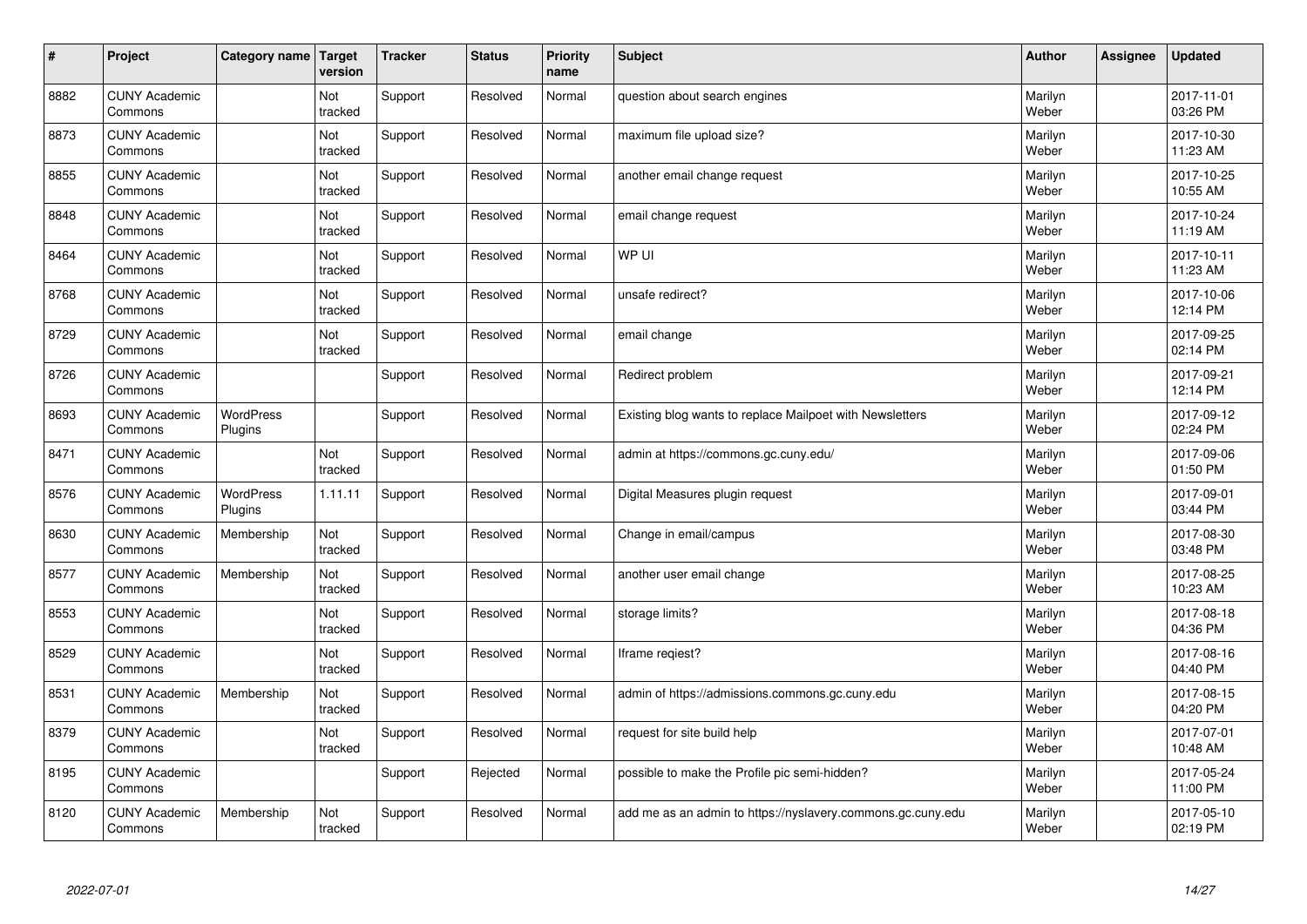| #     | Project                         | Category name                 | Target<br>version | <b>Tracker</b>     | <b>Status</b> | <b>Priority</b><br>name | <b>Subject</b>                                                              | <b>Author</b>    | Assignee        | <b>Updated</b>         |
|-------|---------------------------------|-------------------------------|-------------------|--------------------|---------------|-------------------------|-----------------------------------------------------------------------------|------------------|-----------------|------------------------|
| 8071  | <b>CUNY Academic</b><br>Commons | WordPress<br>Plugins          | Not<br>tracked    | Support            | Rejected      | Normal                  | Anthologize                                                                 | Marilyn<br>Weber |                 | 2017-05-10<br>10:15 AM |
| 7972  | <b>CUNY Academic</b><br>Commons |                               | Not<br>tracked    | Support            | Resolved      | Normal                  | expand the memory limit for videos?                                         | Marilyn<br>Weber |                 | 2017-04-20<br>10:07 AM |
| 7668  | <b>CUNY Academic</b><br>Commons | <b>WordPress</b><br>Plugins   |                   | Support            | Rejected      | Normal                  | Iframes question                                                            | Marilyn<br>Weber |                 | 2017-04-11<br>09:29 PM |
| 7922  | <b>CUNY Academic</b><br>Commons | Membership                    | Not<br>tracked    | Support            | Resolved      | Normal                  | add me as an admin to the MALs alumni site?                                 | Marilyn<br>Weber |                 | 2017-04-06<br>05:19 PM |
| 7775  | <b>CUNY Academic</b><br>Commons | Membership                    | Not<br>tracked    | Support            | Resolved      | Normal                  | Email change                                                                | Marilyn<br>Weber |                 | 2017-03-08<br>10:09 PM |
| 7745  | <b>CUNY Academic</b><br>Commons | <b>WordPress</b><br>Plugins   | 1.10.13           | Support            | Resolved      | Normal                  | Featured Video Plus plugin requested                                        | Marilyn<br>Weber |                 | 2017-03-03<br>01:51 PM |
| 7486  | <b>CUNY Academic</b><br>Commons | Membership                    | Not<br>tracked    | Support            | Resolved      | Normal                  | changed email address                                                       | Marilyn<br>Weber |                 | 2017-01-24<br>10:00 PM |
| 5629  | <b>CUNY Academic</b><br>Commons | <b>Public Portfolio</b>       | 1.10.4            | Support            | Resolved      | Normal                  | Title field in profile can't be edited                                      | Marilyn<br>Weber |                 | 2016-12-13<br>11:19 AM |
| 6818  | <b>CUNY Academic</b><br>Commons | Email<br><b>Notifications</b> | 1.10.3            | Support            | Resolved      | Normal                  | No more email notifications?                                                | Marilyn<br>Weber |                 | 2016-11-22<br>02:51 PM |
| 5844  | <b>CUNY Academic</b><br>Commons |                               | Not<br>tracked    | Support            | Resolved      | Normal                  | edit Host Files on Windows 10 problems                                      | Marilyn<br>Weber |                 | 2016-07-27<br>09:08 AM |
| 4880  | <b>CUNY Academic</b><br>Commons | Password<br>Reset             | Not<br>tracked    | Support            | Resolved      | High                    | CUNY Central person having password trouble                                 | Marilyn<br>Weber |                 | 2015-11-10<br>12:40 PM |
| 8459  | <b>CUNY Academic</b><br>Commons |                               | Not<br>tracked    | Documentatio<br>n. | Resolved      | Normal                  | comprehensive list of plugins?                                              | Marilyn<br>Weber |                 | 2017-10-11<br>11:24 AM |
| 16198 | <b>CUNY Academic</b><br>Commons |                               | 2.0.1             | Bug                | Resolved      | Normal                  | Change role to                                                              | Marilyn<br>Weber | Boone<br>Gorges | 2022-06-14<br>11:35 AM |
| 14304 | <b>CUNY Academic</b><br>Commons | Group Library                 | 1.18.8            | Bug                | Resolved      | Normal                  | Library items change folders when adding subsequent items in new<br>folders | Marilyn<br>Weber | Boone<br>Gorges | 2021-04-13<br>11:21 AM |
| 14075 | <b>CUNY Academic</b><br>Commons | WordPress<br>Plugins          | Not<br>tracked    | Bug                | Resolved      | Normal                  | sludigitalportfolios.commons.gc.cuny.edu                                    | Marilyn<br>Weber | Boone<br>Gorges | 2021-03-01<br>10:46 AM |
| 14019 | <b>CUNY Academic</b><br>Commons | <b>WordPress</b><br>Plugins   | 1.18.5            | Bug                | Resolved      | Normal                  | smorales.commons.gc.cuny.edu                                                | Marilyn<br>Weber | Boone<br>Gorges | 2021-02-23<br>11:06 AM |
| 12006 | <b>CUNY Academic</b><br>Commons | Group<br>Invitations          | 1.15.13           | Bug                | Resolved      | Immediate               | Invite system is broken.                                                    | Marilyn<br>Weber | Boone<br>Gorges | 2019-10-23<br>10:16 AM |
| 11865 | <b>CUNY Academic</b><br>Commons | Onboarding                    | 1.15.10           | Bug                | Resolved      | Normal                  | Site name not appearing in "Membership" lists of Invitation modal           | Marilyn<br>Weber | Boone<br>Gorges | 2019-09-24<br>11:09 AM |
| 11567 | <b>CUNY Academic</b><br>Commons | Group Files                   | 1.15.4            | Bug                | Resolved      | Normal                  | Group files pagination doesn't work properly in folders                     | Marilyn<br>Weber | Boone<br>Gorges | 2019-06-25<br>04:22 PM |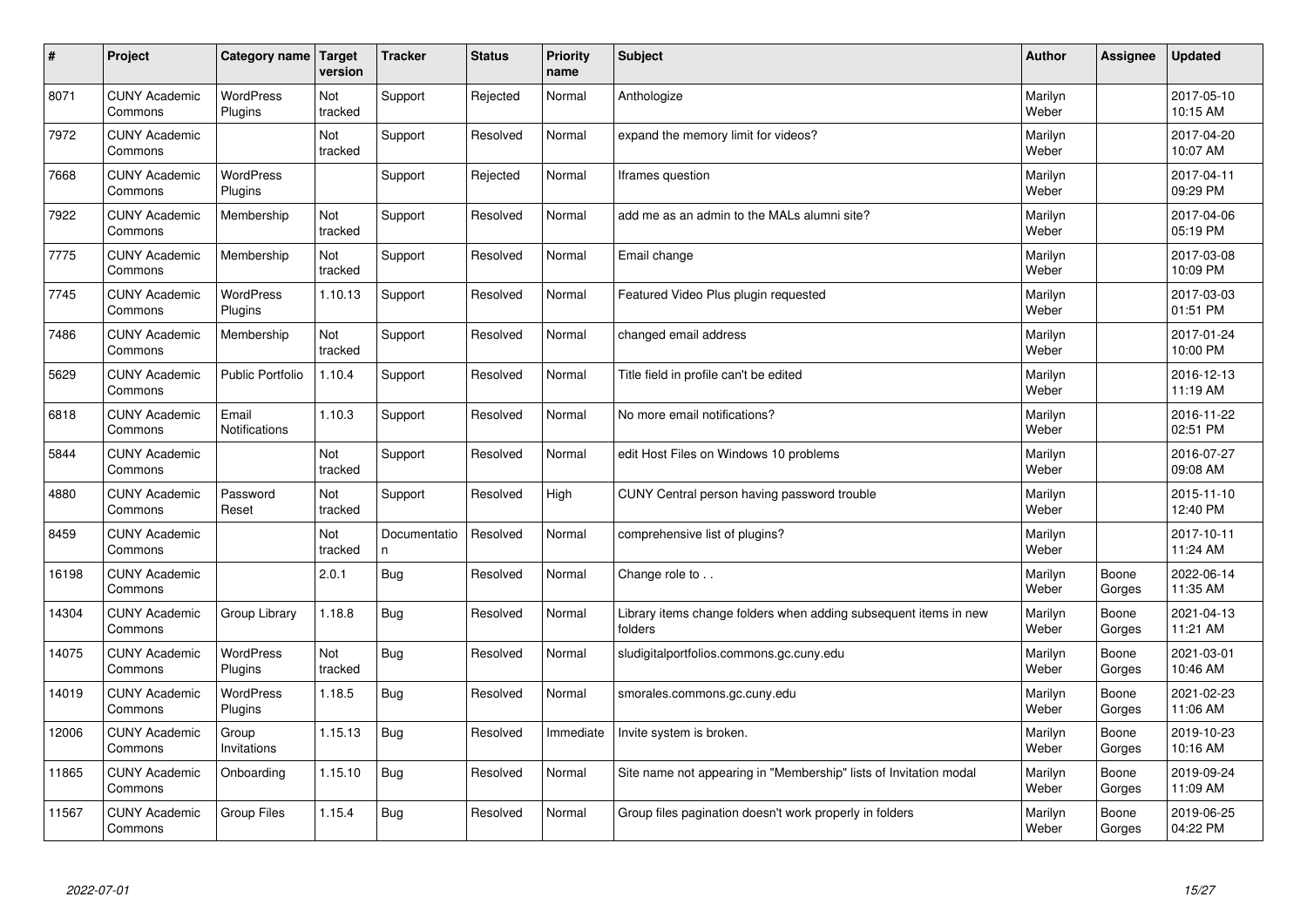| $\sharp$ | Project                         | Category name               | Target<br>version | <b>Tracker</b> | <b>Status</b> | <b>Priority</b><br>name | <b>Subject</b>                                                              | <b>Author</b>    | Assignee        | <b>Updated</b>         |
|----------|---------------------------------|-----------------------------|-------------------|----------------|---------------|-------------------------|-----------------------------------------------------------------------------|------------------|-----------------|------------------------|
| 9768     | <b>CUNY Academic</b><br>Commons |                             | 1.13.2            | Bug            | Resolved      | High                    | search function on the Directory page                                       | Marilyn<br>Weber | Boone<br>Gorges | 2018-05-14<br>08:45 PM |
| 9335     | <b>CUNY Academic</b><br>Commons | <b>WordPress</b><br>Themes  | 1.12.10           | Bug            | Resolved      | Normal                  | clone http://digitalscholarship.ccny.cuny.edu site?                         | Marilyn<br>Weber | Boone<br>Gorges | 2018-03-14<br>12:43 PM |
| 9192     | <b>CUNY Academic</b><br>Commons | <b>WordPress</b><br>Plugins | 1.12.8            | <b>Bug</b>     | Resolved      | Normal                  | problems with the Leaflet plug -in                                          | Marilyn<br>Weber | Boone<br>Gorges | 2018-02-13<br>11:07 AM |
| 8917     | <b>CUNY Academic</b><br>Commons | Group Files                 | 1.12.3            | <b>Bug</b>     | Resolved      | High                    | Files not downloading from Groups properly                                  | Marilyn<br>Weber | Boone<br>Gorges | 2017-11-29<br>10:04 PM |
| 5684     | <b>CUNY Academic</b><br>Commons | <b>Group Files</b>          | Not<br>tracked    | Bug            | Resolved      | Normal                  | Making Group files appear as Blog entries                                   | Marilyn<br>Weber | Boone<br>Gorges | 2017-11-20<br>03:28 PM |
| 5713     | <b>CUNY Academic</b><br>Commons | <b>WordPress</b><br>(misc)  | Not<br>tracked    | Bug            | Abandoned     | High                    | Site freezing                                                               | Marilyn<br>Weber | Boone<br>Gorges | 2017-11-15<br>10:58 AM |
| 6286     | <b>CUNY Academic</b><br>Commons | Groups (misc)               | Not<br>tracked    | Bug            | Resolved      | Immediate               | Groups pages not displaying at all!                                         | Marilyn<br>Weber | Boone<br>Gorges | 2017-11-15<br>10:57 AM |
| 8878     | <b>CUNY Academic</b><br>Commons | cuny.is                     | Not<br>tracked    | <b>Bug</b>     | Resolved      | Urgent                  | cuny is site link won't work                                                | Marilyn<br>Weber | Boone<br>Gorges | 2017-11-01<br>03:06 PM |
| 6860     | <b>CUNY Academic</b><br>Commons | User<br>Onboarding          | 1.12              | Bug            | Resolved      | Normal                  | Invitation to join a group is appearing as an invitiation to join the site! | Marilyn<br>Weber | Boone<br>Gorges | 2017-10-30<br>10:03 AM |
| 8200     | <b>CUNY Academic</b><br>Commons | Groups (misc)               | Not<br>tracked    | Bug            | Resolved      | Normal                  | Announcements has disappeared                                               | Marilyn<br>Weber | Boone<br>Gorges | 2017-05-26<br>04:04 PM |
| 8131     | <b>CUNY Academic</b><br>Commons | <b>WordPress</b><br>Plugins | 1.11              | Bug            | Resolved      | Normal                  | Newsletters plug-in                                                         | Marilyn<br>Weber | Boone<br>Gorges | 2017-05-11<br>09:42 PM |
| 7376     | <b>CUNY Academic</b><br>Commons | Email<br>Notifications      |                   | Bug            | Rejected      | Normal                  | automatic forwarding of blog posts not working                              | Marilyn<br>Weber | Boone<br>Gorges | 2017-05-01<br>10:36 PM |
| 7349     | <b>CUNY Academic</b><br>Commons | Membership                  | Not<br>tracked    | Bug            | Resolved      | Normal                  | <b>LACUNY</b> Institute website                                             | Marilyn<br>Weber | Boone<br>Gorges | 2017-01-11<br>04:26 PM |
| 7223     | <b>CUNY Academic</b><br>Commons | Membership                  | Not<br>tracked    | <b>Bug</b>     | Resolved      | Normal                  | User with two profiles would like to merge them                             | Marilyn<br>Weber | Boone<br>Gorges | 2017-01-10<br>02:07 PM |
| 7310     | <b>CUNY Academic</b><br>Commons |                             | 1.10.7            | Bug            | Resolved      | Normal                  | Friendship request mystery.                                                 | Marilyn<br>Weber | Boone<br>Gorges | 2017-01-05<br>03:12 PM |
| 7100     | <b>CUNY Academic</b><br>Commons | WordPress<br>Plugins        | 1.10.5            | Bug            | Resolved      | High                    | Cincopa plugin problem                                                      | Marilyn<br>Weber | Boone<br>Gorges | 2016-12-19<br>10:32 AM |
| 6101     | <b>CUNY Academic</b><br>Commons | <b>Public Portfolio</b>     |                   | Bug            | Resolved      | High                    | Profile update problems                                                     | Marilyn<br>Weber | Boone<br>Gorges | 2016-12-01<br>03:50 PM |
| 6893     | <b>CUNY Academic</b><br>Commons | Group Forums                |                   | Bug            | Resolved      | Normal                  | Forum for CUNY Academic Commons Team is gone                                | Marilyn<br>Weber | Boone<br>Gorges | 2016-12-01<br>08:08 AM |
| 6626     | <b>CUNY Academic</b><br>Commons | <b>Group Files</b>          | 1.10.1            | Bug            | Resolved      | Normal                  | Files from non-member showing up in private group                           | Marilyn<br>Weber | Boone<br>Gorges | 2016-11-07<br>03:54 PM |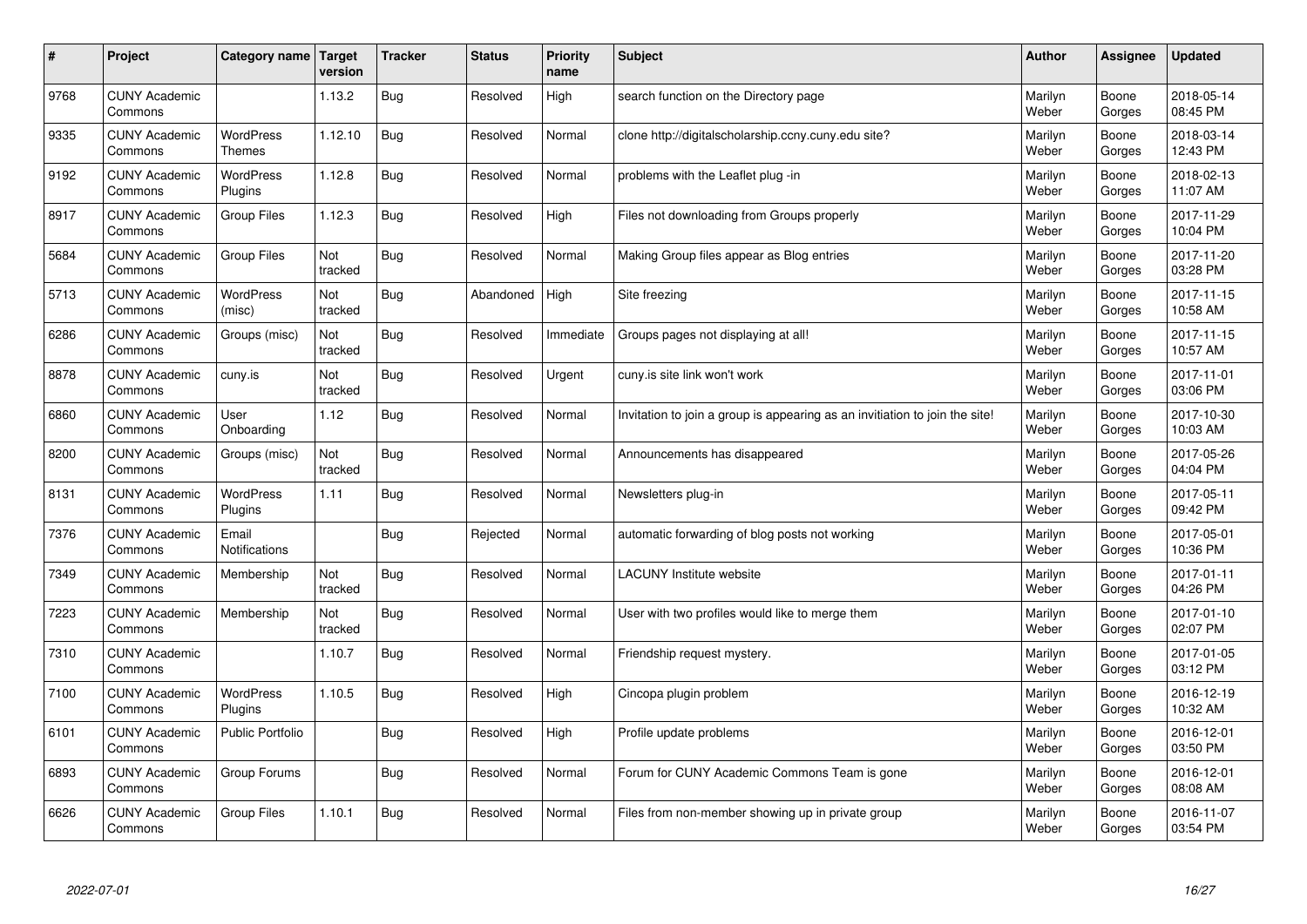| $\sharp$ | Project                         | Category name   Target           | version        | <b>Tracker</b> | <b>Status</b> | <b>Priority</b><br>name | <b>Subject</b>                                          | <b>Author</b>    | Assignee        | <b>Updated</b>         |
|----------|---------------------------------|----------------------------------|----------------|----------------|---------------|-------------------------|---------------------------------------------------------|------------------|-----------------|------------------------|
| 6410     | <b>CUNY Academic</b><br>Commons |                                  |                | Bug            | Duplicate     | Immediate               | Cannot log in - gives privacy error                     | Marilyn<br>Weber | Boone<br>Gorges | 2016-10-24<br>10:01 AM |
| 6338     | <b>CUNY Academic</b><br>Commons |                                  |                | Bug            | Rejected      | Normal                  | Multiple email notifications for each blog post         | Marilyn<br>Weber | Boone<br>Gorges | 2016-10-18<br>08:45 PM |
| 6025     | <b>CUNY Academic</b><br>Commons | Search                           | Not<br>tracked | <b>Bug</b>     | Resolved      | Normal                  | Search function not working                             | Marilyn<br>Weber | Boone<br>Gorges | 2016-10-12<br>09:41 AM |
| 6107     | <b>CUNY Academic</b><br>Commons |                                  |                | Bug            | Resolved      | High                    | site redirect?                                          | Marilyn<br>Weber | Boone<br>Gorges | 2016-09-29<br>03:45 PM |
| 6091     | <b>CUNY Academic</b><br>Commons | Group<br>Invitations             | Not<br>tracked | Bug            | Resolved      | Normal                  | User cannot re-join a group                             | Marilyn<br>Weber | Boone<br>Gorges | 2016-09-28<br>01:47 PM |
| 5969     | <b>CUNY Academic</b><br>Commons | Registration                     | 1.9.27         | <b>Bug</b>     | Resolved      | Normal                  | Queens students unable to join                          | Marilyn<br>Weber | Boone<br>Gorges | 2016-09-04<br>09:41 PM |
| 5872     | <b>CUNY Academic</b><br>Commons | Server                           | Not<br>tracked | Bug            | Resolved      | Immediate               | Whole Commons is down                                   | Marilyn<br>Weber | Boone<br>Gorges | 2016-08-12<br>12:04 AM |
| 5834     | <b>CUNY Academic</b><br>Commons |                                  |                | <b>Bug</b>     | Resolved      | Normal                  | My access to cdev                                       | Marilyn<br>Weber | Boone<br>Gorges | 2016-07-25<br>03:12 PM |
| 5667     | <b>CUNY Academic</b><br>Commons | <b>Public Portfolio</b>          | 1.9.18         | Bug            | Resolved      | Normal                  | publication section on my public portfolio won't update | Marilyn<br>Weber | Boone<br>Gorges | 2016-06-12<br>10:19 AM |
| 5436     | <b>CUNY Academic</b><br>Commons |                                  | Not<br>tracked | Bug            | Resolved      | Normal                  | Trying to change email settings for                     | Marilyn<br>Weber | Boone<br>Gorges | 2016-04-21<br>10:12 PM |
| 5346     | <b>CUNY Academic</b><br>Commons | Toolbar                          | 1.9.11         | Bug            | Resolved      | Normal                  | possible dynamic HTML code bug?                         | Marilyn<br>Weber | Boone<br>Gorges | 2016-03-22<br>10:53 AM |
| 5184     | <b>CUNY Academic</b><br>Commons | Social Paper                     |                | Bug            | Rejected      | Normal                  | Problem linking SP to a group                           | Marilyn<br>Weber | Boone<br>Gorges | 2016-02-21<br>12:27 PM |
| 5176     | <b>CUNY Academic</b><br>Commons | Public Portfolio                 | 1.9.6          | Bug            | Resolved      | Normal                  | Widgets in Profile not saving                           | Marilyn<br>Weber | Boone<br>Gorges | 2016-02-01<br>11:07 AM |
| 4577     | <b>CUNY Academic</b><br>Commons | Registration                     | Not<br>tracked | Bug            | Resolved      | Normal                  | New users are not getting their email verification      | Marilyn<br>Weber | Boone<br>Gorges | 2016-01-26<br>03:30 PM |
| 4831     | <b>CUNY Academic</b><br>Commons | <b>Public Portfolio</b>          | 1.9.4          | Bug            | Resolved      | Normal                  | User cannot update profile                              | Marilyn<br>Weber | Boone<br>Gorges | 2016-01-11<br>10:46 PM |
| 4834     | <b>CUNY Academic</b><br>Commons | <b>Blogs</b><br>(BuddyPress)     |                | Bug            | Resolved      | Normal                  | Admin invite problem                                    | Marilyn<br>Weber | Boone<br>Gorges | 2015-11-13<br>12:25 PM |
| 4734     | <b>CUNY Academic</b><br>Commons | <b>BuddyPress</b><br><b>Docs</b> | 1.8.13         | Bug            | Resolved      | High                    | Problems with "Create New Doc"                          | Marilyn<br>Weber | Boone<br>Gorges | 2015-10-09<br>07:53 AM |
| 4649     | <b>CUNY Academic</b><br>Commons | Registration                     | Not<br>tracked | <b>Bug</b>     | Resolved      | Urgent                  | Submit button has disappeared                           | Marilyn<br>Weber | Boone<br>Gorges | 2015-09-22<br>11:47 AM |
| 4542     | <b>CUNY Academic</b><br>Commons | <b>WordPress</b><br>Plugins      | 1.8.10         | <b>Bug</b>     | Resolved      | Normal                  | Emailing group users problem                            | Marilyn<br>Weber | Boone<br>Gorges | 2015-09-11<br>11:16 AM |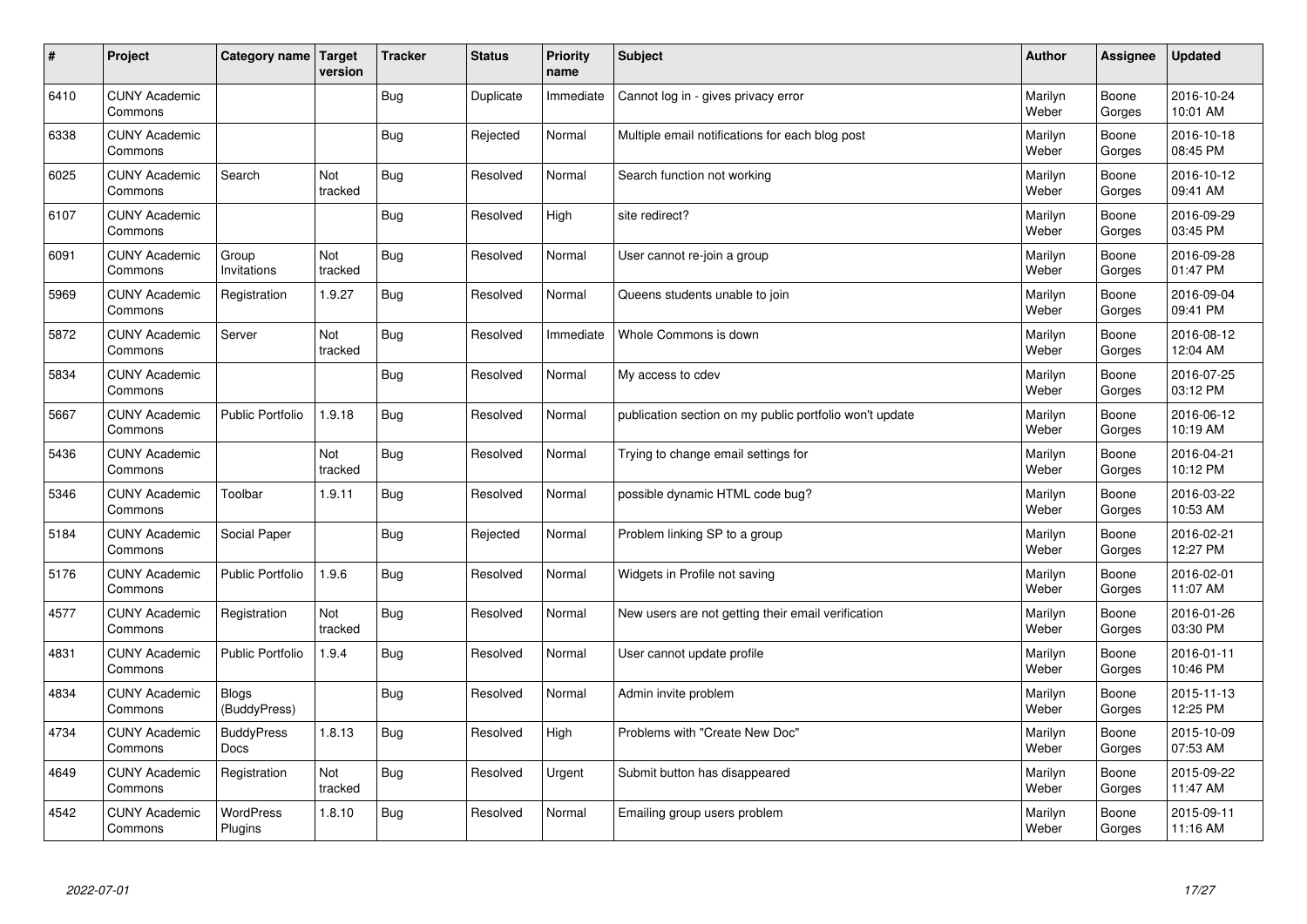| $\sharp$ | Project                         | Category name                     | <b>Target</b><br>version | <b>Tracker</b> | <b>Status</b> | <b>Priority</b><br>name | <b>Subject</b>                                        | <b>Author</b>    | Assignee        | <b>Updated</b>         |
|----------|---------------------------------|-----------------------------------|--------------------------|----------------|---------------|-------------------------|-------------------------------------------------------|------------------|-----------------|------------------------|
| 4496     | <b>CUNY Academic</b><br>Commons | cuny.is                           | 1.8.9                    | Bug            | Resolved      | Normal                  | Quick links broken?                                   | Marilyn<br>Weber | Boone<br>Gorges | 2015-08-28<br>10:39 AM |
| 3533     | <b>CUNY Academic</b><br>Commons | Group<br>Invitations              | 1.7.8                    | Bug            | Resolved      | Low                     | Trying to invite member to a new group                | Marilyn<br>Weber | Boone<br>Gorges | 2015-04-01<br>09:13 PM |
| 3593     | <b>CUNY Academic</b><br>Commons | Registration                      | 1.7.2                    | Bug            | Resolved      | High                    | registration problems                                 | Marilyn<br>Weber | Boone<br>Gorges | 2014-11-01<br>02:57 PM |
| 3197     | <b>CUNY Academic</b><br>Commons | Groups (misc)                     | 1.6.4                    | Bug            | Resolved      | Normal                  | trying to set up a hidden group blog with no RSS feed | Marilyn<br>Weber | Boone<br>Gorges | 2014-05-21<br>09:39 PM |
| 3093     | <b>CUNY Academic</b><br>Commons | <b>WordPress</b><br>Plugins       |                          | Bug            | Rejected      | Normal                  | <b>Custom Google Maps</b>                             | Marilyn<br>Weber | Boone<br>Gorges | 2014-05-02<br>10:52 AM |
| 3136     | <b>CUNY Academic</b><br>Commons | WordPress<br>Plugins              |                          | <b>Bug</b>     | Rejected      | Normal                  | The Easy Rotator                                      | Marilyn<br>Weber | Boone<br>Gorges | 2014-04-01<br>10:26 PM |
| 3116     | <b>CUNY Academic</b><br>Commons | <b>WordPress</b><br>(Permissions) |                          | Bug            | Resolved      | Normal                  | Updating the FAQ page                                 | Marilyn<br>Weber | Boone<br>Gorges | 2014-04-01<br>10:12 PM |
| 3071     | <b>CUNY Academic</b><br>Commons | <b>WordPress</b><br><b>Themes</b> | 1.5.22                   | Bug            | Resolved      | Normal                  | Twenty Fourteen theme differences                     | Marilyn<br>Weber | Boone<br>Gorges | 2014-04-01<br>08:18 PM |
| 3121     | <b>CUNY Academic</b><br>Commons | <b>WordPress</b><br><b>Themes</b> | 1.5.21                   | Bug            | Resolved      | High                    | Add Academica theme?                                  | Marilyn<br>Weber | Boone<br>Gorges | 2014-03-24<br>11:04 AM |
| 2994     | <b>CUNY Academic</b><br>Commons | <b>BuddyPress</b><br>(misc)       | 1.5.16                   | Bug            | Resolved      | High                    | 'My forums" link gives "page not found" error         | Marilyn<br>Weber | Boone<br>Gorges | 2014-01-29<br>03:44 PM |
| 2777     | <b>CUNY Academic</b><br>Commons | WordPress<br>(misc)               | Not<br>tracked           | Bug            | Resolved      | Normal                  | Hero slide access                                     | Marilyn<br>Weber | Boone<br>Gorges | 2013-09-07<br>12:26 PM |
| 15545    | <b>CUNY Academic</b><br>Commons | <b>WordPress</b><br>Plugins       | 1.19.5                   | Feature        | Resolved      | Normal                  | 'ZI Hide Featured Image" plugin request               | Marilyn<br>Weber | Boone<br>Gorges | 2022-03-09<br>10:09 AM |
| 9224     | <b>CUNY Academic</b><br>Commons | Group Files                       | 1.13                     | Feature        | Resolved      | Normal                  | attachments to forum posts clutter up Files area      | Marilyn<br>Weber | Boone<br>Gorges | 2018-03-22<br>03:34 PM |
| 5799     | <b>CUNY Academic</b><br>Commons | <b>Blogs</b><br>(BuddyPress)      | Not<br>tracked           | Feature        | Resolved      | Normal                  | removing one's own access to sites?                   | Marilyn<br>Weber | Boone<br>Gorges | 2016-07-26<br>01:55 PM |
| 5657     | <b>CUNY Academic</b><br>Commons | <b>WordPress</b><br>Plugins       | 1.9.18                   | Feature        | Resolved      | Normal                  | Plugin Request - Instagram Feed WD                    | Marilyn<br>Weber | Boone<br>Gorges | 2016-06-08<br>12:36 PM |
| 5630     | <b>CUNY Academic</b><br>Commons | <b>WordPress</b><br><b>Themes</b> | 1.9.17                   | Feature        | Resolved      | Normal                  | Bavota magazine Pro theme                             | Marilyn<br>Weber | Boone<br>Gorges | 2016-06-02<br>12:09 AM |
| 5621     | <b>CUNY Academic</b><br>Commons | WordPress<br>Plugins              | 1.9.17                   | Feature        | Resolved      | Normal                  | Taxonomy plugin request                               | Marilyn<br>Weber | Boone<br>Gorges | 2016-06-01<br>11:28 PM |
| 5522     | <b>CUNY Academic</b><br>Commons | WordPress<br>Plugins              | 1.9.15                   | Feature        | Resolved      | Normal                  | plugin request                                        | Marilyn<br>Weber | Boone<br>Gorges | 2016-05-09<br>10:36 AM |
| 5302     | <b>CUNY Academic</b><br>Commons | WordPress<br>Plugins              | 1.9.10                   | Feature        | Resolved      | Normal                  | request for WP Gallery Custom Links plug-in           | Marilyn<br>Weber | Boone<br>Gorges | 2016-03-11<br>09:20 PM |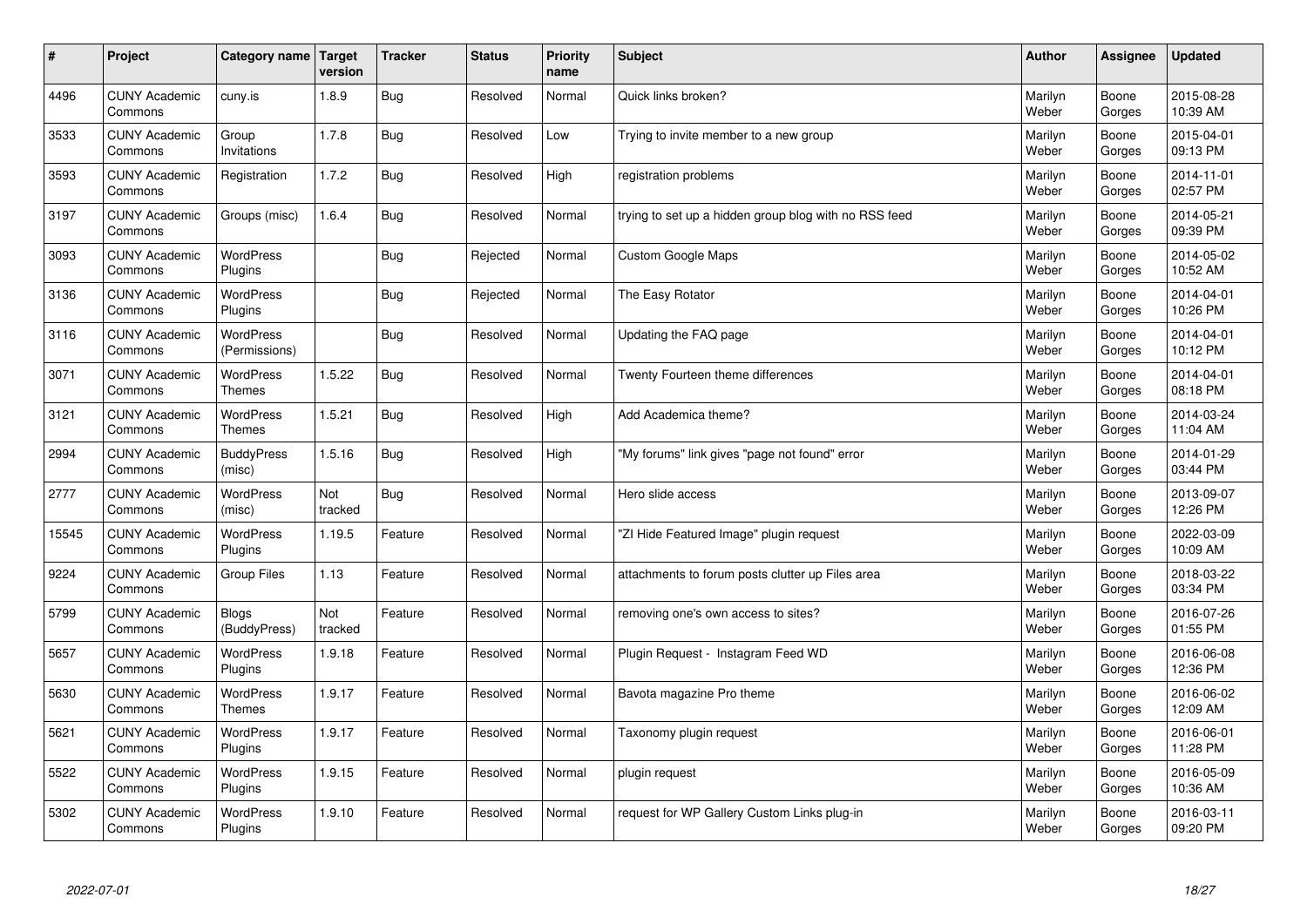| $\#$  | Project                         | Category name   Target            | version           | <b>Tracker</b> | <b>Status</b> | Priority<br>name | <b>Subject</b>                                                                          | <b>Author</b>    | <b>Assignee</b> | <b>Updated</b>         |
|-------|---------------------------------|-----------------------------------|-------------------|----------------|---------------|------------------|-----------------------------------------------------------------------------------------|------------------|-----------------|------------------------|
| 4965  | <b>CUNY Academic</b><br>Commons | <b>WordPress</b><br><b>Themes</b> | Not<br>tracked    | Feature        | Resolved      | Normal           | Theme requested                                                                         | Marilyn<br>Weber | Boone<br>Gorges | 2016-02-24<br>09:46 PM |
| 5052  | <b>CUNY Academic</b><br>Commons | Social Paper                      | Future<br>release | Feature        | New           | Low              | Sentence by sentence or line by line comments (SP suggestion #3)                        | Marilyn<br>Weber | Boone<br>Gorges | 2016-02-11<br>10:24 PM |
| 4997  | <b>CUNY Academic</b><br>Commons | <b>WordPress</b><br>Plugins       | 1.9.4             | Feature        | Resolved      | Normal           | ability to embed maps from StoryMapJS?                                                  | Marilyn<br>Weber | Boone<br>Gorges | 2016-01-07<br>12:34 PM |
| 5072  | <b>CUNY Academic</b><br>Commons |                                   |                   | Feature        | Duplicate     | Normal           | redirect shortcode handler                                                              | Marilyn<br>Weber | Boone<br>Gorges | 2016-01-07<br>12:34 PM |
| 5036  | <b>CUNY Academic</b><br>Commons | <b>WordPress</b><br>Plugins       | 1.9.1.1           | Feature        | Resolved      | Normal           | Embeds request                                                                          | Marilyn<br>Weber | Boone<br>Gorges | 2015-12-18<br>10:12 PM |
| 3466  | <b>CUNY Academic</b><br>Commons | Membership                        | 1.6.16            | Feature        | Resolved      | Normal           | restricting undergrad registration                                                      | Marilyn<br>Weber | Boone<br>Gorges | 2014-09-18<br>12:02 AM |
| 15654 | <b>CUNY Academic</b><br>Commons | <b>WordPress</b><br>Plugins       | 1.19.6            | Support        | Resolved      | Normal           | Numerous Copies of Events showing up                                                    | Marilyn<br>Weber | Boone<br>Gorges | 2022-03-22<br>11:30 AM |
| 15211 | <b>CUNY Academic</b><br>Commons | <b>Blogs</b><br>(BuddyPress)      | 1.19.2            | Support        | Resolved      | Normal           | No good error reporting for already-used domain name when creating a<br>site in Firefox | Marilyn<br>Weber | Boone<br>Gorges | 2022-01-25<br>11:33 AM |
| 14265 | <b>CUNY Academic</b><br>Commons | <b>WordPress</b><br>Plugins       | 1.18.10           | Support        | Resolved      | Normal           | separate the tag cloud in the blog sidebar                                              | Marilyn<br>Weber | Boone<br>Gorges | 2021-05-12<br>05:19 PM |
| 14012 | <b>CUNY Academic</b><br>Commons | <b>WordPress</b><br>Plugins       | 1.18.5            | Support        | Resolved      | Normal           | Open External Links in a New Window plugin?                                             | Marilyn<br>Weber | Boone<br>Gorges | 2021-03-02<br>02:07 PM |
| 13929 | <b>CUNY Academic</b><br>Commons |                                   | 1.18.4            | Support        | Resolved      | Normal           | update error message                                                                    | Marilyn<br>Weber | Boone<br>Gorges | 2021-02-09<br>11:05 AM |
| 13841 | <b>CUNY Academic</b><br>Commons | <b>WordPress</b><br>Plugins       | 1.18.3            | Support        | Resolved      | Normal           | Folders plugin request                                                                  | Marilyn<br>Weber | Boone<br>Gorges | 2021-01-26<br>04:43 PM |
| 13641 | <b>CUNY Academic</b><br>Commons |                                   | 1.18.2            | Support        | Resolved      | Normal           | follow up to migration request                                                          | Marilyn<br>Weber | Boone<br>Gorges | 2021-01-12<br>10:59 AM |
| 12999 | <b>CUNY Academic</b><br>Commons |                                   | 1.18.1            | Support        | Resolved      | Normal           | request for Dentist theme                                                               | Marilyn<br>Weber | Boone<br>Gorges | 2020-12-22<br>03:31 PM |
| 13159 | <b>CUNY Academic</b><br>Commons | Group Library                     | Not<br>tracked    | Support        | Resolved      | Normal           | changing folder names?                                                                  | Marilyn<br>Weber | Boone<br>Gorges | 2020-08-27<br>08:59 AM |
| 12960 | <b>CUNY Academic</b><br>Commons |                                   | 1.16.14           | Support        | Resolved      | Normal           | mutiple plugin in requests                                                              | Marilyn<br>Weber | Boone<br>Gorges | 2020-06-23<br>10:53 AM |
| 12905 | <b>CUNY Academic</b><br>Commons |                                   | 1.16.14           | Support        | Resolved      | Normal           | trouble embedding a flipbook from Flipsnack                                             | Marilyn<br>Weber | Boone<br>Gorges | 2020-06-23<br>10:53 AM |
| 12165 | <b>CUNY Academic</b><br>Commons | <b>BuddyPress</b><br>(misc)       | Not<br>tracked    | Support        | Resolved      | Normal           | two reports of Profile problems                                                         | Marilyn<br>Weber | Boone<br>Gorges | 2019-12-04<br>05:06 PM |
| 10407 | <b>CUNY Academic</b><br>Commons |                                   | Not<br>tracked    | Support        | Resolved      | Normal           | toolbar problem                                                                         | Marilyn<br>Weber | Boone<br>Gorges | 2018-10-23<br>10:52 AM |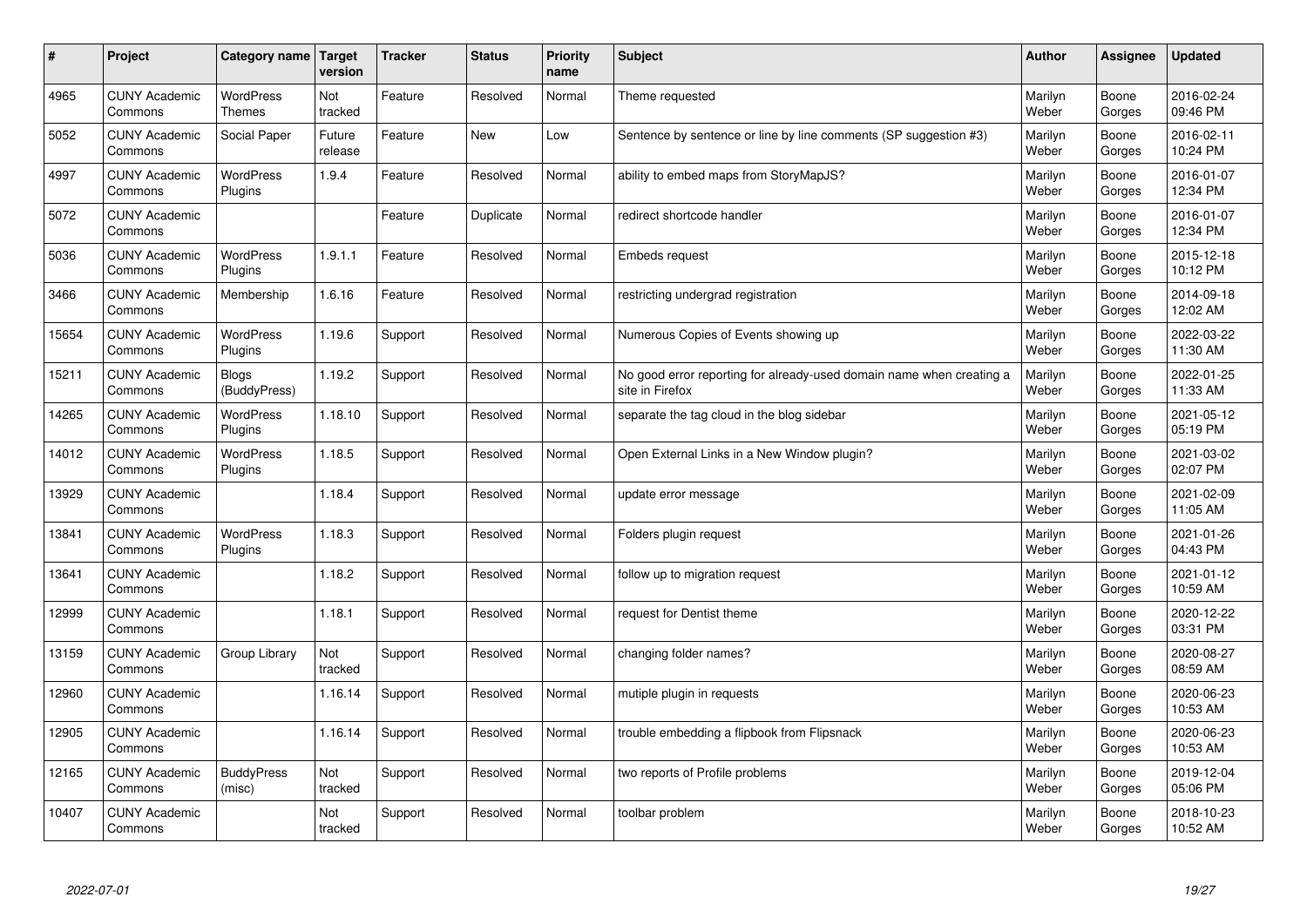| $\sharp$ | Project                         | Category name                     | <b>Target</b><br>version | <b>Tracker</b> | <b>Status</b>        | <b>Priority</b><br>name | <b>Subject</b>                                             | <b>Author</b>    | Assignee        | Updated                |
|----------|---------------------------------|-----------------------------------|--------------------------|----------------|----------------------|-------------------------|------------------------------------------------------------|------------------|-----------------|------------------------|
| 9949     | <b>CUNY Academic</b><br>Commons |                                   | 1.13.4                   | Support        | Resolved             | Normal                  | raise storage space limit?                                 | Marilyn<br>Weber | Boone<br>Gorges | 2018-06-26<br>12:00 PM |
| 9207     | <b>CUNY Academic</b><br>Commons |                                   | Future<br>release        | Support        | Reporter<br>Feedback | Normal                  | display dashboards made in Tableau?                        | Marilyn<br>Weber | Boone<br>Gorges | 2018-04-10<br>10:42 AM |
| 9275     | <b>CUNY Academic</b><br>Commons |                                   |                          | Support        | Rejected             | Normal                  | soft chalk page?                                           | Marilyn<br>Weber | Boone<br>Gorges | 2018-04-09<br>10:37 AM |
| 7724     | <b>CUNY Academic</b><br>Commons |                                   | Not<br>tracked           | Support        | Abandoned            | Normal                  | User name confusion                                        | Marilyn<br>Weber | Boone<br>Gorges | 2017-11-15<br>11:12 AM |
| 7613     | <b>CUNY Academic</b><br>Commons | Registration                      | Not<br>tracked           | Support        | Resolved             | Normal                  | non-matriculated students                                  | Marilyn<br>Weber | Boone<br>Gorges | 2017-11-15<br>11:03 AM |
| 7700     | <b>CUNY Academic</b><br>Commons |                                   | Not<br>tracked           | Support        | Abandoned            | Normal                  | slow loading Page on site                                  | Marilyn<br>Weber | Boone<br>Gorges | 2017-11-15<br>11:02 AM |
| 6857     | <b>CUNY Academic</b><br>Commons | <b>Blogs</b><br>(BuddyPress)      | Not<br>tracked           | Support        | Resolved             | Normal                  | Committee on Religion website                              | Marilyn<br>Weber | Boone<br>Gorges | 2017-08-17<br>10:24 AM |
| 8429     | <b>CUNY Academic</b><br>Commons | Membership                        | Not<br>tracked           | Support        | Resolved             | Normal                  | Please make me an admin of https://arc.commons.gc.cuny.edu | Marilyn<br>Weber | Boone<br>Gorges | 2017-07-24<br>03:33 PM |
| 8401     | <b>CUNY Academic</b><br>Commons | Membership                        | Not<br>tracked           | Support        | Resolved             | Normal                  | add me as an admin                                         | Marilyn<br>Weber | Boone<br>Gorges | 2017-07-11<br>11:40 AM |
| 8222     | <b>CUNY Academic</b><br>Commons | Membership                        | Not<br>tracked           | Support        | Resolved             | Normal                  | Admin for iletc.commons.gc.cuny.edu                        | Marilyn<br>Weber | Boone<br>Gorges | 2017-06-08<br>10:06 AM |
| 7785     | <b>CUNY Academic</b><br>Commons |                                   | Not<br>tracked           | Support        | Resolved             | Normal                  | ftp access or files?                                       | Marilyn<br>Weber | Boone<br>Gorges | 2017-03-13<br>02:34 PM |
| 7771     | <b>CUNY Academic</b><br>Commons | Membership                        | Not<br>tracked           | Support        | Resolved             | Normal                  | User would like to be uncoupled from sites                 | Marilyn<br>Weber | Boone<br>Gorges | 2017-03-09<br>12:38 PM |
| 7685     | <b>CUNY Academic</b><br>Commons | Password<br>Reset                 | Not<br>tracked           | Support        | Resolved             | Normal                  | temporary password                                         | Marilyn<br>Weber | Boone<br>Gorges | 2017-02-15<br>07:36 PM |
| 7678     | <b>CUNY Academic</b><br>Commons | Groups (misc)                     | Not<br>tracked           | Support        | Resolved             | Normal                  | add admin to student group                                 | Marilyn<br>Weber | Boone<br>Gorges | 2017-02-15<br>11:58 AM |
| 7460     | <b>CUNY Academic</b><br>Commons | <b>WordPress</b><br><b>Themes</b> | 1.10.8                   | Support        | Resolved             | Normal                  | install Independent Publisher theme?                       | Marilyn<br>Weber | Boone<br>Gorges | 2017-01-21<br>09:34 PM |
| 6899     | <b>CUNY Academic</b><br>Commons | Account<br>settings               | Not<br>tracked           | Support        | Resolved             | Normal                  | New user has misspelled her own name                       | Marilyn<br>Weber | Boone<br>Gorges | 2016-12-01<br>05:10 PM |
| 5988     | <b>CUNY Academic</b><br>Commons | Support                           |                          | Support        | Rejected             | Normal                  | Forbidden error when trying to join                        | Marilyn<br>Weber | Boone<br>Gorges | 2016-09-08<br>01:42 PM |
| 5985     | <b>CUNY Academic</b><br>Commons | Support                           | Not<br>tracked           | Support        | Resolved             | Normal                  | change user's email address (she cannot access old)        | Marilyn<br>Weber | Boone<br>Gorges | 2016-09-07<br>01:43 PM |
| 5753     | <b>CUNY Academic</b><br>Commons | <b>WordPress</b><br>(misc)        | Not<br>tracked           | Support        | Resolved             | Normal                  | merging blogs and groups                                   | Marilyn<br>Weber | Boone<br>Gorges | 2016-08-29<br>03:09 PM |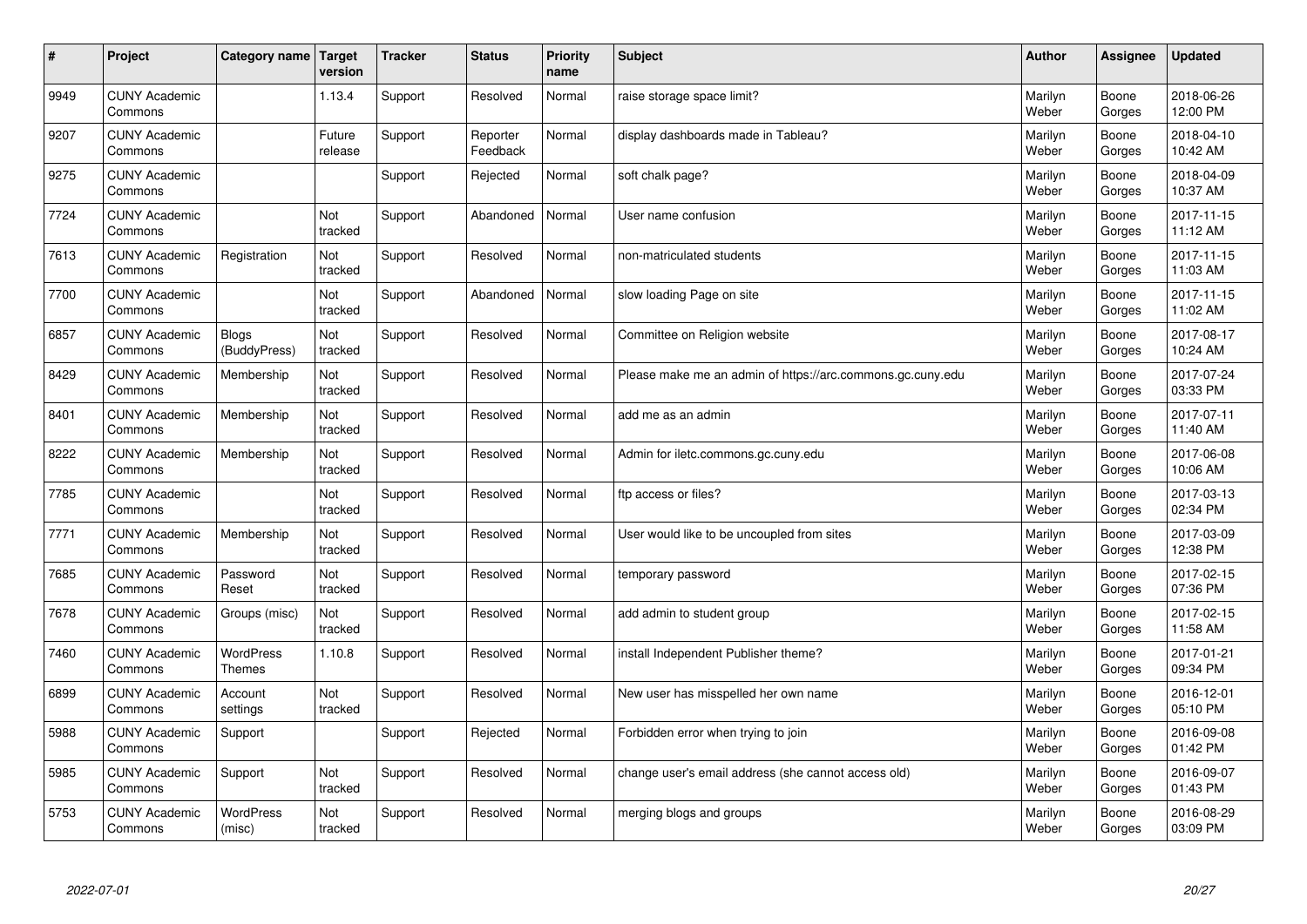| $\sharp$ | Project                         | Category name   Target            | version           | <b>Tracker</b> | <b>Status</b> | <b>Priority</b><br>name | <b>Subject</b>                                                                        | <b>Author</b>    | <b>Assignee</b>   | <b>Updated</b>         |
|----------|---------------------------------|-----------------------------------|-------------------|----------------|---------------|-------------------------|---------------------------------------------------------------------------------------|------------------|-------------------|------------------------|
| 5037     | <b>CUNY Academic</b><br>Commons | Registration                      | Not<br>tracked    | Support        | Resolved      | Normal                  | Another Forgotten password for user with new email address                            | Marilyn<br>Weber | Boone<br>Gorges   | 2015-12-22<br>05:24 PM |
| 3029     | <b>CUNY Academic</b><br>Commons | cuny.is                           | Not<br>tracked    | Support        | Resolved      | Normal                  | shortlink request                                                                     | Marilyn<br>Weber | Boone<br>Gorges   | 2014-02-12<br>10:03 AM |
| 3001     | <b>CUNY Academic</b><br>Commons | <b>WordPress</b><br>(misc)        | Not<br>tracked    | Support        | Resolved      | Normal                  | shortlink requested                                                                   | Marilyn<br>Weber | Boone<br>Gorges   | 2014-01-30<br>01:26 PM |
| 3592     | <b>CUNY Academic</b><br>Commons | <b>WordPress</b><br>(Permissions) | Not<br>tracked    | Publicity      | Resolved      | Normal                  | Oops - Announcing 1.6!                                                                | Marilyn<br>Weber | Boone<br>Gorges   | 2014-10-22<br>03:03 PM |
| 15241    | <b>CUNY Academic</b><br>Commons | Onboarding                        | 1.19.3            | Design/UX      | Resolved      | Normal                  | white on gray                                                                         | Marilyn<br>Weber | Boone<br>Gorges   | 2022-02-08<br>02:38 PM |
| 3041     | <b>CUNY Academic</b><br>Commons | <b>Ground Control</b>             | Not<br>tracked    | Publicity      | Resolved      | Normal                  | <b>Ground Control</b>                                                                 | Marilyn<br>Weber | Chris Stein       | 2016-01-26<br>04:52 PM |
| 5345     | <b>CUNY Academic</b><br>Commons | Social Paper                      | 1.9.17            | Feature        | Rejected      | Normal                  | Plus symbol problem in SP                                                             | Marilyn<br>Weber | Christian<br>Wach | 2016-05-27<br>04:26 AM |
| 4340     | <b>CUNY Academic</b><br>Commons | WordPress -<br>Media              | 1.8.14            | Feature        | Resolved      | Normal                  | embedding a video                                                                     | Marilyn<br>Weber | Daniel<br>Jones   | 2015-10-20<br>12:01 AM |
| 3036     | <b>CUNY Academic</b><br>Commons | <b>Ground Control</b>             | Not<br>tracked    | Publicity      | Deferred      | Normal                  | <b>Ground Control</b>                                                                 | Marilyn<br>Weber | Dominic<br>Giglio | 2015-03-21<br>09:10 PM |
| 9835     | <b>CUNY Academic</b><br>Commons | Group Forums                      | Future<br>release | Bug            | Assigned      | Normal                  | add a "like" function?                                                                | Marilyn<br>Weber | Erik<br>Trainer   | 2018-06-05<br>01:49 PM |
| 13878    | <b>CUNY Academic</b><br>Commons | Group cloning                     | 1.18.4            | Support        | Resolved      | High                    | When creating Group + Site and choosing 'Clone existing', cannot<br>advance to step 2 | Marilyn<br>Weber | Jeremy<br>Felt    | 2021-02-02<br>11:02 AM |
| 8289     | <b>CUNY Academic</b><br>Commons |                                   | Not<br>tracked    | Support        | Resolved      | Normal                  | removing my access to sites                                                           | Marilyn<br>Weber | Luke<br>Waltzer   | 2017-06-19<br>12:40 PM |
| 5319     | <b>CUNY Academic</b><br>Commons |                                   | Not<br>tracked    | Bug            | Resolved      | Normal                  | <b>Broken URL</b>                                                                     | Marilyn<br>Weber | Marilyn<br>Weber  | 2017-11-15<br>05:46 PM |
| 5875     | <b>CUNY Academic</b><br>Commons | WordPress<br>Plugins              | Not<br>tracked    | Bug            | Resolved      | Normal                  | Events Calendar garbled in IE                                                         | Marilyn<br>Weber | Marilyn<br>Weber  | 2017-11-15<br>05:45 PM |
| 3417     | <b>CUNY Academic</b><br>Commons | <b>BuddyPress</b><br>(misc)       | Not<br>tracked    | Bug            | Rejected      | High                    | copying two commons groups                                                            | Marilyn<br>Weber | Marilyn<br>Weber  | 2014-11-05<br>09:56 AM |
| 12382    | <b>CUNY Academic</b><br>Commons | Membership                        | Not<br>tracked    | Support        | <b>New</b>    | Normal                  | Email request change                                                                  | Marilyn<br>Weber | Marilyn<br>Weber  | 2020-02-06<br>12:56 PM |
| 5083     | <b>CUNY Academic</b><br>Commons | WordPress<br>Plugins              | 1.9.5             | Support        | Rejected      | Normal                  | creating a shortcode for the iframe code of the google form                           | Marilyn<br>Weber | Marilyn<br>Weber  | 2016-01-12<br>04:25 PM |
| 5019     | <b>CUNY Academic</b><br>Commons | Registration                      | Not<br>tracked    | Support        | Resolved      | Normal                  | Forgotten password for user with new email address                                    | Marilyn<br>Weber | Marilyn<br>Weber  | 2015-12-11<br>04:18 PM |
| 3035     | <b>CUNY Academic</b><br>Commons | <b>Ground Control</b>             | Not<br>tracked    | Publicity      | Deferred      | Normal                  | Ground Control article                                                                | Marilyn<br>Weber | Marilyn<br>Weber  | 2015-03-21<br>08:54 PM |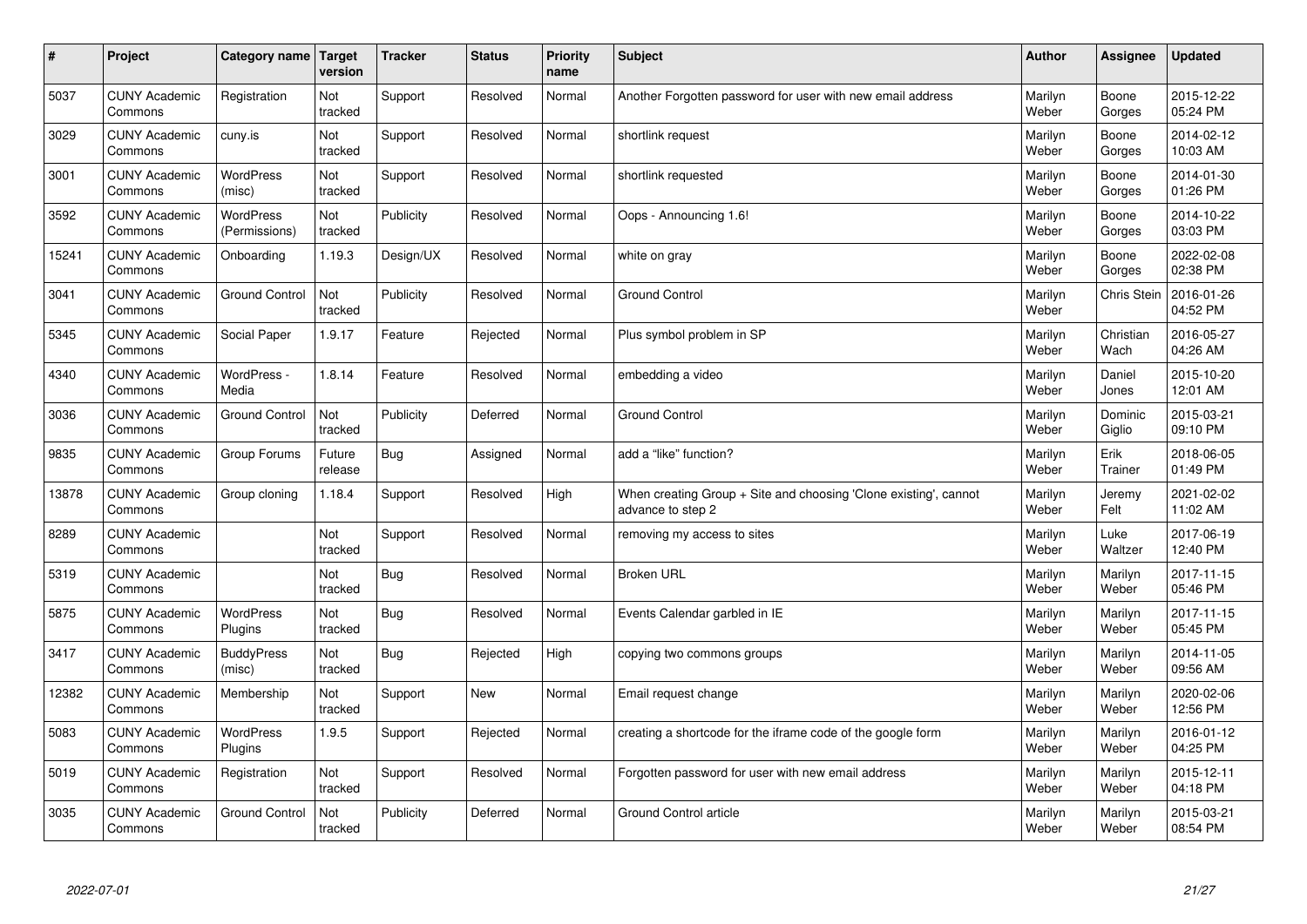| #     | Project                         | Category name               | <b>Target</b><br>version | <b>Tracker</b> | <b>Status</b> | <b>Priority</b><br>name | <b>Subject</b>                                 | <b>Author</b>    | Assignee         | <b>Updated</b>         |
|-------|---------------------------------|-----------------------------|--------------------------|----------------|---------------|-------------------------|------------------------------------------------|------------------|------------------|------------------------|
| 8924  | <b>CUNY Academic</b><br>Commons | <b>WordPress</b><br>Plugins | 1.12.4                   | Bug            | Resolved      | Normal                  | auto-remove feature on http://pcp.gc.cuny.edu  | Marilyn<br>Weber | <b>Matt Gold</b> | 2017-12-04<br>10:18 AM |
| 5968  | <b>CUNY Academic</b><br>Commons | Membership                  | Not<br>tracked           | <b>Bug</b>     | Resolved      | Normal                  | Deleting account without knowing password      | Marilyn<br>Weber | <b>Matt Gold</b> | 2017-11-15<br>06:19 PM |
| 3530  | <b>CUNY Academic</b><br>Commons | Server                      | Not<br>tracked           | <b>Bug</b>     | Resolved      | High                    | Commons running very slowly/ "connection lost" | Marilyn<br>Weber | <b>Matt Gold</b> | 2014-10-08<br>09:34 AM |
| 13085 | <b>CUNY Academic</b><br>Commons | Domain<br>Mapping           | Not<br>tracked           | Support        | Resolved      | Normal                  | domain mapping request                         | Marilyn<br>Weber | Matt Gold        | 2020-07-28<br>03:33 PM |
| 12346 | <b>CUNY Academic</b><br>Commons | Redmine                     |                          | Support        | Resolved      | Normal                  | another Redmine request                        | Marilyn<br>Weber | <b>Matt Gold</b> | 2020-01-30<br>08:20 PM |
| 12334 | <b>CUNY Academic</b><br>Commons |                             |                          | Support        | Resolved      | Normal                  | request for a Redmine account                  | Marilyn<br>Weber | <b>Matt Gold</b> | 2020-01-30<br>12:01 PM |
| 9134  | <b>CUNY Academic</b><br>Commons | Membership                  | Not<br>tracked           | Support        | Abandoned     | Normal                  | former user                                    | Marilyn<br>Weber | Matt Gold        | 2019-09-18<br>10:26 AM |
| 11294 | <b>CUNY Academic</b><br>Commons | Account<br>settings         | Not<br>tracked           | Support        | Resolved      | Normal                  | student emgail change                          | Marilyn<br>Weber | Matt Gold        | 2019-04-07<br>09:11 PM |
| 10932 | <b>CUNY Academic</b><br>Commons |                             |                          | Support        | Resolved      | Normal                  | add me as admin to meenaalexander.com          | Marilyn<br>Weber | Matt Gold        | 2019-01-09<br>02:12 PM |
| 10266 | <b>CUNY Academic</b><br>Commons |                             |                          | Support        | Resolved      | Normal                  | GC email change requested                      | Marilyn<br>Weber | Matt Gold        | 2018-08-30<br>03:07 PM |
| 10256 | <b>CUNY Academic</b><br>Commons |                             |                          | Support        | Resolved      | Normal                  | email change requested                         | Marilyn<br>Weber | Matt Gold        | 2018-08-29<br>02:52 PM |
| 10227 | <b>CUNY Academic</b><br>Commons |                             |                          | Support        | Resolved      | Normal                  | user incorrectly entered her email address     | Marilyn<br>Weber | Matt Gold        | 2018-08-26<br>08:55 PM |
| 9927  | <b>CUNY Academic</b><br>Commons | Membership                  | Not<br>tracked           | Support        | Resolved      | Normal                  | wrong email used                               | Marilyn<br>Weber | Matt Gold        | 2018-06-14<br>10:21 AM |
| 9928  | <b>CUNY Academic</b><br>Commons | Account<br>settings         |                          | Support        | Resolved      | Normal                  | email change request from former student       | Marilyn<br>Weber | Matt Gold        | 2018-06-14<br>10:20 AM |
| 9823  | <b>CUNY Academic</b><br>Commons | Account<br>settings         | Not<br>tracked           | Support        | Resolved      | Normal                  | email change                                   | Marilyn<br>Weber | Matt Gold        | 2018-05-23<br>01:58 PM |
| 9787  | <b>CUNY Academic</b><br>Commons | Registration                |                          | Support        | Resolved      | Normal                  | email change request                           | Marilyn<br>Weber | Matt Gold        | 2018-05-16<br>09:55 PM |
| 8607  | <b>CUNY Academic</b><br>Commons |                             | Not<br>tracked           | Support        | <b>New</b>    | Normal                  | Paypal?                                        | Marilyn<br>Weber | <b>Matt Gold</b> | 2018-05-15<br>01:37 PM |
| 9659  | <b>CUNY Academic</b><br>Commons | Account<br>settings         |                          | Support        | Resolved      | Normal                  | user email change                              | Marilyn<br>Weber | Matt Gold        | 2018-04-24<br>12:08 PM |
| 9535  | <b>CUNY Academic</b><br>Commons |                             | Not<br>tracked           | Support        | Resolved      | Normal                  | admin for https://video.commons.gc.cuny.edu/?  | Marilyn<br>Weber | Matt Gold        | 2018-04-13<br>05:06 PM |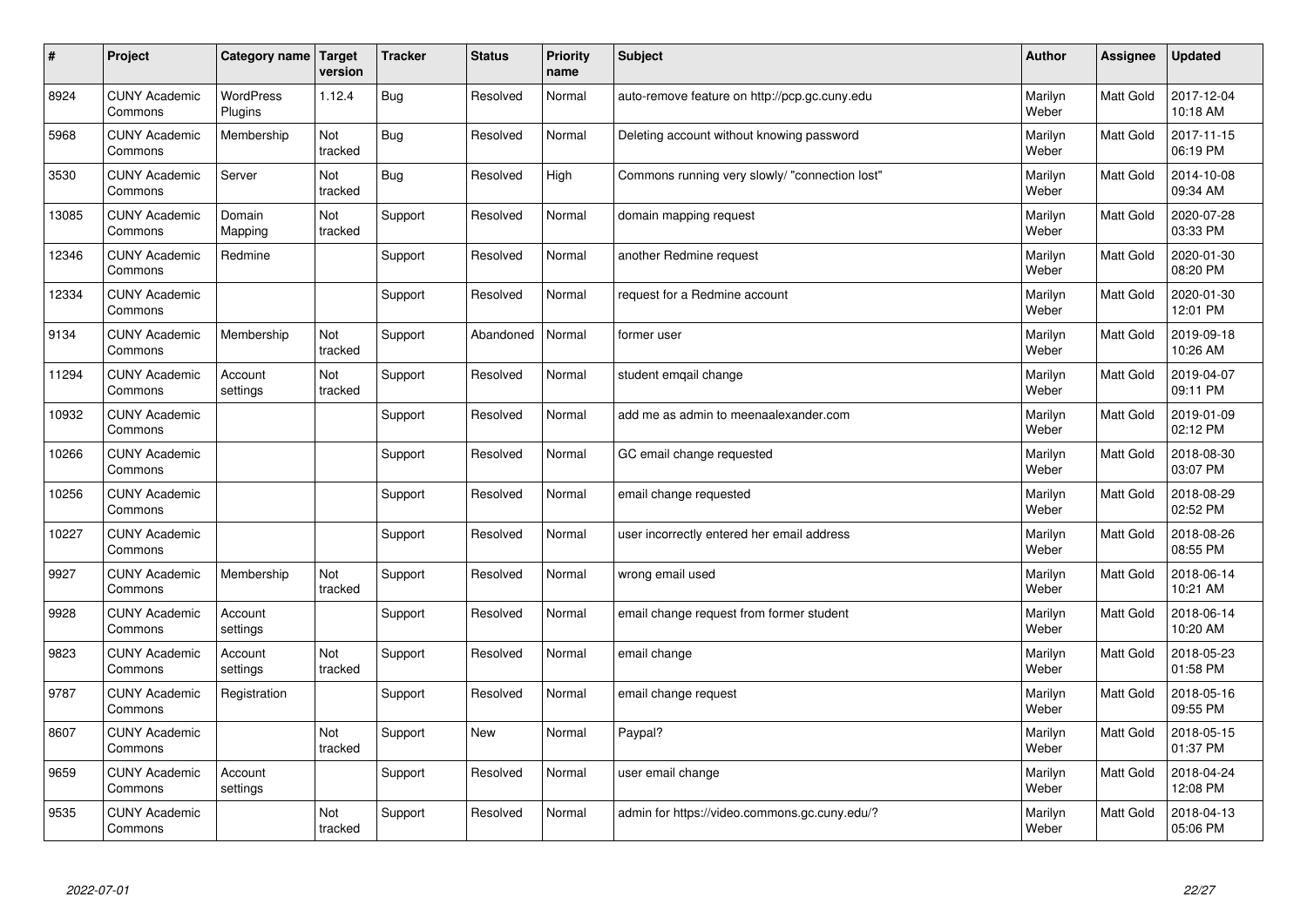| $\sharp$ | Project                         | Category name                 | Target<br>version | <b>Tracker</b> | <b>Status</b> | <b>Priority</b><br>name | <b>Subject</b>                                | <b>Author</b>    | Assignee         | <b>Updated</b>         |
|----------|---------------------------------|-------------------------------|-------------------|----------------|---------------|-------------------------|-----------------------------------------------|------------------|------------------|------------------------|
| 9477     | <b>CUNY Academic</b><br>Commons | Account<br>settings           |                   | Support        | Resolved      | Normal                  | email change request                          | Marilyn<br>Weber | <b>Matt Gold</b> | 2018-03-24<br>08:53 AM |
| 9162     | <b>CUNY Academic</b><br>Commons | Registration                  | Not<br>tracked    | Support        | Resolved      | Normal                  | email change due to user error                | Marilyn<br>Weber | <b>Matt Gold</b> | 2018-02-13<br>11:11 AM |
| 5772     | <b>CUNY Academic</b><br>Commons | Membership                    | Not<br>tracked    | Support        | Resolved      | Normal                  | User email change and forgotten password      | Marilyn<br>Weber | <b>Matt Gold</b> | 2017-11-15<br>06:18 PM |
| 7619     | <b>CUNY Academic</b><br>Commons | Membership                    | Not<br>tracked    | Support        | Resolved      | Normal                  | outside users for a site that isn't a class?  | Marilyn<br>Weber | Matt Gold        | 2017-11-15<br>06:18 PM |
| 6866     | <b>CUNY Academic</b><br>Commons |                               | Not<br>tracked    | Support        | Resolved      | Normal                  | User would like to have her account deleted   | Marilyn<br>Weber | <b>Matt Gold</b> | 2017-11-15<br>05:49 PM |
| 8906     | <b>CUNY Academic</b><br>Commons | Redmine                       | Not<br>tracked    | Support        | Resolved      | Normal                  | Redmine access?                               | Marilyn<br>Weber | <b>Matt Gold</b> | 2017-11-13<br>06:02 PM |
| 6812     | <b>CUNY Academic</b><br>Commons |                               | Not<br>tracked    | Support        | Resolved      | Normal                  | User cannot change email                      | Marilyn<br>Weber | <b>Matt Gold</b> | 2016-12-01<br>06:24 PM |
| 6175     | <b>CUNY Academic</b><br>Commons | Account<br>settings           |                   | Support        | Resolved      | Normal                  | Email address (user cannot access old)        | Marilyn<br>Weber | Matt Gold        | 2016-11-29<br>06:31 PM |
| 6851     | <b>CUNY Academic</b><br>Commons | Redmine                       | Not<br>tracked    | Support        | Resolved      | Normal                  | How do I help users join Redmine?             | Marilyn<br>Weber | Matt Gold        | 2016-11-28<br>10:16 AM |
| 6815     | <b>CUNY Academic</b><br>Commons | Password<br>Reset             | Not<br>tracked    | Support        | Resolved      | Normal                  | password reset requested                      | Marilyn<br>Weber | <b>Matt Gold</b> | 2016-11-22<br>10:30 AM |
| 6656     | <b>CUNY Academic</b><br>Commons | Support                       | Not<br>tracked    | Support        | Resolved      | Normal                  | Remove user profile                           | Marilyn<br>Weber | Matt Gold        | 2016-11-10<br>02:18 PM |
| 3038     | <b>CUNY Academic</b><br>Commons | <b>Ground Control</b>         | Not<br>tracked    | Publicity      | Resolved      | Normal                  | <b>Ground Control</b>                         | Marilyn<br>Weber | <b>Matt Gold</b> | 2016-01-26<br>05:10 PM |
| 3040     | <b>CUNY Academic</b><br>Commons | <b>Ground Control</b>         | Not<br>tracked    | Publicity      | Resolved      | Normal                  | <b>Ground Control</b>                         | Marilyn<br>Weber | Micki<br>Kaufman | 2016-01-26<br>05:16 PM |
| 5991     | <b>CUNY Academic</b><br>Commons | Email<br><b>Notifications</b> | Future<br>release | Support        | Resolved      | Normal                  | change format of autogenerated blog emails    | Marilyn<br>Weber | Paige<br>Dupont  | 2018-01-12<br>02:55 PM |
| 16172    | <b>CUNY Academic</b><br>Commons | <b>WordPress</b><br>(misc)    | 2.0.2             | Bug            | Resolved      | Normal                  | 'Lost your password" link not in error messge | Marilyn<br>Weber | Raymond<br>Hoh   | 2022-06-14<br>09:21 PM |
| 15252    | <b>CUNY Academic</b><br>Commons | Layout                        | Not<br>tracked    | <b>Bug</b>     | Resolved      | Normal                  | visual glitch with the Segal Center webpage   | Marilyn<br>Weber | Raymond<br>Hoh   | 2022-02-03<br>04:56 PM |
| 14885    | <b>CUNY Academic</b><br>Commons | <b>WordPress</b><br>Plugins   | 1.18.22           | <b>Bug</b>     | Resolved      | Normal                  | Long Loading Times -- Wordpress Admin Site    | Marilyn<br>Weber | Raymond<br>Hoh   | 2021-10-26<br>12:28 PM |
| 14448    | <b>CUNY Academic</b><br>Commons | Password<br>Reset             | Not<br>tracked    | Bug            | Rejected      | Normal                  | password reset weirdness                      | Marilyn<br>Weber | Raymond<br>Hoh   | 2021-05-12<br>01:34 PM |
| 13947    | <b>CUNY Academic</b><br>Commons | <b>WordPress</b><br>Plugins   | 1.18.4            | <b>Bug</b>     | Resolved      | Normal                  | Elementor plugin problem                      | Marilyn<br>Weber | Raymond<br>Hoh   | 2021-02-08<br>09:34 PM |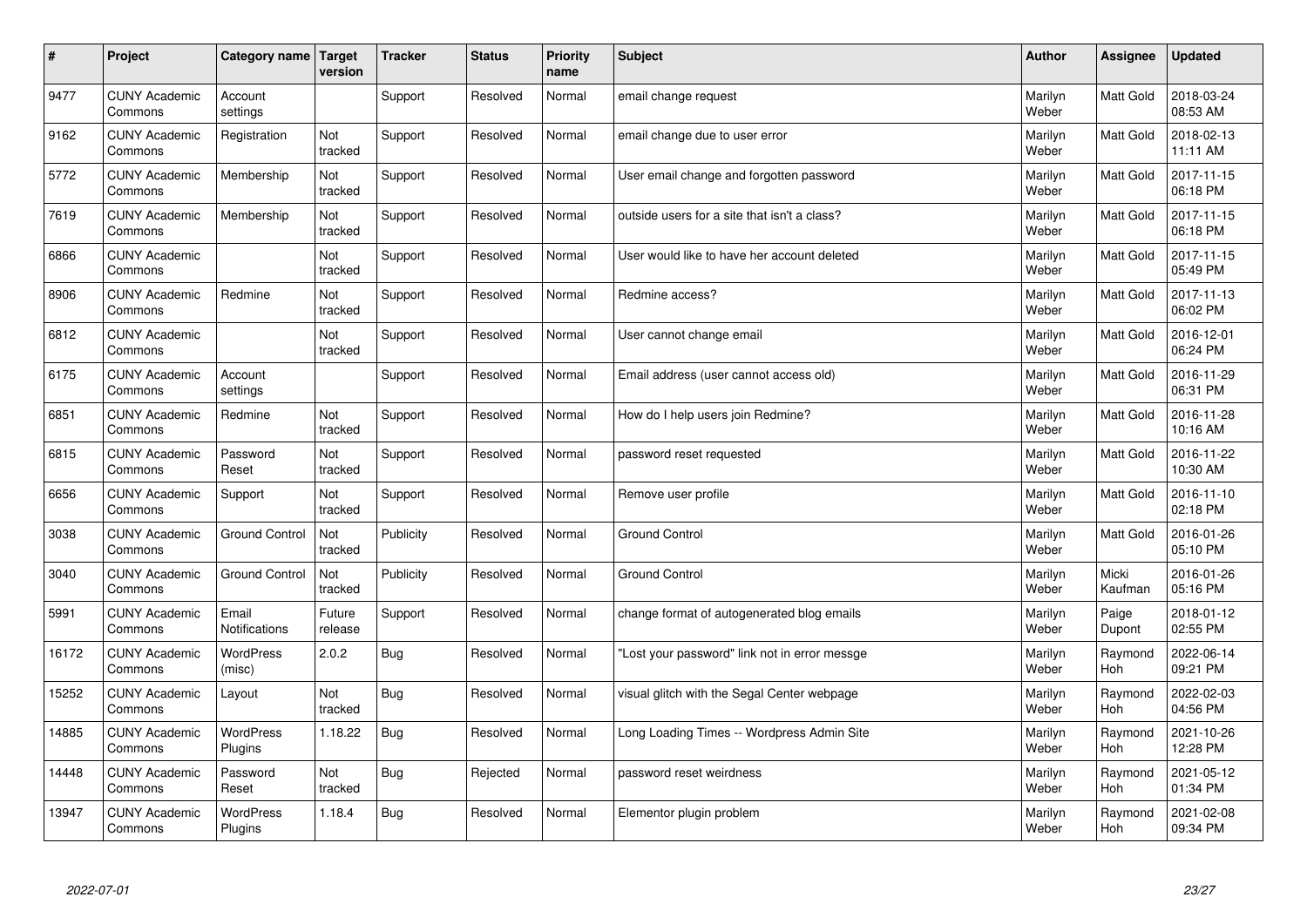| $\pmb{\#}$ | Project                         | Category name               | <b>Target</b><br>version | <b>Tracker</b> | <b>Status</b>        | <b>Priority</b><br>name | <b>Subject</b>                                                                          | <b>Author</b>    | Assignee              | <b>Updated</b>         |
|------------|---------------------------------|-----------------------------|--------------------------|----------------|----------------------|-------------------------|-----------------------------------------------------------------------------------------|------------------|-----------------------|------------------------|
| 13827      | <b>CUNY Academic</b><br>Commons | Group Forums                | 1.18.3                   | <b>Bug</b>     | Resolved             | Normal                  | more forum post problems                                                                | Marilyn<br>Weber | Raymond<br>Hoh        | 2021-01-22<br>08:19 PM |
| 13768      | <b>CUNY Academic</b><br>Commons | Domain<br>Mapping           | Not<br>tracked           | <b>Bug</b>     | Resolved             | Normal                  | patricksweeney.commons.gc.cuny.edu down                                                 | Marilyn<br>Weber | Raymond<br><b>Hoh</b> | 2021-01-12<br>10:47 AM |
| 13341      | <b>CUNY Academic</b><br>Commons | Group Forums                | 1.17.4                   | <b>Bug</b>     | Resolved             | Normal                  | Forum reply problems                                                                    | Marilyn<br>Weber | Raymond<br><b>Hoh</b> | 2020-09-22<br>12:08 PM |
| 13328      | <b>CUNY Academic</b><br>Commons | Group Forums                | Not<br>tracked           | Bug            | Reporter<br>Feedback | Normal                  | cross-posting in two related groups                                                     | Marilyn<br>Weber | Raymond<br><b>Hoh</b> | 2020-09-15<br>10:39 PM |
| 12363      | <b>CUNY Academic</b><br>Commons | <b>WordPress</b><br>Plugins | 1.16.5                   | <b>Bug</b>     | Resolved             | Urgent                  | more bbPress problems - now students unable to post either a new<br>thread or a comment | Marilyn<br>Weber | Raymond<br>Hoh        | 2020-03-17<br>03:07 PM |
| 12487      | <b>CUNY Academic</b><br>Commons | Group Forums                | 1.16.7                   | Bug            | Resolved             | Normal                  | group posting problems?                                                                 | Marilyn<br>Weber | Raymond<br>Hoh        | 2020-03-10<br>11:40 AM |
| 12354      | <b>CUNY Academic</b><br>Commons | WordPress<br>Plugins        | 1.16.5                   | Bug            | Resolved             | Urgent                  | sites (including Net-Art) are reporting critical issues                                 | Marilyn<br>Weber | Raymond<br><b>Hoh</b> | 2020-02-02<br>03:16 PM |
| 11971      | <b>CUNY Academic</b><br>Commons | Email<br>Notifications      | Future<br>release        | <b>Bug</b>     | Reporter<br>Feedback | Low                     | Pictures obscured in emailed post notifications                                         | Marilyn<br>Weber | Raymond<br><b>Hoh</b> | 2019-11-21<br>01:14 PM |
| 11964      | <b>CUNY Academic</b><br>Commons | Layout                      | 1.15.12                  | Bug            | Resolved             | Normal                  | https://commons.gc.cuny.edu/create/ not displaying correctly in Edge                    | Marilyn<br>Weber | Raymond<br>Hoh        | 2019-10-22<br>11:54 AM |
| 11634      | <b>CUNY Academic</b><br>Commons | <b>WordPress</b><br>(misc)  | Not<br>tracked           | Bug            | Rejected             | Normal                  | 'Insert Read More Tag" working oddly                                                    | Marilyn<br>Weber | Raymond<br>Hoh        | 2019-07-15<br>11:48 PM |
| 11453      | <b>CUNY Academic</b><br>Commons | <b>WordPress</b><br>(misc)  | 1.15.2                   | <b>Bug</b>     | Resolved             | Normal                  | 403 error on Firefox                                                                    | Marilyn<br>Weber | Raymond<br>Hoh        | 2019-05-28<br>11:46 AM |
| 9828       | <b>CUNY Academic</b><br>Commons | Domain<br>Mapping           | 1.13.3                   | Bug            | Resolved             | High                    | redirecting problem                                                                     | Marilyn<br>Weber | Raymond<br>Hoh        | 2018-05-24<br>02:39 PM |
| 9340       | <b>CUNY Academic</b><br>Commons | <b>WordPress</b><br>Plugins | 1.12.10                  | Bug            | Resolved             | Normal                  | change the web preview?                                                                 | Marilyn<br>Weber | Raymond<br>Hoh        | 2018-03-13<br>11:50 AM |
| 9154       | <b>CUNY Academic</b><br>Commons | Events                      | 1.12.8                   | Bug            | Resolved             | Normal                  | problem with group calendar                                                             | Marilyn<br>Weber | Raymond<br><b>Hoh</b> | 2018-02-13<br>10:49 AM |
| 7328       | <b>CUNY Academic</b><br>Commons | <b>WordPress</b><br>Plugins | Not<br>tracked           | <b>Bug</b>     | Resolved             | Normal                  | technical issue with the Events Manager plugin                                          | Marilyn<br>Weber | Raymond<br><b>Hoh</b> | 2017-11-15<br>06:19 PM |
| 8620       | <b>CUNY Academic</b><br>Commons | ZenDesk                     | 1.11.11                  | <b>Bug</b>     | Resolved             | High                    | 'Send us a message" not working                                                         | Marilyn<br>Weber | Raymond<br>Hoh        | 2017-08-29<br>04:13 PM |
| 7684       | <b>CUNY Academic</b><br>Commons | Reply By Email              | 1.10.12                  | <b>Bug</b>     | Resolved             | High                    | trying to post too often error                                                          | Marilyn<br>Weber | Raymond<br>Hoh        | 2017-02-28<br>12:43 PM |
| 5448       | <b>CUNY Academic</b><br>Commons | Email<br>Notifications      | 1.10.2                   | <b>Bug</b>     | Rejected             | Normal                  | garbled CAC activity digests                                                            | Marilyn<br>Weber | Raymond<br>Hoh        | 2016-11-20<br>02:38 AM |
| 6599       | <b>CUNY Academic</b><br>Commons | ZenDesk                     | 1.10                     | Bug            | Duplicate            | Urgent                  | Accept Friend button not working                                                        | Marilyn<br>Weber | Raymond<br>Hoh        | 2016-11-04<br>06:35 PM |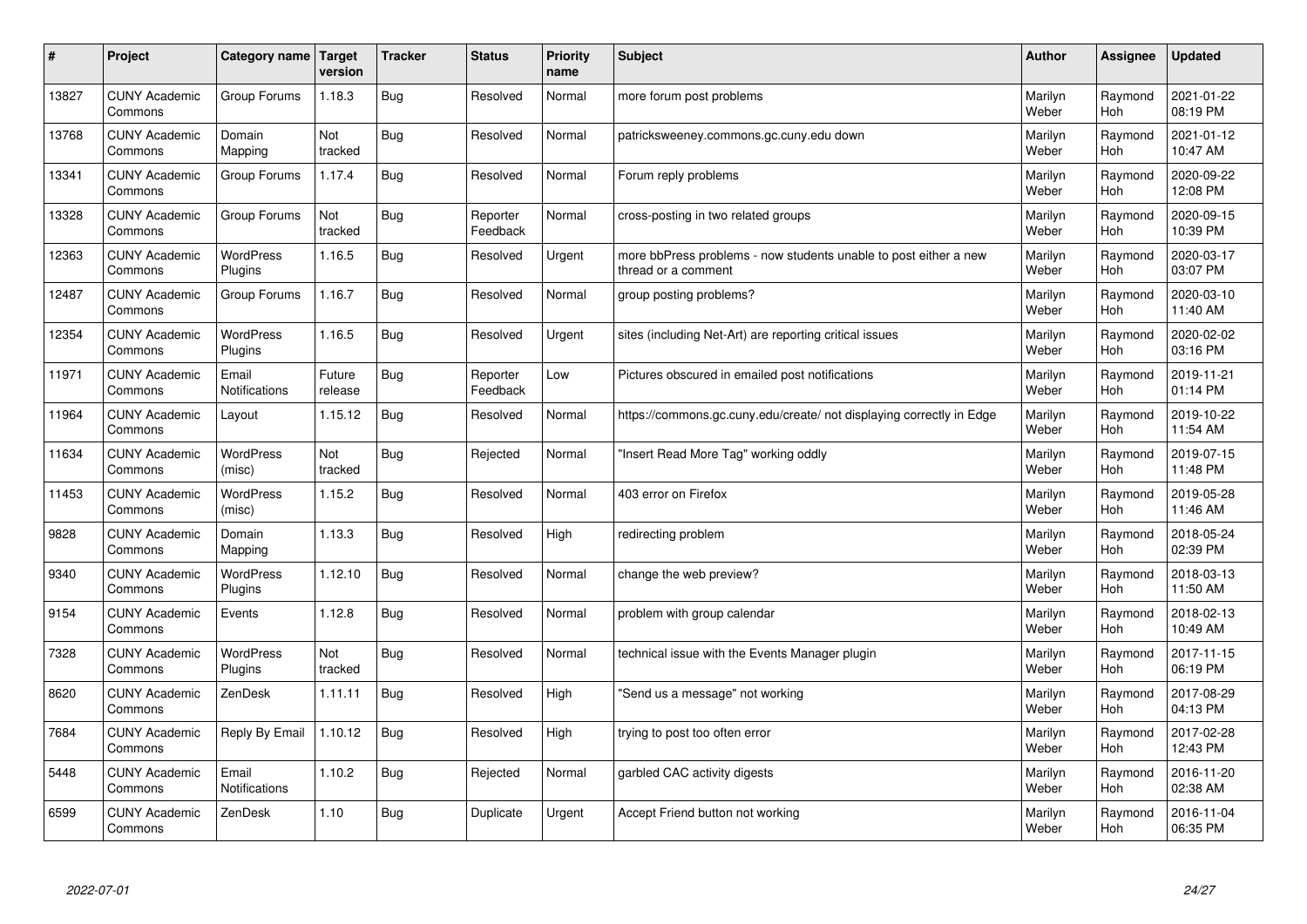| $\pmb{\#}$ | Project                         | Category name                     | <b>Target</b><br>version | <b>Tracker</b> | <b>Status</b>        | <b>Priority</b><br>name | <b>Subject</b>                                                  | <b>Author</b>    | Assignee              | <b>Updated</b>         |
|------------|---------------------------------|-----------------------------------|--------------------------|----------------|----------------------|-------------------------|-----------------------------------------------------------------|------------------|-----------------------|------------------------|
| 6602       | <b>CUNY Academic</b><br>Commons | ZenDesk                           | 1.10                     | <b>Bug</b>     | Resolved             | High                    | Add Friend button not working                                   | Marilyn<br>Weber | Raymond<br>Hoh        | 2016-11-04<br>12:14 PM |
| 5282       | <b>CUNY Academic</b><br>Commons | <b>Social Paper</b>               | Future<br>release        | <b>Bug</b>     | <b>New</b>           | Normal                  | Replying via email directs to paper but not individual comment. | Marilyn<br>Weber | Raymond<br>Hoh        | 2016-03-02<br>01:48 PM |
| 5177       | <b>CUNY Academic</b><br>Commons | Toolbar                           | 1.9.6                    | <b>Bug</b>     | Resolved             | Normal                  | No "My Papers" tab                                              | Marilyn<br>Weber | Raymond<br>Hoh        | 2016-01-29<br>08:37 AM |
| 4657       | <b>CUNY Academic</b><br>Commons | Group Forums                      | 1.8.18                   | <b>Bug</b>     | Resolved             | High                    | Submit button disappears in new post mode in forum              | Marilyn<br>Weber | Raymond<br>Hoh        | 2015-12-01<br>11:15 PM |
| 4962       | <b>CUNY Academic</b><br>Commons | Events                            | 1.8.18                   | <b>Bug</b>     | Resolved             | High                    | Problems with text entry field in the Events Calendar           | Marilyn<br>Weber | Raymond<br>Hoh        | 2015-12-01<br>06:57 PM |
| 4918       | <b>CUNY Academic</b><br>Commons | ZenDesk                           | Not<br>tracked           | <b>Bug</b>     | Resolved             | High                    | <b>Re-directing Help Requests</b>                               | Marilyn<br>Weber | Raymond<br>Hoh        | 2015-11-23<br>11:15 AM |
| 16291      | <b>CUNY Academic</b><br>Commons | Site cloning                      | 2.0.2                    | Support        | Resolved             | Normal                  | Images coming up blank in Media Library                         | Marilyn<br>Weber | Raymond<br><b>Hoh</b> | 2022-06-29<br>11:31 AM |
| 15978      | <b>CUNY Academic</b><br>Commons | WordPress -<br>Media              | 2.0.2                    | Support        | Resolved             | Normal                  | tex files?                                                      | Marilyn<br>Weber | Raymond<br>Hoh        | 2022-06-28<br>09:09 PM |
| 16110      | <b>CUNY Academic</b><br>Commons |                                   |                          | Support        | Reporter<br>Feedback | Normal                  | remove Creative Commons license from pages?                     | Marilyn<br>Weber | Raymond<br>Hoh        | 2022-05-17<br>06:11 PM |
| 15610      | <b>CUNY Academic</b><br>Commons | <b>WordPress</b><br>Plugins       | Not<br>tracked           | Support        | Rejected             | Normal                  | Loops & Logic plugin                                            | Marilyn<br>Weber | Raymond<br>Hoh        | 2022-03-19<br>11:16 AM |
| 14889      | <b>CUNY Academic</b><br>Commons | Events                            | 1.19.0                   | Support        | Resolved             | Normal                  | events in group - can they be edited by all admins?             | Marilyn<br>Weber | Raymond<br><b>Hoh</b> | 2021-12-13<br>03:31 PM |
| 14734      | <b>CUNY Academic</b><br>Commons | <b>WordPress</b><br><b>Themes</b> | 1.18.18                  | Support        | Resolved             | Normal                  | missing section of Sujatha Fernandes' site                      | Marilyn<br>Weber | Raymond<br><b>Hoh</b> | 2021-09-06<br>04:15 PM |
| 14344      | <b>CUNY Academic</b><br>Commons | Domain<br>Mapping                 | Not<br>tracked           | Support        | Resolved             | Normal                  | arabstages.org site down                                        | Marilyn<br>Weber | Raymond<br>Hoh        | 2021-04-19<br>01:42 PM |
| 14129      | <b>CUNY Academic</b><br>Commons | Onboarding                        | 1.18.6                   | Support        | Resolved             | Normal                  | can only see some invites sent                                  | Marilyn<br>Weber | Raymond<br>Hoh        | 2021-04-09<br>09:00 AM |
| 14077      | <b>CUNY Academic</b><br>Commons | <b>WordPress</b><br>Plugins       | 1.18.7                   | Support        | Resolved             | Normal                  | Elementor Pro plugin for the slider                             | Marilyn<br>Weber | Raymond<br>Hoh        | 2021-03-23<br>11:43 AM |
| 13699      | <b>CUNY Academic</b><br>Commons |                                   | Not<br>tracked           | Support        | Resolved             | Normal                  | Martin Segal Center site down                                   | Marilyn<br>Weber | Raymond<br>Hoh        | 2020-12-22<br>03:03 PM |
| 13521      | <b>CUNY Academic</b><br>Commons | Onboarding                        | 1.17.7                   | Support        | Resolved             | Normal                  | sent invitations page                                           | Marilyn<br>Weber | Raymond<br>Hoh        | 2020-11-10<br>10:31 AM |
| 11908      | <b>CUNY Academic</b><br>Commons | Spam/Spam<br>Prevention           | 1.17.7                   | Support        | Resolved             | Normal                  | overeager spam filter                                           | Marilyn<br>Weber | Raymond<br>Hoh        | 2020-11-05<br>04:36 PM |
| 13238      | <b>CUNY Academic</b><br>Commons | WordPress -<br>Media              | 1.17.3                   | Support        | Resolved             | Normal                  | allow ppsx file?                                                | Marilyn<br>Weber | Raymond<br>Hoh        | 2020-09-10<br>11:46 AM |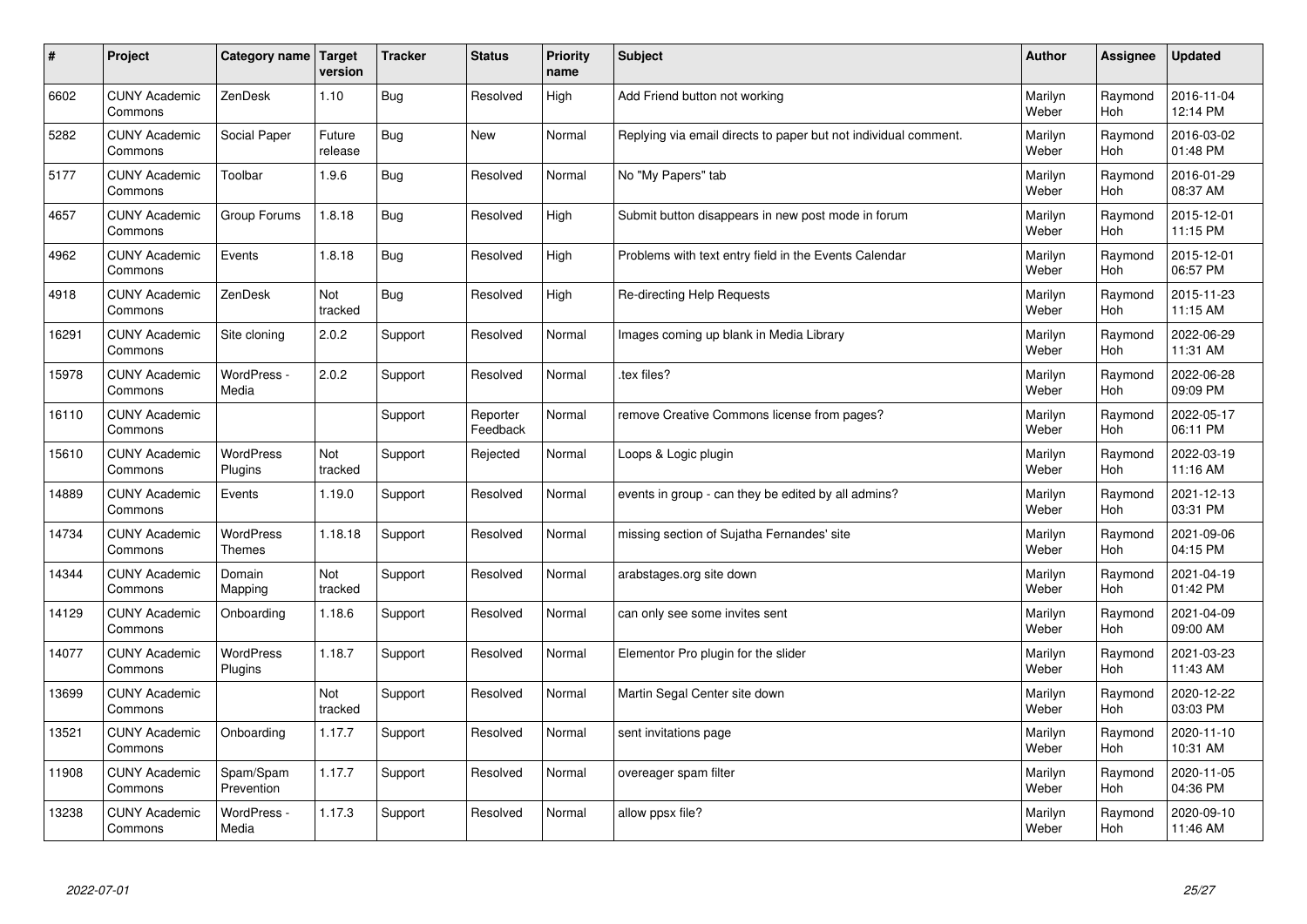| #     | Project                         | Category name                     | <b>Target</b><br>version | <b>Tracker</b> | <b>Status</b>        | <b>Priority</b><br>name | <b>Subject</b>                                                                           | <b>Author</b>    | Assignee       | <b>Updated</b>         |
|-------|---------------------------------|-----------------------------------|--------------------------|----------------|----------------------|-------------------------|------------------------------------------------------------------------------------------|------------------|----------------|------------------------|
| 13286 | <b>CUNY Academic</b><br>Commons |                                   | Not<br>tracked           | Support        | <b>New</b>           | Normal                  | problem connecting with WordPress app                                                    | Marilyn<br>Weber | Raymond<br>Hoh | 2020-09-08<br>11:16 AM |
| 13012 | <b>CUNY Academic</b><br>Commons | <b>WordPress</b><br>(misc)        |                          | Support        | Rejected             | Normal                  | icon image associated with the teaching template's Creative Commons<br>License           | Marilyn<br>Weber | Raymond<br>Hoh | 2020-08-25<br>10:56 AM |
| 13116 | <b>CUNY Academic</b><br>Commons | ZenDesk                           | 1.17.1                   | Support        | Resolved             | Normal                  | support/send us a message link obscured                                                  | Marilyn<br>Weber | Raymond<br>Hoh | 2020-07-29<br>09:33 PM |
| 12861 | <b>CUNY Academic</b><br>Commons |                                   |                          | Support        | Resolved             | Normal                  | trouble with YouTube                                                                     | Marilyn<br>Weber | Raymond<br>Hoh | 2020-06-09<br>11:16 AM |
| 12741 | <b>CUNY Academic</b><br>Commons | <b>WordPress</b><br>Plugins       | Not<br>tracked           | Support        | Reporter<br>Feedback | Normal                  | Tableau Public Viz Block                                                                 | Marilyn<br>Weber | Raymond<br>Hoh | 2020-05-12<br>11:00 AM |
| 12395 | <b>CUNY Academic</b><br>Commons | Spam/Spam<br>Prevention           | Not<br>tracked           | Support        | Resolved             | Normal                  | comments again being blocked                                                             | Marilyn<br>Weber | Raymond<br>Hoh | 2020-03-10<br>11:13 AM |
| 12302 | <b>CUNY Academic</b><br>Commons | WordPress<br><b>Themes</b>        | 1.16.4                   | Support        | Resolved             | Normal                  | Pictorio theme request                                                                   | Marilyn<br>Weber | Raymond<br>Hoh | 2020-01-28<br>11:44 AM |
| 11866 | <b>CUNY Academic</b><br>Commons | <b>WordPress</b><br><b>Themes</b> | 1.15.10                  | Support        | Resolved             | Normal                  | problem with project widget and the 'skills' to generate tags                            | Marilyn<br>Weber | Raymond<br>Hoh | 2019-09-19<br>03:20 PM |
| 11448 | <b>CUNY Academic</b><br>Commons | <b>BuddyPress</b><br>(misc)       | 1.15.1                   | Support        | Resolved             | Normal                  | sole administrator listed on sites is not an admin at all?                               | Marilyn<br>Weber | Raymond<br>Hoh | 2019-05-14<br>11:15 AM |
| 11029 | <b>CUNY Academic</b><br>Commons | Authentication                    | 1.14.9                   | Support        | Resolved             | Normal                  | Sujatha Fernandes cannot edit her site                                                   | Marilyn<br>Weber | Raymond<br>Hoh | 2019-03-26<br>12:10 PM |
| 11149 | <b>CUNY Academic</b><br>Commons |                                   | Not<br>tracked           | Support        | Reporter<br>Feedback | Normal                  | comments getting blocked                                                                 | Marilyn<br>Weber | Raymond<br>Hoh | 2019-03-26<br>11:40 AM |
| 9518  | <b>CUNY Academic</b><br>Commons |                                   | Not<br>tracked           | Support        | Rejected             | Normal                  | problems with site on Internet Explorer                                                  | Marilyn<br>Weber | Raymond<br>Hoh | 2019-03-11<br>11:18 PM |
| 11205 | <b>CUNY Academic</b><br>Commons | <b>WordPress</b><br>Plugins       | Not<br>tracked           | Support        | Resolved             | Normal                  | problems with Google calendar                                                            | Marilyn<br>Weber | Raymond<br>Hoh | 2019-03-11<br>02:17 PM |
| 10245 | <b>CUNY Academic</b><br>Commons | Email<br><b>Notifications</b>     | 1.13.8                   | Support        | Resolved             | Urgent                  | Placeholders in action emails (activation, password reset) not being<br>properly swapped | Marilyn<br>Weber | Raymond<br>Hoh | 2018-08-30<br>04:02 PM |
| 9965  | <b>CUNY Academic</b><br>Commons | <b>WordPress</b><br>Plugins       | 1.13.4                   | Support        | Resolved             | Normal                  | plug-in request for OneTone Companion                                                    | Marilyn<br>Weber | Raymond<br>Hoh | 2018-06-26<br>12:00 PM |
| 9500  | <b>CUNY Academic</b><br>Commons | WordPress<br>Plugins              | 1.12.12                  | Support        | Resolved             | Normal                  | PowerPoint in the media library?                                                         | Marilyn<br>Weber | Raymond<br>Hoh | 2018-04-12<br>02:28 PM |
| 9541  | <b>CUNY Academic</b><br>Commons | <b>WordPress</b><br>(misc)        | Not<br>tracked           | Support        | Resolved             | Normal                  | repeating header banner                                                                  | Marilyn<br>Weber | Raymond<br>Hoh | 2018-04-06<br>12:33 PM |
| 9499  | <b>CUNY Academic</b><br>Commons | <b>WordPress</b><br>(misc)        | Not<br>tracked           | Support        | Resolved             | Normal                  | tiny question - preventing dates on posts?                                               | Marilyn<br>Weber | Raymond<br>Hoh | 2018-04-04<br>03:55 PM |
| 9163  | <b>CUNY Academic</b><br>Commons | Layout                            | 1.12.8                   | Support        | Resolved             | Normal                  | Mobile responsiveness issues                                                             | Marilyn<br>Weber | Raymond<br>Hoh | 2018-02-13<br>10:49 AM |